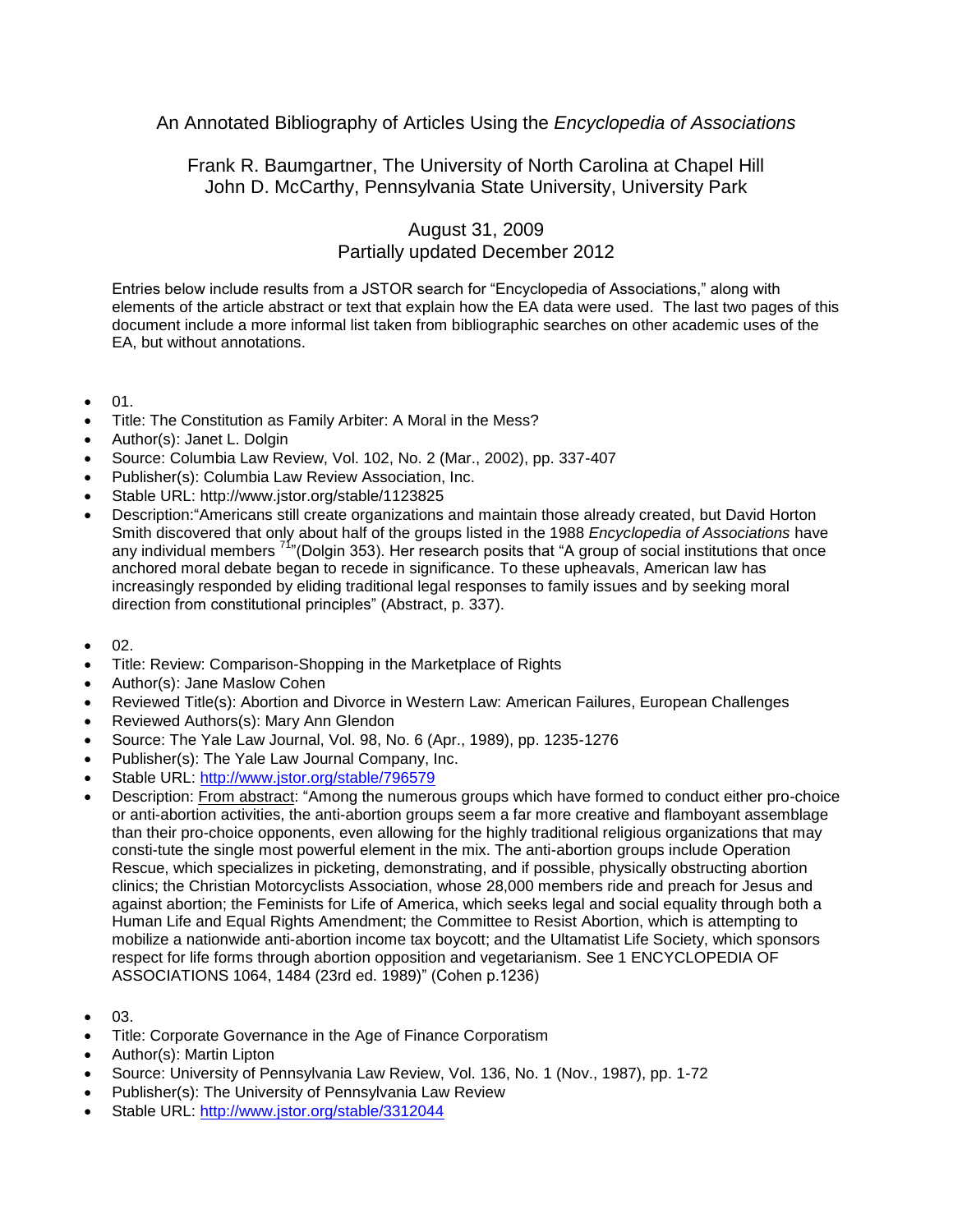- Description: "One manifestation of increased activism on the part of institutional investors has been the formation of institutional investor organizations to oppose takeover defenses. In 1985, at the initiative of the California State Treasurer, the Council of Institutional Investors was formed <sup>143</sup> "(Lipton p.33). Footnote 143 says "See 1 ENCYCLOPEDIA OF ASSOCIATIONS 312 (K. Gruber 21st ed. 1987) (describing the organization and its goals)" (Lipton p.33).
- 04.
- Title: Takin' It from the Streets: How the Sixties Mass Movement Revitalized Unionization
- Author(s): Larry Isaac, Steve McDonald, Greg Lukasik
- Source: The American Journal of Sociology, Vol. 112, No. 1 (Jul., 2006), pp. 46-96
- Publisher(s): The University of Chicago Press
- Stable URL:<http://www.jstor.org/stable/3804948>
- Description: From abstract: **"**Was the militant Zeitgeist of the 'long sixties' social movement wave harmful, irrelevant, or revitalizing for labor militancy and union growth? The authors extend research on intermovement relations by examining the influence of ascendant militancy of the new left-inspired mass movement wave on the organizational fortunes of labor" (Isaac, McDonald, Lukasik p.1). From article: "We use media sources to track the quantitative magnitude of movement protests and an organizations encyclopedia and historical sources to track its organizational density**"** (Isaac et al. p.61). The Encyclopedia of Associations is cited in the References section on page 92 of the article.
- 05.
- Title: Copy Wrong: Plagiarism, Process, Property, and the Law
- Author(s): Laurie Stearns
- Source: California Law Review, Vol. 80, No. 2 (Mar., 1992), pp. 513-553
- Publisher(s): California Law Review, Inc.
- Stable URL: http://www.jstor.org/stable/3480772
- From article: "Aided by our understanding of copyright law, we can seek alternative ways to deal with the problem of plagiarism. Creators can seek help from one another, individually or collectively. Some professional groups, such as the Authors Guild or the National Writers Union, are active in support of authors' rights and in devising accessible procedures through which writers can resolve their grievances 198" (Stearns 552). Footnote 198: "See ENCYCLOPEDIA OF ASSOCIATIONS 1144, 2302" (Stearns 552).
- 06.
- Title: Rocks, Hard Places, and the New Protectionism: Textile Trade Policy Choices in the United States and Japan
- Author(s): H. Richard Friman
- Source: International Organization, Vol. 42, No. 4 (Autumn, 1988), pp. 689-723
- Publisher(s): The MIT Press
- Stable URL: http://www.jstor.org/stable/2706645
- From abstract: "Why have advanced industrial countries responded with different types of protectionist policy to postwar international competition and the resulting societal pressure for state action? … An examination of textile trade policy in the United States and Japan reveals that when state policy makers face conflicting international constraints and domestic pressure over the use of overt types of protectionist policy, the greater the domestic pressure, the more overt the policy response" (Friman 689). Friman says the Encyclopedia of Associations was among one of the sources used to determine "the proportion of the subsector accounted for by individual producer associations" (Friman 704).
- 07.
- Title: Disorganizing and Reorganizing Conflict: Outcomes of the State's Legal Regulation of the Strike Since the Wagner Act
- Author(s): Holly J. McCammon
- Source: Social Forces, Vol. 72, No. 4 (Jun., 1994), pp. 1011-1049
- Publisher(s): University of North Carolina Press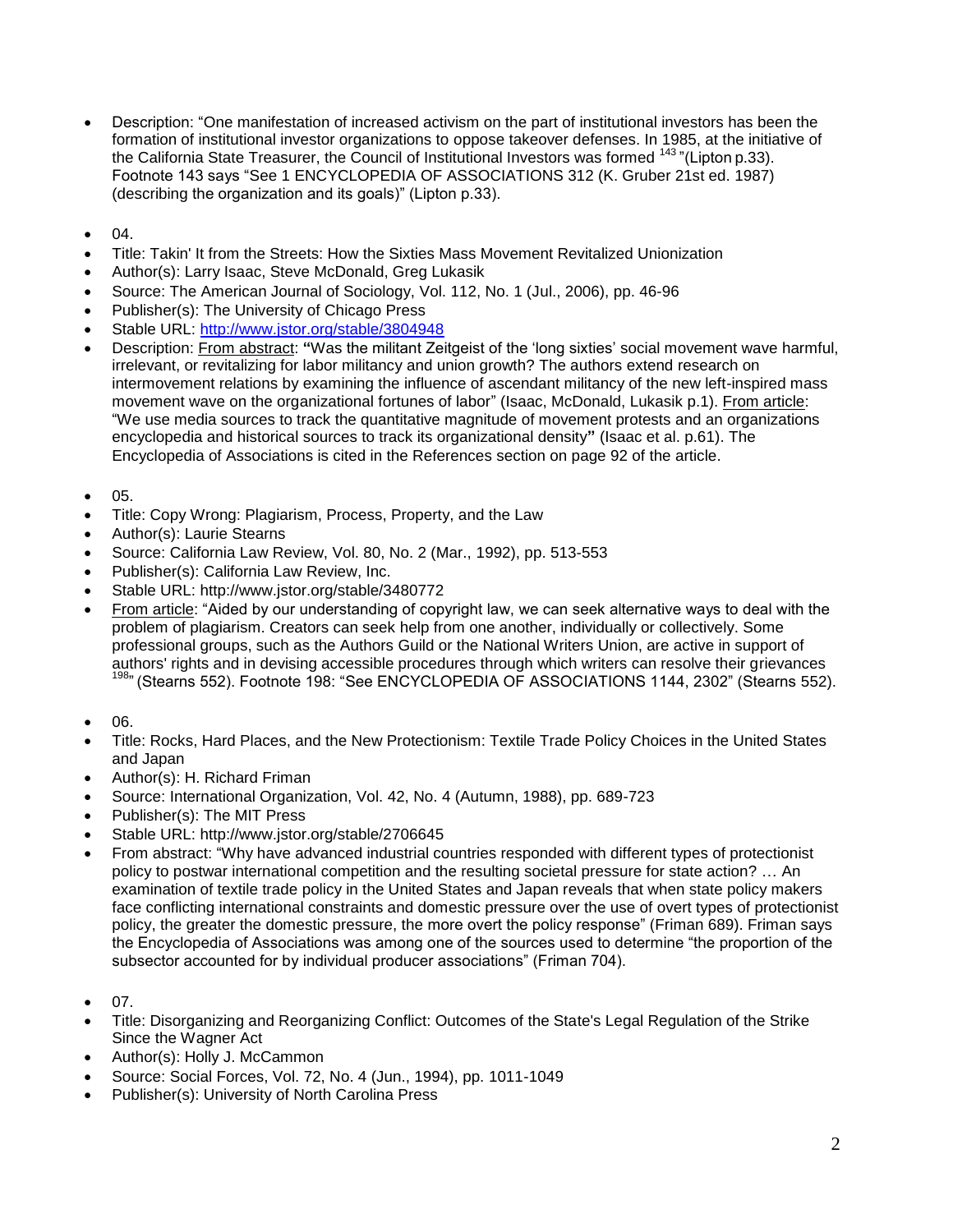- Stable URL: http://www.jstor.org/stable/2580291
- "Through an examination of U.S. federal labor law's impact on strikes since the Wagner Act, this article evaluates three theories of the state in capitalist society: the structuralist class, political class, and statecentered theories" (McCammon, abstract p. 1011). In note 9 to the article McCammon writes, "The NAM has historically been perhaps the most powerful if not the most outspoken of business associations (Griffin, Wallace & Rubin 1986). However, by the end of the period under examination here the size of the NAM's membership is exceeded by the United States Chamber of Commerce. Annual data on the Chamber of Commerce's membership, however, are not available until 1956 (Gale Research 1938-78). Thus NAM membership is used here" (McCammon p. 1041). The Encyclopedia is cited again in the References section.
- 08.
- Title: Linked Ecologies: States and Universities as Environments for Professions
- Author(s): Andrew Abbott
- Source: Sociological Theory, Vol. 23, No. 3 (Sep., 2005), pp. 245-274
- Publisher(s): American Sociological Association
- Stable URL: http://www.jstor.org/stable/4148873
- Abbott writes, "Criminology is another case where the impetus for the academic discipline came from the practice profession. To be sure, the heartland disciplines did study crime, but practice associations grew up in parallel. The American Correctional Association dates from 1870 and the National Probation Association from 1907" (266). In a footnote to that page Abbott writes, "Data on the founding dates of organizations come from the Encyclopedia of Associations" (Abbott 266).
- 09.
- Title: "Un-Hatching" Federal Employee Political Endorsements
- Author(s): William L. Magness
- Source: University of Pennsylvania Law Review, Vol. 134, No. 6 (Jul., 1986), pp. 1497-1529
- Publisher(s): The University of Pennsylvania Law Review
- Stable URL:<http://www.jstor.org/stable/3312031>
- Description: Footnote 4 from this article cites the Encyclopedia of Associations 1985. "Kenneth T. Blaylock is the president of the American Federation of Government Employees (AFGE), a federal employees' union…As the leader of one of the nation's larger federal employee unions-AFGE has approximately 200,000 members<sup>3</sup> in 1500 locals<sup>4</sup>- Blaylock often speaks publicly and lobbies Congress on federal personnel issues<sup>6</sup>" (Magness 1497).
- 10.
- Title: Anthropology, Evolution, and "Scientific Creationism"
- Author(s): James N. Spuhler
- Source: Annual Review of Anthropology, Vol. 14, (1985), pp. 103-133
- Publisher(s): Annual Reviews
- Stable URL:<http://www.jstor.org/stable/2155591>
- Description: "A reliable census of the number of fundamentalists who are antievolutionists, or special creationists, is not available. In 1984 fundamentalist organizations claimed nearly 40 million members. Probably about one half of these are antievolutionists of some degree. There were at least several hundred active" scientific creationists" in the United States in 1984; the Creation Research Society claims 3000 members (Encyclopedia of Associations, 18th edition, 1984)" Spuhler 107.
- 11.
- Title: The Institutional Logic of Occupational Prestige Ranking: Reconceptualization and Reanalyses
- Author(s): Xueguang Zhou
- Source: The American Journal of Sociology, Vol. 111, No. 1 (Jul., 2005), pp. 90-140
- Publisher(s): The University of Chicago Press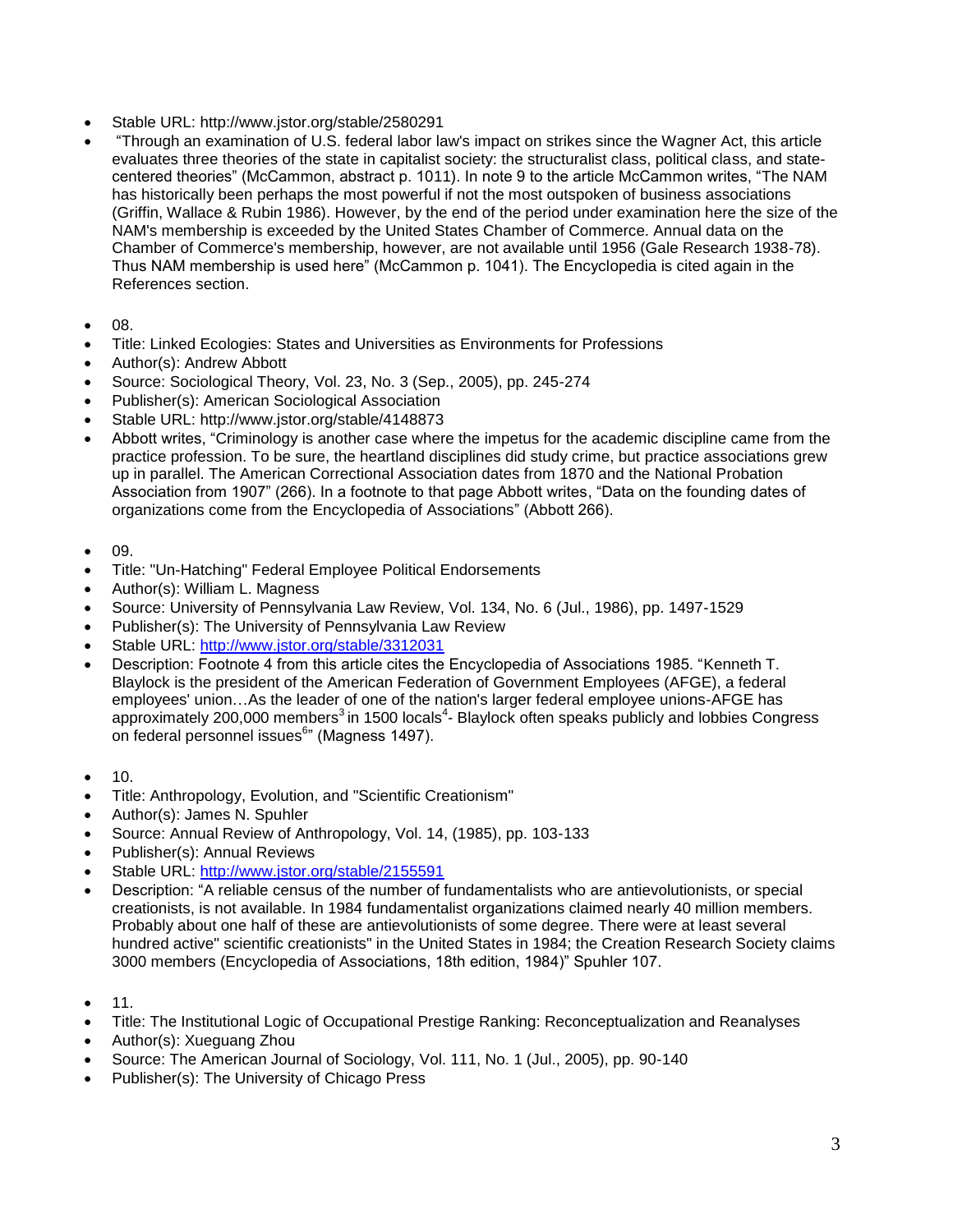- Stable URL: [http://www.jstor.org/stable/3568663,](http://www.jstor.org/stable/3568663) http://www.journals.uchicago.edu/doi/pdf/10.1086/428687
- Description: "I collected information on occupational associations from the *Encyclopedia of Associations* Gale Group 2000). As a result of these efforts, I am able to include in my analysis information that measures several potential sources of occupational prestige as postulated in my preceding discussions" (Zhou 105).
- 12.
- Title: Environmental Ethical Decision Making in the U.S. Metal-Finishing Industry
- Author(s): Brenda L. Flannery, Douglas R. May
- Source: The Academy of Management Journal, Vol. 43, No. 4 (Aug., 2000), pp. 642-662
- Publisher(s): Academy of Management
- Stable URL: http://www.jstor.org/stable/1556359
- Description: from abstract: "We investigated the individual and contextual influences shaping the environmental ethical decision intentions of a sample of managers in the U.S. metal-finishing industry in this study. Ajzen's (1991) theory of planned behavior and Jones's (1991) moral intensity construct grounded our theoretical framework" (Flannery, May 642). The Encyclopedia of Associations 1995 is cited in the References section.
- 13.
- Title: Water and Wastes: A Retrospective Assessment of Wastewater Technology in the United States, 1800-1932
- Author(s): Joel A. Tarr, James McCurley III, Francis C. McMichael, Terry Yosie
- Source: Technology and Culture, Vol. 25, No. 2 (Apr., 1984), pp. 226-263
- Publisher(s): The Johns Hopkins University Press on behalf of the Society for the History of Technology
- Stable URL:<http://www.jstor.org/stable/3104713>
- Description: "In 1920, the Conference of State Sanitary Engineers was formed, composed of the chief sanitary engineer in each of the state departments of health and the chief sanitary engineer in the United States Public Health Service. And in 1922 the American Society of Civil Engineers (ASCE) authorized the formation of the Sanitary Engineering Division. In its first year of existence, the division registered a membership of 526; within a decade this figure had tripled. By the 1920s, approximately fifty years after it first emerged as a profession, sanitary engineering had firmly established itself as an engineering discipline.<sup>68</sup>" (Tarr et al. 249) Footnote 68: 'American Society of Sanitary Engineering,' and 'Conference of State Sanitary Engineers,' in Encyclopedia of Associations, 11th ed. (New York, 1977), 1: 413…" (Tarr et al. 249).
- $14.$
- Title: The Provision of Benefits by Interest Groups in the United States
- Author(s): David C. King, Jack L. Walker
- Source: The Journal of Politics, Vol. 54, No. 2 (May, 1992), pp. 394-426
- Publisher(s): Cambridge University Press on behalf of the Southern Political Science Association
- Stable URL: http://www.jstor.org/stable/2132032
- Description: from abstract: "With a sample of nearly 900 voluntary associations, we give a detailed account of what membership benefits are provided by interest groups, and we place these results in the context of a typology of groups. Using a multivariate analysis of membership inducements, we show that the pursuit of collective goods by groups is not always a mere "by-product" made possible by the provision of selective material incentives, as Olson (1965) contended…" (King and Walker 394). From article: "The American Association of Retired Persons (AARP) has grown into the largest voluntary association in the country with more than 28 million members, and this growth has been fed by using a great variety of selective material benefits (Bureh et al. 1989, 11216)" (King and Walker 396). The Encyclopedia of Associations 1990 is cited in the References section of the article.
- 15.
- Title: Memberships in Biological Societies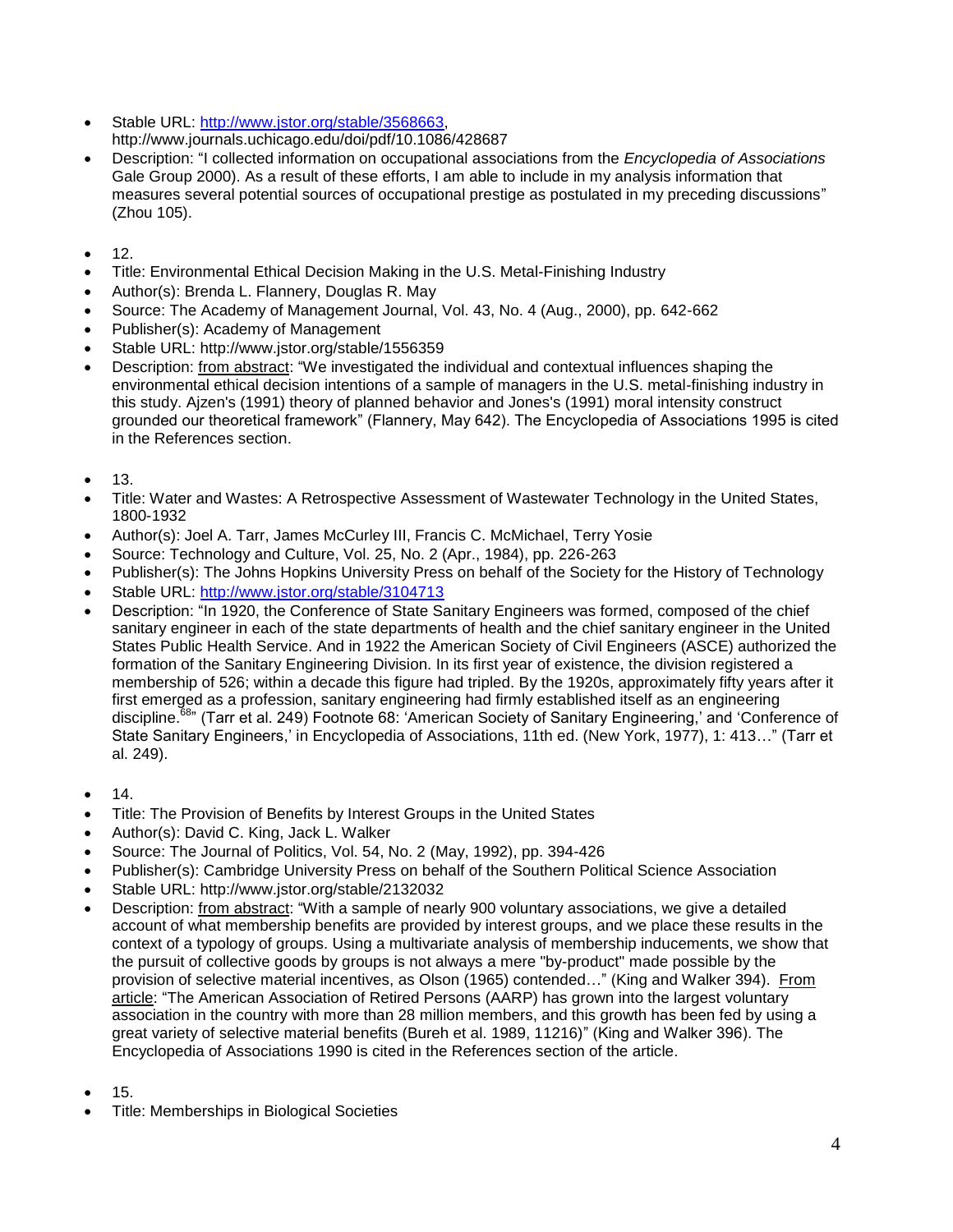- Author(s): Sydney Anderson
- Source: BioScience, Vol. 22, No. 5 (May, 1972), pp. 303-307
- Publisher(s): American Institute of Biological Sciences
- Stable URL:<http://www.jstor.org/stable/1296419>
- Description: "Based on study of the listings in the Encyclopedia of Associations (Gale Research Corp., Detroit, 1970) my best estimate of the number of U.S. national biological organizations that might reasonably be members of AIBS is about twice the number that are" (Anderson 304).
- $16.$
- Title: Interest Groups, Judicial Review, and Local Government
- Author(s): Clement E. Vose
- Source: The Western Political Quarterly, Vol. 19, No. 1 (Mar., 1966), pp. 85-100
- Publisher(s): University of Utah on behalf of the Western Political Science Association
- Stable URL:<http://www.jstor.org/stable/445473>
- Description: "The 7,500 members of this nation-wide bar association, known as NACCA, are no doubt, the most zealous, hardest working, best paid lawyers in the country. NACCA was founded in 1946. The National Association of Claimants' Counsel of America is made up of "attorneys specializing in the representation of injured persons" <sup>41</sup>" (Vose 96). Footnote 41 cites p.266 of the Encyclopedia of Associations.
- $17.$
- Title: Federal-State Relationships: Their Influence on Western Regional Growth
- Author(s): Ernest A. Engelbert
- Source: The Western Political Quarterly, Vol. 16, No. 3 (Sep., 1963), pp. 686-707
- Publisher(s): University of Utah on behalf of the Western Political Science Association
- Stable URL:<http://www.jstor.org/stable/444770>
- Description: "The political power of the West in federal-state relationships should also be enhanced by the proliferation and diversification of interest groups which is taking place. The Encyclopedia of Associations now lists 456 national organizations which have their main base of operations in the West <sup>16</sup>" (Engelbert 694).
- $18.$
- Title: Is It Time to Disinvest in Social Capital?
- Author(s): Michael W. Foley, Bob Edwards
- Source: Journal of Public Policy, Vol. 19, No. 2 (May Aug., 1999), pp. 141-173
- Publisher(s): Cambridge University Press
- Stable URL: http://www.jstor.org/stable/4007586
- Description: from abstract: "In an effort at theoretical clarification, the authors reviewed 45 recent articles reporting empirical research employing the concept of 'social capital'" (Foley and Edwards 141). From article: "Minkoff (1995, 1997) and Smith (1997, 1998) both use longitudinal data derived from editions of the Encyclopedia of Associations dating back to the middle 1950S to track the emergence of national and transnational social movement organizations and their production of an array of social resources and means of making them available to dispersed participants independent of face-to-face interactions" (Foley and Edwards 160).
- 19.
- Title: Conceptualizing Political Opportunity
- Author(s): David S. Meyer, Debra C. Minkoff
- Source: Social Forces, Vol. 82, No. 4 (Jun., 2004), pp. 1457-1492
- Publisher(s): University of North Carolina Press
- Stable URL: http://www.jstor.org/stable/3598442
- Description: From abstract: "This article reviews central problems in political opportunity theory and explores the implications of adopting certain conceptualizations of political opportunities for explaining the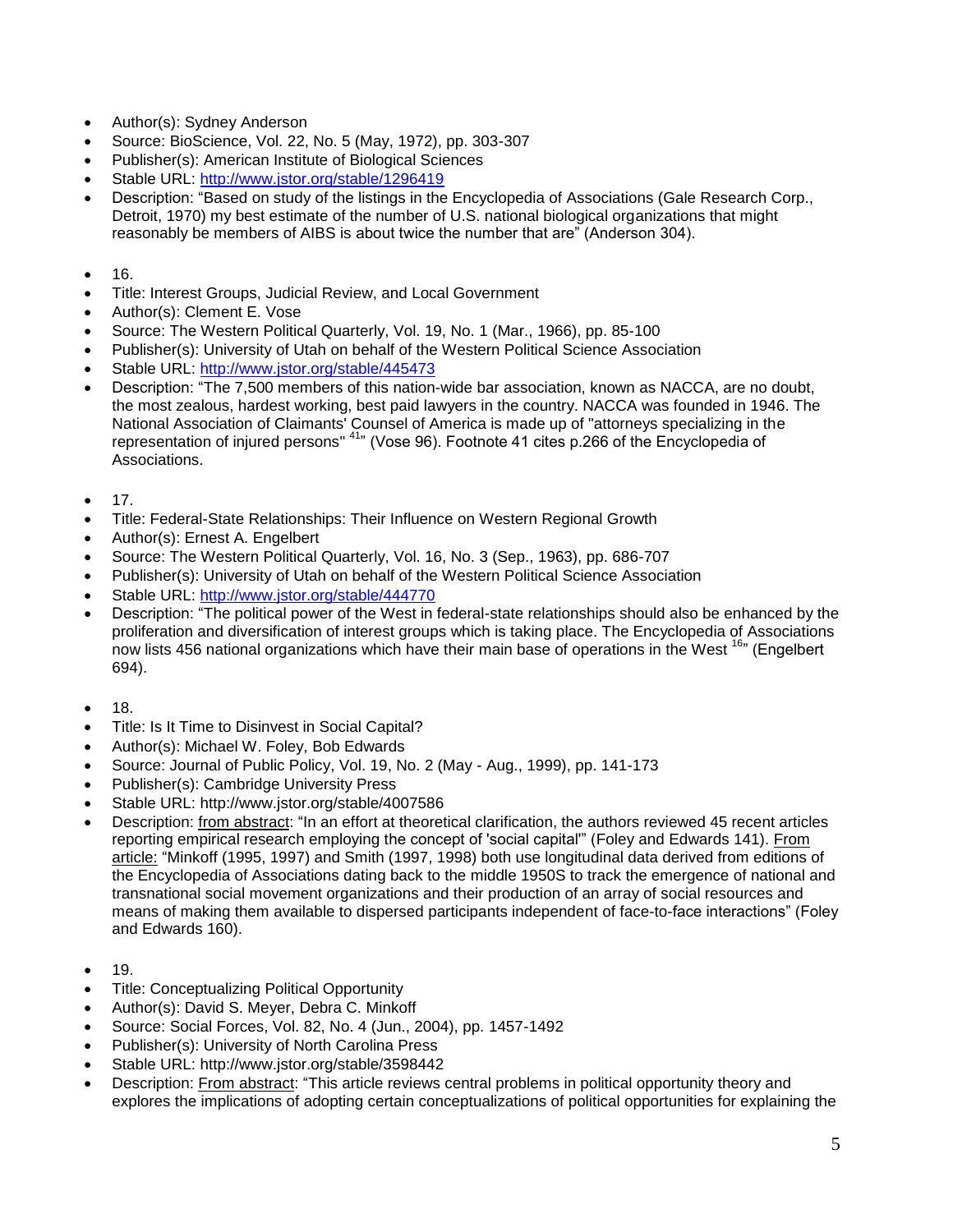emergence, development, and influence of protest movements..." (Meyer and Minkoff\_). From article: "To index organizational formation, we use a measure of the total number of civil rights and black protest and advocacy organizations formed each year (see Minkoff 1995)<sup>4</sup>" (Meyer and Minkoff 1465). Endnote 4: "…Organizational data were collected from the Encyclopedia of Associations and include national membership associations that promote African American civil rights through the use of extrainstitutional protest or institutional policy advocacy (see Minkoff 1995)" (Meyer and Minkoff 1485).

- 20.
- Title: "Organizing the Production of Leisure": Herbert Hoover and the Conservation Movement in the 1920's
- Author(s): Carl E. Krog
- Source: The Wisconsin Magazine of History, Vol. 67, No. 3 (Spring, 1984), pp. 199-218
- Publisher(s): Wisconsin Historical Society
- Stable URL:<http://www.jstor.org/stable/4635819>
- Description: "In asking for understanding of the commercial fisher-men's plight, he [Hoover] reminded the more fortunate members of the Izaak Walton League, 'For them, it means hard work, the earning of a livelihood for themselves and their families.... Conditions under which they must work are frequently unduly severe and unnecessarily hard. We can all lend in influence toward its correction<sup>10</sup>" (Krog 204). Footnote 10: "The Izaak Walton League of America, founded in 1922, at present has 50,000 members, with a staff of seven at its headquarters in Arlington, Virginia. The organization is divided into twenty-two state groups and 600 local groups. The league works to educate the public to conserve, maintain, protect, and restore the soil, forest, water, and other natural resources of the United States…Nancy Yakes and Denise Ahey, editors, Encyclopedia of Associations (Thirteenth Edition, Detroit, 1979), Vol. 1, p. 257" (Krog 204).
- $\bullet$  21.
- Title: Interorganizational Influences on the Founding of African American Organizations, 1955-1985
- Author(s): Debra C. Minkoff
- Source: Sociological Forum, Vol. 10, No. 1 (Mar., 1995), pp. 51-79
- Publisher(s): Springer
- Stable URL: http://www.jstor.org/stable/684758
- Abstract: "This paper examines the relationship between traditions of social action and patterns of organizational development, using data on the formation of national African American protest, advocacy, and service organizations between 1955 and 1985" (Minkoff 51).From the "Data and Methods section of the article: "Data for this analysis have been coded from the first 23 editions of the Encyclopedia of Associations, Volume 1, National Organizations (Gale Research Company), which covers the period from 1955 to 1988…In order to obtain an overtime data base of organizations, I coded each edition of the Encyclopedia separately, classifying organizations on the basis of constituency, strategy, and goals, together with information on other organizational characteristics  $7<sup>n</sup>$  (Minkoff 58).
- $22.$
- Title: Altruistic and Joy-of-Giving Motivations in Charitable Behavior
- Author(s): David C. Ribar, Mark O. Wilhelm
- Source: The Journal of Political Economy, Vol. 110, No. 2 (Apr., 2002), pp. 425-457
- Publisher(s): The University of Chicago Press
- Stable URL:<http://www.jstor.org/stable/3078455>
- Description: From abstract: "This study theoretically and empirically examines altruistic and joy-of-giving motivations underlying contributions to charitable activities. The theoretical analysis shows that in an economy with an infinitely large number of donors, impurely altruistic preferences lead to either asymptotically zero or complete crowd-out… Besides directly linking sources of public and private support, the econometric analysis controls for unobserved institution-specific factors, institution-specific changes in leadership, year-to-year changes in need, and expenditures by related organizations" (Ribar and Wilhelm 425). From "Analysis Data Set" section of article: "The study also uses data from the executive contact lists and the Encyclopedia of Associations (Gale Research Co., 1985-90) to identify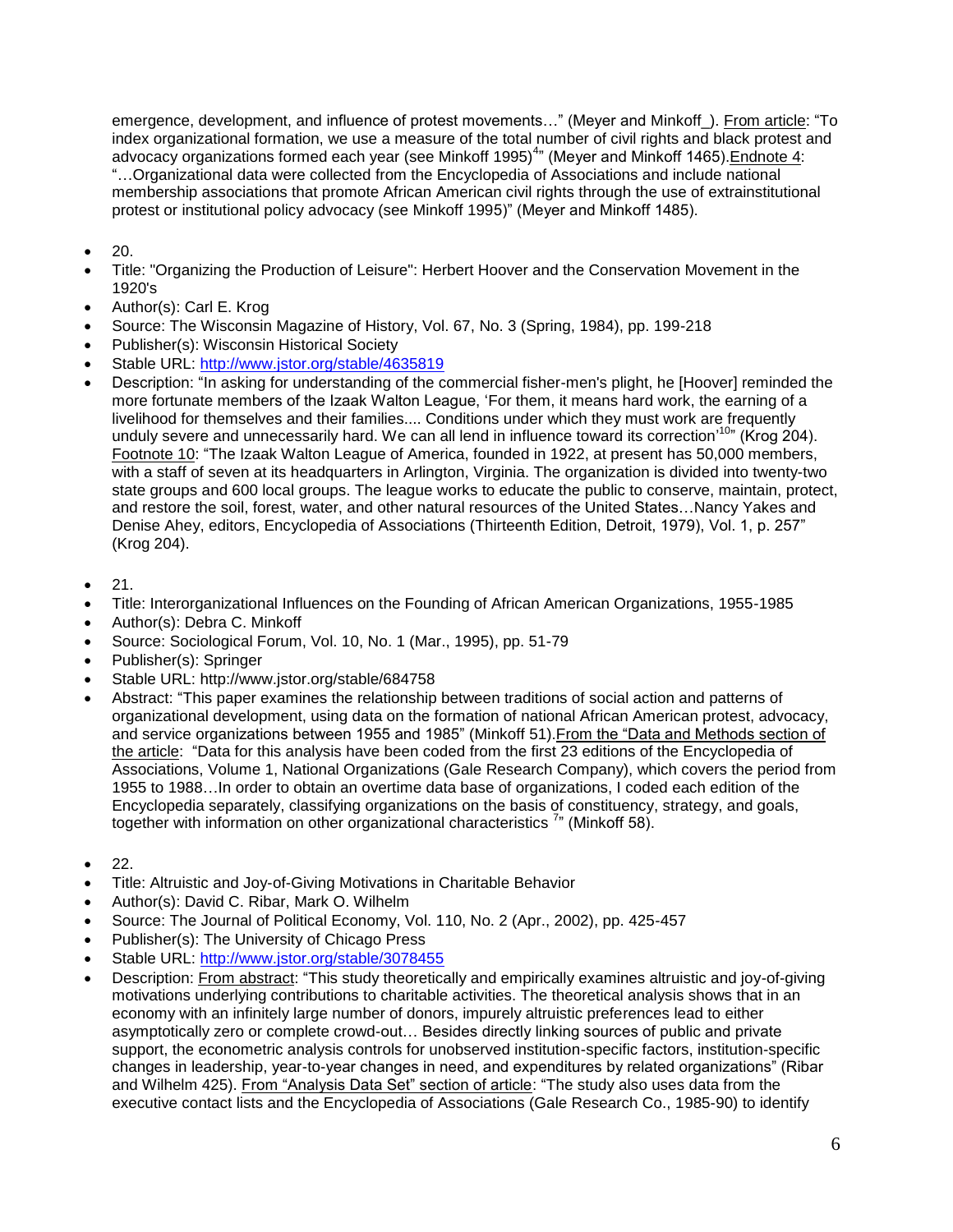changes in the leadership of the organizations.The organizations in the data set experienced 147 changes in leadership (just over one per organization)" (Ribar and Wilhelm 441).

- 23.
- Title: Institutional Transformation and Status Mobility: The Professionalization of the Field of Finance
- Author(s): Michael Lounsbury
- Source: The Academy of Management Journal, Vol. 45, No. 1 (Feb., 2002), pp. 255-266
- Publisher(s): Academy of Management
- Stable URL: http://www.jstor.org/stable/3069295
- Description: From abstract: "This work reports on a study that investigated how the transformation of institutional logics-the tearing down of old logics and the construction of new ones-opens up possibilities for actors to make new kinds of status claims..." (Lounsbury 255). From Methods section of study: "Data were collected from two comprehensive listings of national associations, published annually since 1965 and intermittently in earlier years: the Encyclopedia of Associations and National Trade and Professional Associations of the United States…for each year, I coded each business and professional association in existence, enabling disaggregation of sub-populations. This was done by consulting the association yearbooks and the government surveys that give descriptions of what associations do and whom they represent. In addition, those sources indicate whether the membership of an association includes individuals, organizations, or a mix" (Lounsbury 259).
- 24.
- Title: Elite Ideology and Risk Perception in Nuclear Energy Policy
- Author(s): Stanley Rothman, S. Robert Lichter
- Source: The American Political Science Review, Vol. 81, No. 2 (Jun., 1987), pp. 383-404
- Publisher(s): American Political Science Association
- Stable URL: http://www.jstor.org/stable/1961958
- Description: From abstract: "Changing U.S. attitudes toward new technologies are examined, as are explanations of such changes. We hypothesize that increased concern with the risks of new technologies by certain elite groups is partly a surrogate for underlying ideological criticisms of U.S. society. The question of risk is examined within the framework of the debate over nuclear energy" (Rothman and Lichter 383). From article: "The public-interest-group sample was drawn from lists of (1) presidents and members of boards of directors of formal lobbying organizations and (2) attorneys in public-interest law firms. For group 1, the sources included Public Interest Profiles (Foundation for Public Affairs, Compiled by John F. Mancini, Washington, D.C.: Foundation for Public Affairs, 1979, 1980, 1981, 1982); Washington Five (Cory T. Grayson Jr. and Sally Stauton, eds., Washington, D.C.: Potomac Books, 1979); and Encyclopedia of Associations (Denise S. Akey, ed., 17th ed., Detroit: Gale Research C., 1982)" (Rothman and Lichter 400).
- $25.$
- Title: Lawyers' Roles in Voluntary Associations: Declining Social Capital?
- Author(s): John P. Heinz, Paul S. Schnorr, Edward O. Laumann, Robert L. Nelson
- Source: Law & Social Inquiry, Vol. 26, No. 3 (Summer, 2001), pp. 597-629
- Publisher(s): Blackwell Publishing on behalf of the American Bar Foundation
- Stable URL:<http://www.jstor.org/stable/829112>
- Description: from article: "If the total number of leadership positions available in voluntary associations did not increase at a rate equal to or greater than the expansion of the bar, then the number of positions per lawyer will decrease unless lawyers come to occupy a larger share of the available positions. As a measure of change in the number of such positions in the Chicago area, we have counted the number of associations listed in the Encyclopedia of Associations in 1975 and 1995. We found that, while the total number of associations with Illinois addresses increased by 37% from 1975 to 1995, the number of associations with Chicago addresses actually decreased by 7% during that period <sup>16</sup>" (Heinz et al. 606). Footnote 16: "The number of associations with Illinois addresses increased from 1,102 to 1,512, but the number with Chicago addresses declined from 722 to 672 (Geographic Index 1975 ed., 2:94-123; 1995 ed., 2:164-201.)" (Heinz et al. 606).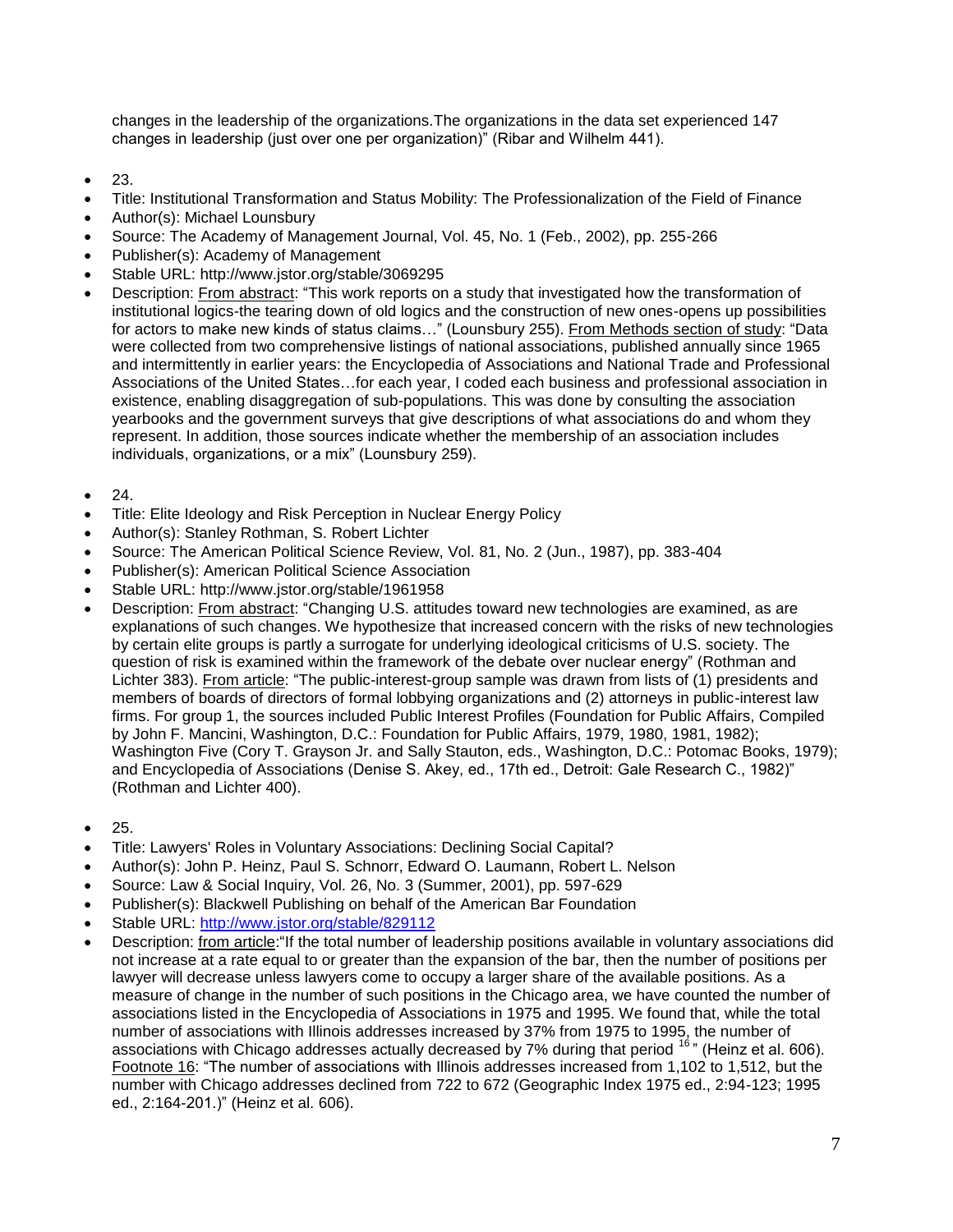- 26.
- Title: Eastern European Ethnic Groups and American Foreign Policy
- Author(s): Stephen A. Garrett
- Source: Political Science Quarterly, Vol. 93, No. 2 (Summer, 1978), pp. 301-323
- Publisher(s): The Academy of Political Science
- Stable URL:<http://www.jstor.org/stable/2148611>
- Description: "There are a great many groups operating in the United States today whose prime function is social and cultural and who take little, if any, active part in communicating views to the administration and Congress on American foreign policy. Some organizations address themselves to both social and political matters. In a third category are groups that are avowedly almost entirely political. Their stated raison d'etre is to influence American policy. Among the groups having a mixed function, perhaps the best known is the Polish National Alliance which is in essence an umbrella organization. Others falling into this category include the Pan-Albanian Federation of America, the American-Bulgarian League, the United American Croats, the American-Hungarian Federation, the Slovak League of America, and the Union and League of Romanian Societies of America. Groups specifically organized to sway American foreign policy include the Bulgarian National Front, the Hungarian Committee, the Hungarian Freedom Fighters Federation (U.S.A.), the International Peasant Union, the National Committee for the Liberation of Slovakia, and perhaps most prominent, the Assembly of Captive European Nations (ACEN)<sup>9</sup>" (Garrett 305). Footnote 9: "Margaret Fisk, ed., Encyclopedia of Associations, vol. 1., National Organizations of the United States (Detroit: Book Tower, 1975), pp. 861-897" (Garrett 305).
- 27.
- Title: The Origins and Maintenance of Interest Groups in America
- Author(s): Jack L. Walker
- Source: The American Political Science Review, Vol. 77, No. 2 (Jun., 1983), pp. 390-406
- Publisher(s): American Political Science Association
- Stable URL: http://www.jstor.org/stable/1958924
- Description: from abstract: "Rather than striving to measure the influence of groups in the policy-making process this article concentrates instead on the ways in which interest groups are created and the means by which they remain in existence..."(Walker 390). From article: "When J. L. Freeman (1969) wrote his classic study of the sub-government surrounding the Bureau of Indian Affairs in 1960, only about 16 interest groups were in operation with any concern for public policies toward American Indians. During the next 20 years the number grew steadily to a total of at least 48 operating in 1980<sup>10</sup>" (Walker 394). Footnote 10: "The estimate of the total number of Indian groups was produced by a survey of groups listed in The Encyclopedia of Associations (Detroit: Gale Research, 1980)" (Walker 394).
- 28.
- Title: Technology in Emerging Countries
- Author(s): Arthur Goldschmidt
- Source: Technology and Culture, Vol. 3, No. 4, Proceedings of the Encyclopaedia Britannica Conference on the Technological Order (Autumn, 1962), pp. 581-600
- Publisher(s): The Johns Hopkins University Press on behalf of the Society for the History of Technology
- Stable URL:<http://www.jstor.org/stable/3101009>
- Description: "One would expect that the propensity for organization in the United States would have created a technology for institution building. The recent publication of an Encyclopedia of Associations, claiming to be a "reference guide to America's 11,000 national associations," is evidence of a knack for institutionalization. But the adaptation of this aptitude or technology for the purposes of the developing countries has not been uniformly successful. Perhaps there has been too much emphasis on the transfer of United States institutions and not enough on their adaptation" (Goldschmidt 595).
- 29.
- Title: The Need for Coordination among Firms, with Special Reference to Network Industries
- Author(s): Dennis W. Carlton, J. Mark Klamer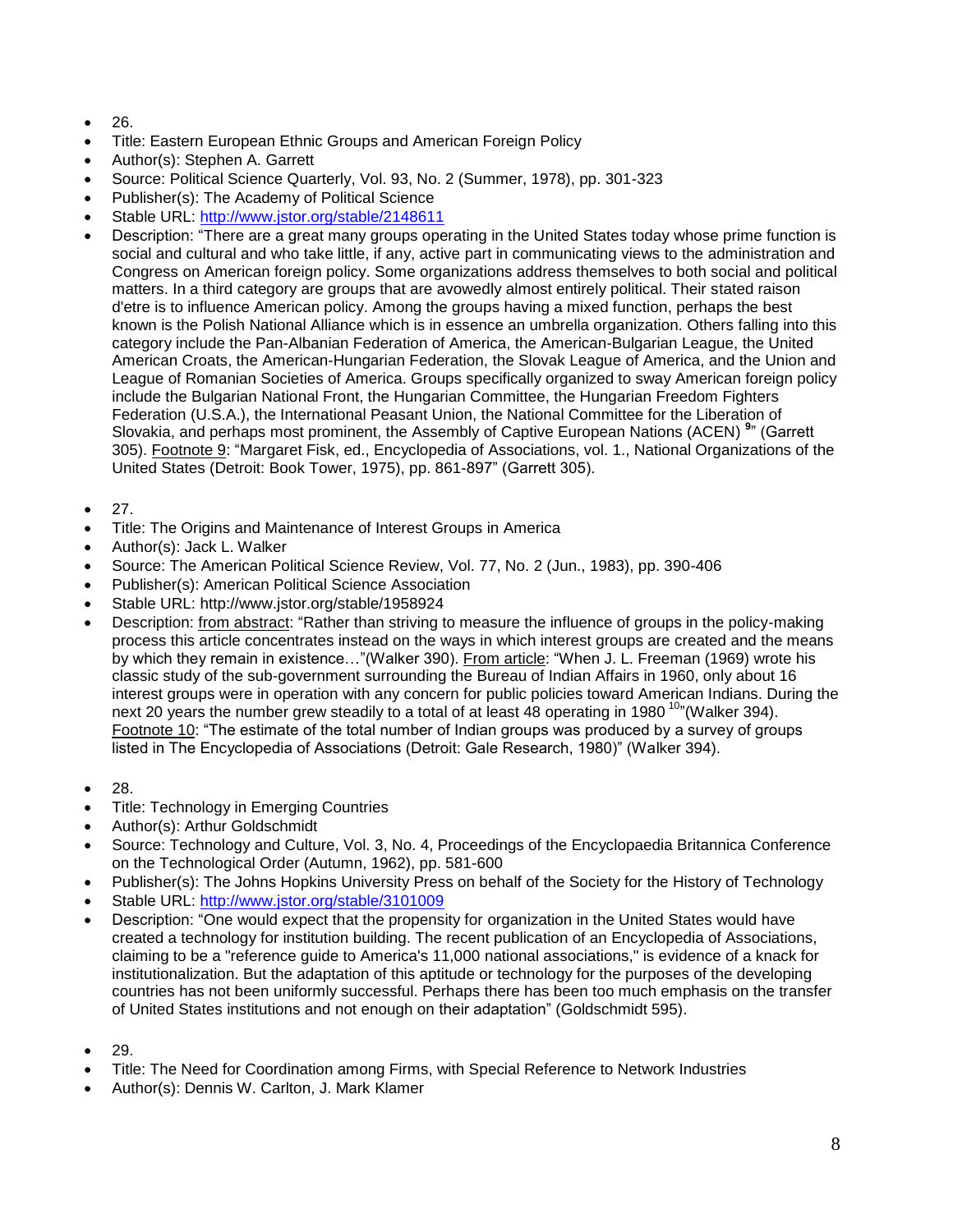- Source: The University of Chicago Law Review, Vol. 50, No. 2, Fiftieth Anniversary Issue (Spring, 1983), pp. 446-465
- Publisher(s): The University of Chicago Law Review
- Stable URL:<http://www.jstor.org/stable/1599497>
- Description: "Much standard setting in the United States is done under the auspices of the American National Standards Institute ("ANSI"), an organization of firms, trade associations, technological societies, consumer organizations, and government agencies <sup>13</sup>" (Carlton and Klamer 448-449). Footnote 13: " 1 Encyclopedia of Associations 511 (D. Akey 17th ed. 1982)" (Carlton and Klamer 449).
- 30.
- Title: Public Interest Groups and the Road to Survival
- Author(s): Anthony J. Nownes, Allan J. Cigler
- Source: Polity, Vol. 27, No. 3 (Spring, 1995), pp. 379-404
- Publisher(s): Palgrave Macmillan Journals
- Stable URL: http://www.jstor.org/stable/3235004
- Description: From abstract: "This article revisits questions raised by the late Jack Walker in his landmark study of group organization and maintenance and applies them to public interest groups. Data from 62 interviews with public interest group leaders support the conclusion that there are distinct strategies for starting and maintaining such groups"(Nownes and Cigler 379). From article, footnote 8: "The following sources were used to create a list of the relevant population: Washington Information Directory ( Washington, DC: Congressional Quarterly Press, 1991); Washington Representatives (Washington, DC: Columbia Books, 1991); Public Interest Profiles (Washington, DC: Foundation Center,1 990);Encyclopedia of Associations (Detroit: Gale Research, 1989)" (Nownes and Cigler 381).
- 31.
- Title: Fee Sharing between Lawyers and Public Interest Groups
- Author(s): Roy D. Simon, Jr.
- Source: The Yale Law Journal, Vol. 98, No. 6 (Apr., 1989), pp. 1069-1133
- Publisher(s): The Yale Law Journal Company, Inc.
- Stable URL:<http://www.jstor.org/stable/796573>
- Description: From abstract: "...This Article explores whether the rule against fee sharing with nonlawyers can or should be enforced against lawyers who agree to assign statutory legal fees to nonprofit public interest groups" (Simon 1071). From footnote 6: "…I created a list of non-ACLU public interest groups by studying the Encyclopedia of Associations. ENCYCLOPEDIA OF ASSOCIATIONS (22 d ed. 1988). I reviewed every entry under relevant headings (Attorneys, Civil Rights, Law, Legal Aid, Litigation, and Public Interest) for organizations which might sponsor or conduct public interest litigation. My final mailing list included more than 75 public interest organizations, including the Washington Legal Foundation, the Center for Public Representation, the Center for Law in the Public Interest, the Women's Law Project, and the NAACP Legal Defense and Education Fund, Inc. I received 42 responses, and 26 organizations said they provided lawyers or financial support for litigation that could lead to court-awarded fees" (Simon 1071).
- 32.
- Title: Equal Opportunity Law and the Construction of Internal Labor Markets
- Author(s): Frank Dobbin, John R. Sutton, John W. Meyer, Richard Scott
- Source: The American Journal of Sociology, Vol. 99, No. 2 (Sep., 1993), pp. 396-427
- Publisher(s): The University of Chicago Press
- Stable URL: http://www.jstor.org/stable/2781683
- Description: From Abstract: "Internal labor markets have been explained with efficiency and control arguments; however, retrospective event-history data from 279 organizations suggest that federal Equal Employment Opportunity (EEO) law was the force behind the spread of formal promotion mechanisms after 1964. The findings highlight the way in which American public policy, with its broad outcomeoriented guidelines for organizations, stimulates managers to experiment with compliance mechanisms with an eye to judicial sanction"(Dobbin et al.396). From Data and Methods section: "The difficulties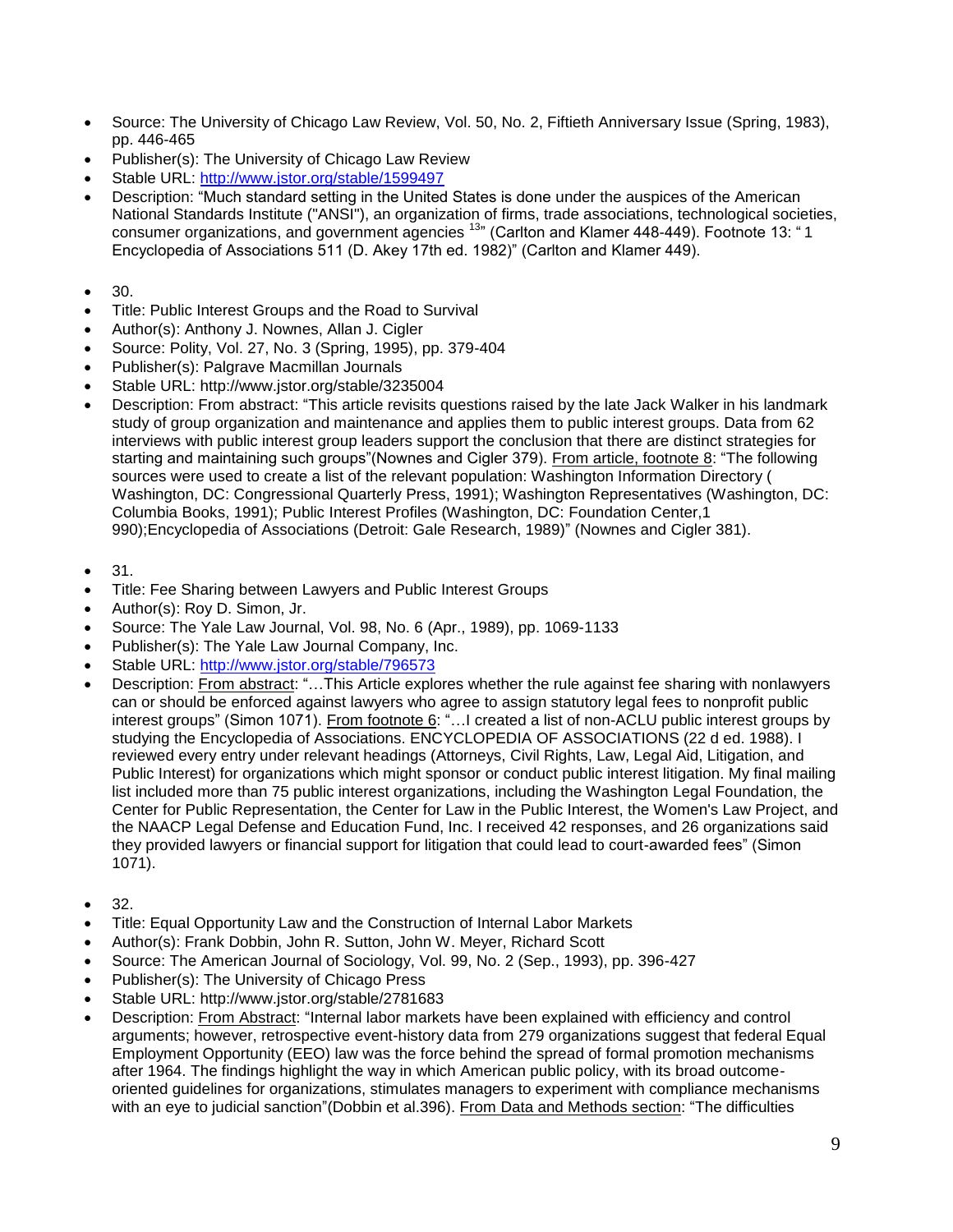associated with sampling organizations have been well documented (Kalleberg et al. 1990). We chose the most complete published list of organizations available for each sector. Our source for firms in publishing, banking, chemicals, machinery, electrical manufacturing, retail trade, and transportation was Dun's Million Dollar Directory, which lists all publicly traded firms with assets of at least \$500,000. We sampled hospitals from the directory of the American Hospital Association (1983) and nonprofits from the Encyclopedia of Associations (1985)" (Dobbin et al. 409).

- 33.
- Title: Interest Groups, Iron Triangles and Representative Institutions in American National Government
- Author(s): Thomas L. Gais, Mark A. Peterson, Jack L. Walker
- Source: British Journal of Political Science, Vol. 14, No. 2 (Apr., 1984), pp. 161-185
- Publisher(s): Cambridge University Press
- Stable URL:<http://www.jstor.org/stable/193930>
- **"**We sought to study all the voluntary associations in America that were open to membership and were concerned with some aspects of public policy at the national level. We chose as our sample all associations found in Congressional Quarterly's Washington Information Directory (Washington, DC: Congressional Quarterly, 1979). Several reasons led us to select the Directory. It is produced by an organization with a long history of comprehensive coverage of national governmental affairs. Whatever biases it possesses, such as its probable overrepresentation of large, Washington-based associations, should not badly distort our understanding of how interest groups relate to national governmental institutions. The alternatives, moreover, are even less satisfactory. The **Encyclopedia of Associations** misses several important groups but includes many nonmembership organizations and associations which are entirely apolitical. Serious problems of coverage or accuracy are found in sources like the New York Times Index, lists of witnesses at Congressional hearings, groups filing for tax exemption from the Internal Revenue Service, the Washington telephone directory, and several other commercial directories" (Gais et al.185).
- 34.
- Title: The Spread of Municipal Reform: Temporal, Spatial, and Social Dynamics
- Author(s): David Knoke
- Source: The American Journal of Sociology, Vol. 87, No. 6 (May, 1982), pp. 1314-1339
- Publisher(s): The University of Chicago Press
- Stable URL: http://www.jstor.org/stable/2779363
- Description: From Abstract: "The adoption of commission and managerial administrative structures and their subsequent abandonment by the 267 largest American cities during the period 1900-1942 is studied using event-history methods…" (Knoke 1314). From article: Chosen as indicators of modernization forces were (1) city age, in number of years since the census date at which the population reached 10,000; (2) population growth, the percentage change during the preceding 10 years; (3) average number of employees per manufacturing plant, as an index of organizational complexity; and (4) logarithm of the number of national headquarters of voluntary associations located in the city in 1970, with founding dates prior to 1910.<sup>8</sup>" (Knoke 1326). Footnote 8: "Based on a 40% sample of the 1970 Gale Encyclopedia of Associations. Turk (1977, pp. 40-42) argued that national headquarters of voluntary groups approximate the number and variety of all types of organizations, thus indexing a city's organizational complexity. The presence of such headquarters may also indicate integration into national communication networks, which exposes a city to information about municipal innovations and national norms. The measure used is in error to some unknown degree if the 1970 headquarters locations are not the same as those in 1910. Unfortunately, no contemporary directories of associations exist" (Knoke 1326).
- 35.
- Title: Information Provision, Organizational Constraints, and the Decision to Submit an Amicus Curiae Brief in a U.S. Supreme Court Case
- Author(s): Thomas G. Hansford
- Source: Political Research Quarterly, Vol. 57, No. 2 (Jun., 2004), pp. 219-230
- Publisher(s): Sage Publications, Inc. on behalf of the University of Utah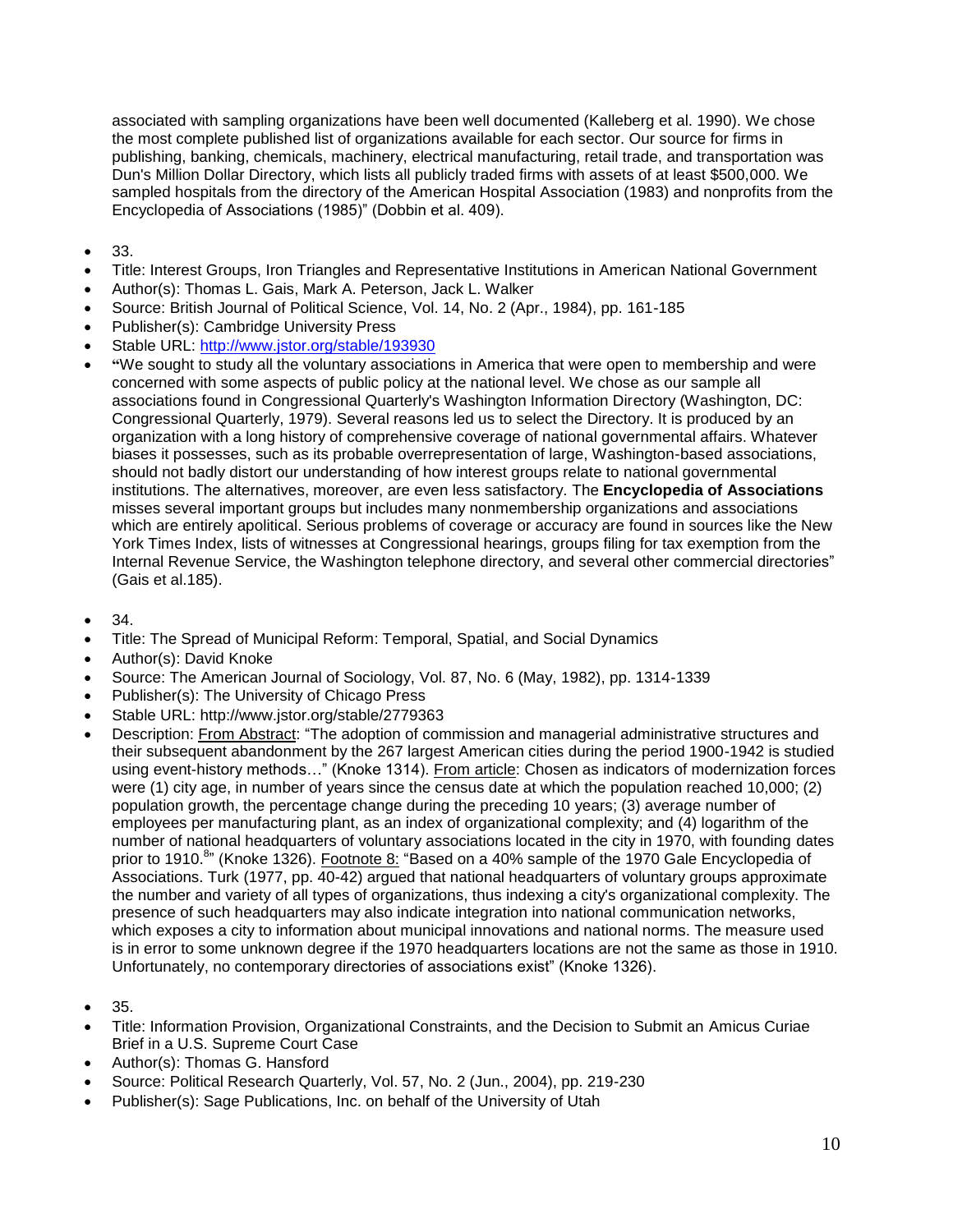- Stable URL: http://www.jstor.org/stable/3219866
- Description: From Abstract: "How do organized interests select the Supreme Court cases in which to file amicus curiae briefs? Starting with the assumption that organized interests pursue policy influence, I argue that an organized interest will submit amicus curiae briefs in the cases that provide the greatest opportunity for the interest to influence the content of the majority opinion. Membership-based interests, however, will also have to consider the effect of their case-selection decisions on their ability to attract and retain membership support" (Hansford 219). From Data and Methods section: "…This sample includes a mix of membership-based and institutional interests such as public interest groups, trade associations, corporations, labor unions, and local governments. For 579 of these interests, I was able to gather data on whether or not they are membership-based or institutional, the issues with which they are concerned, and the positions taken on these issues <sup>11</sup>" (Hansford 223). Footnote 11: "...I collected data from a variety of publications such as Encyclopedia of Associations and Public Interest Law Groups: Institutional Profiles…" (Hansford 223).
- 36.
- Title: The Organization of Survival: Women's and Racial-Ethnic Voluntarist and Activist Organizations, 1955-1985
- Author(s): Debra C. Minkoff
- Source: Social Forces, Vol. 71, No. 4 (Jun., 1993), pp. 887-908
- Publisher(s): University of North Carolina Press
- Stable URL:<http://www.jstor.org/stable/2580123>
- Description: From Abstract: … "In this article, I present an event-history analysis of the disbanding of national women's and minority membership organizations between 1955 and 1985. Emphasis is on differences in organizational strategy, goals, and formal structure. I argue that properties promoting organizational legitimacy confer 'survival advantages' by improving potential resource acquisition..." (Minkoff 887). From Data and Methods section: "Data were coded from each of the first 23 editions of the Encyclopedia of Associations, Vol. 1, National Organizations (Gale Research Company)…Data collection efforts identified a set of 1,001 national racial-ethnic and women's membership groups that were active at some point over the 30-year period studied. …While the Encyclopedia is the most comprehensive directory of national nonprofit membership associations in print (the most recent editions, for example, contain information on over 20,000 organizations), it is likely that very small or short-lived organizations are not adequately represented in this data base <sup>4</sup>" (Minkoff 893).
- $37.$
- Title: Organizational Success Through Program Failure: Skid Row Rescue Missions
- Author(s): James F. Rooney
- Source: Social Forces, Vol. 58, No. 3 (Mar., 1980), pp. 904-924
- Publisher(s): University of North Carolina Press
- Stable URL: http://www.jstor.org/stable/2577191
- Abstract: "Program failure is essential for many organizations in that effective solution of the problems they address would eliminate the purpose of their existence. Although skid row rescue missions fail on a colossal scale in converting derelicts, they constitute an archetypical example of a general process of providing employment for staff members in a post-industrial society…"(Rooney 904). From article: "The first rescue mission was established in 1850 by the Methodist Episcopal church in an area of lower Manhattan called "Five Points"…Today, there are approximately 1,200 missions in the U.S. (Fisk), located primarily in skid row districts near the city centers of metropolitan areas". References section cites the Encyclopedia of Associations 1970 (ed. Fisk).
- 38.
- Title: Channeling Black Insurgency: Elite Patronage and Professional Social Movement Organizations in the Development of the Black Movement
- Author(s): J. Craig Jenkins, Craig M. Eckert
- Source: American Sociological Review, Vol. 51, No. 6 (Dec., 1986), pp. 812-829
- Publisher(s): American Sociological Association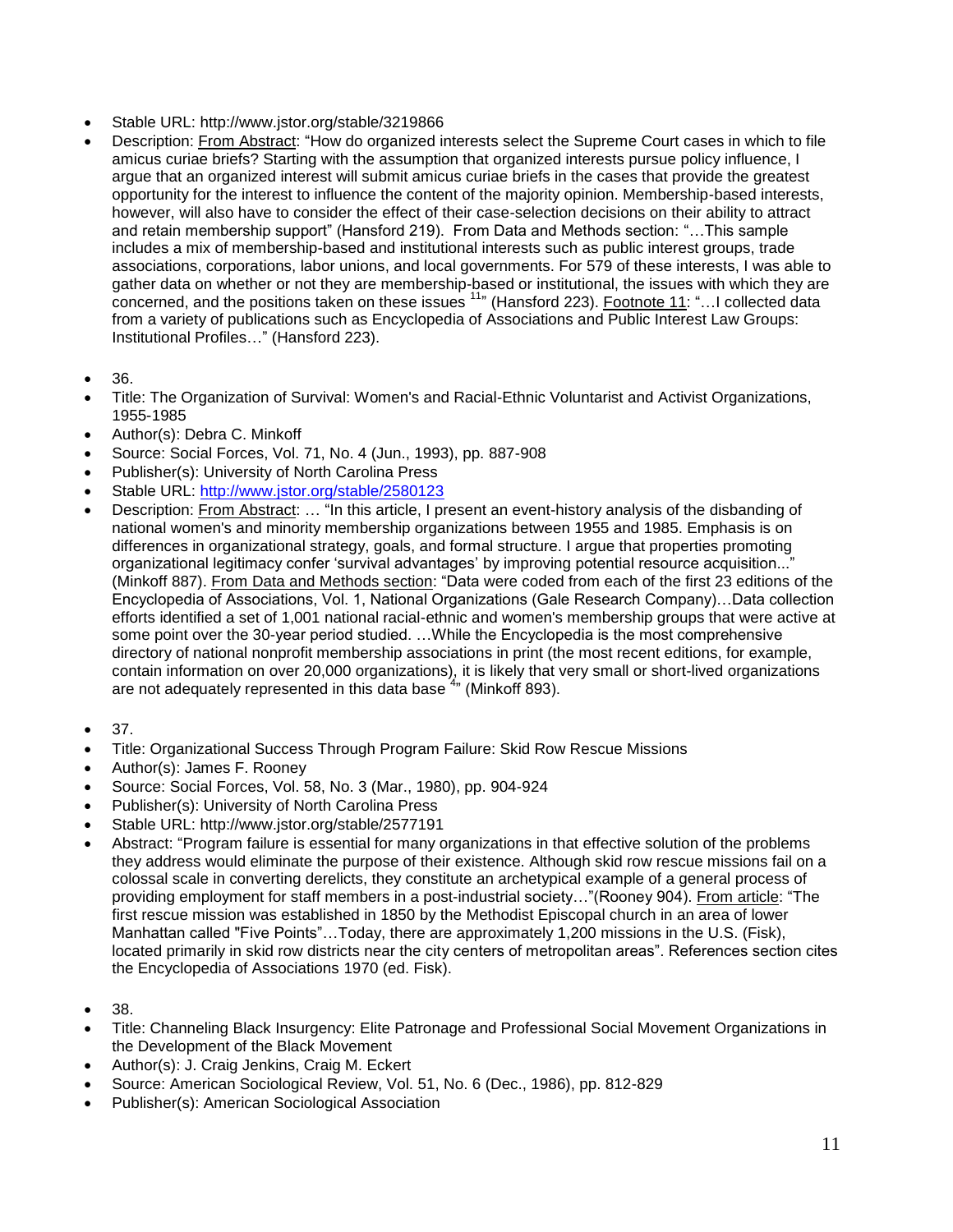- Stable URL: http://www.jstor.org/stable/2095369
- Description: From Abstract: "This paper critically evaluates the theory of patronage and professional social movement organizations (SMOs) advanced by McCarthy and Zald (1973, 1975, 1977) and the social control theory advanced by their critics (McAdam, 1982; Wilson, 1983; Haines 1984a, 1984b) in interpreting the development of black insurgency…"(Jenkins and Eckert 812). From Method and Data section: "As a further reliability check, we constructed a master index of SMOs from The Encyclopedia of Associations, Public Citizens' Directory of Public Interest Organizations, the Council on Economic Priorities' Public Interest Directory and the Public Affairs Council's Public Interest Profiles" (Jenkins and Eckert 818)
- 39.
- Title: Incentives in Collective Action Organizations
- Author(s): David Knoke
- Source: American Sociological Review, Vol. 53, No. 3 (Jun., 1988), pp. 311-329
- Publisher(s): American Sociological Association
- Stable URL: http://www.jstor.org/stable/2095641
- Description: From Abstract: "The effects of members' interests in incentives offered by collective-action organizations are examined with data from a national sample of American associations. Members expressed interests in six distinct dimensions underlying organizational-incentive systems, and these different aspects are specifically related to different types of member involvement, controlling for other personal and organizational attributes…"(Knoke 311). From article: "A three-stage sampling procedure was followed. In the first stage, a stratified random sample of U.S. national mass-membership organizations was drawn from a master list <sup>1</sup>" (Knoke 316). Footnote 1: "This list of 13,000 associations was compiled from three compendia (Colgate and Fowler 1983; Colgate and Evans 1981; and Akey 1983)" (Knoke 316). References section cites the Encyclopedia of Associations 1983.
- $\bullet$  40.
- Title: Do Facilities with Distant Headquarters Pollute More? How Civic Engagement Conditions the Environmental Performance of Absentee Managed Plants
- Author(s): Don Grant, Andrew W. Jones, Mary Nell Trautner
- Source: Social Forces, Vol. 83, No. 1 (Sep., 2004), pp. 189-214
- Publisher(s): University of North Carolina Press
- Stable URL:<http://www.jstor.org/stable/3598237>
- Description: From abstract: "…Using the EPA's newly published 2000 Toxics Release Inventory, we test the direct and interactive effects of absentee management on the environmental performance of chemical plants in the U.S." (Grant et al.189). From article: "To determine whether the emissions of absentee managed plants are conditioned by the social capital of their host communities, we interact our measure of absentee managed plant with three indicators of civic engagement institutions - (log) number of associations, (log) number of churches, and (log) number of third places in a plant's county. These indicators have also been used by Tolbert, Lyson & Irwin (1998) in their study of civic engagement across U.S. counties <sup>8</sup> (Grant et al.198). Endnote 8: "The sources of these indicators are the Encyclopedia of Associations 2000 (Gale Research Corp. 2000), Census of Churches (Association of Statisticians of American Religious Bodies 2002), and the County Business Patterns (U.S. Bureau of the Census 2002)" (Grant et al. 207).
- 41.
- Title: American Voluntarism, Social Capital, and Political Culture
- Author(s): Paul Rich
- Source: Annals of the American Academy of Political and Social Science, Vol. 565, Civil Society and Democratization (Sep., 1999), pp. 15-34
- Publisher(s): Sage Publications, Inc. in association with the American Academy of Political and Social **Science**
- Stable URL: http://www.jstor.org/stable/1049535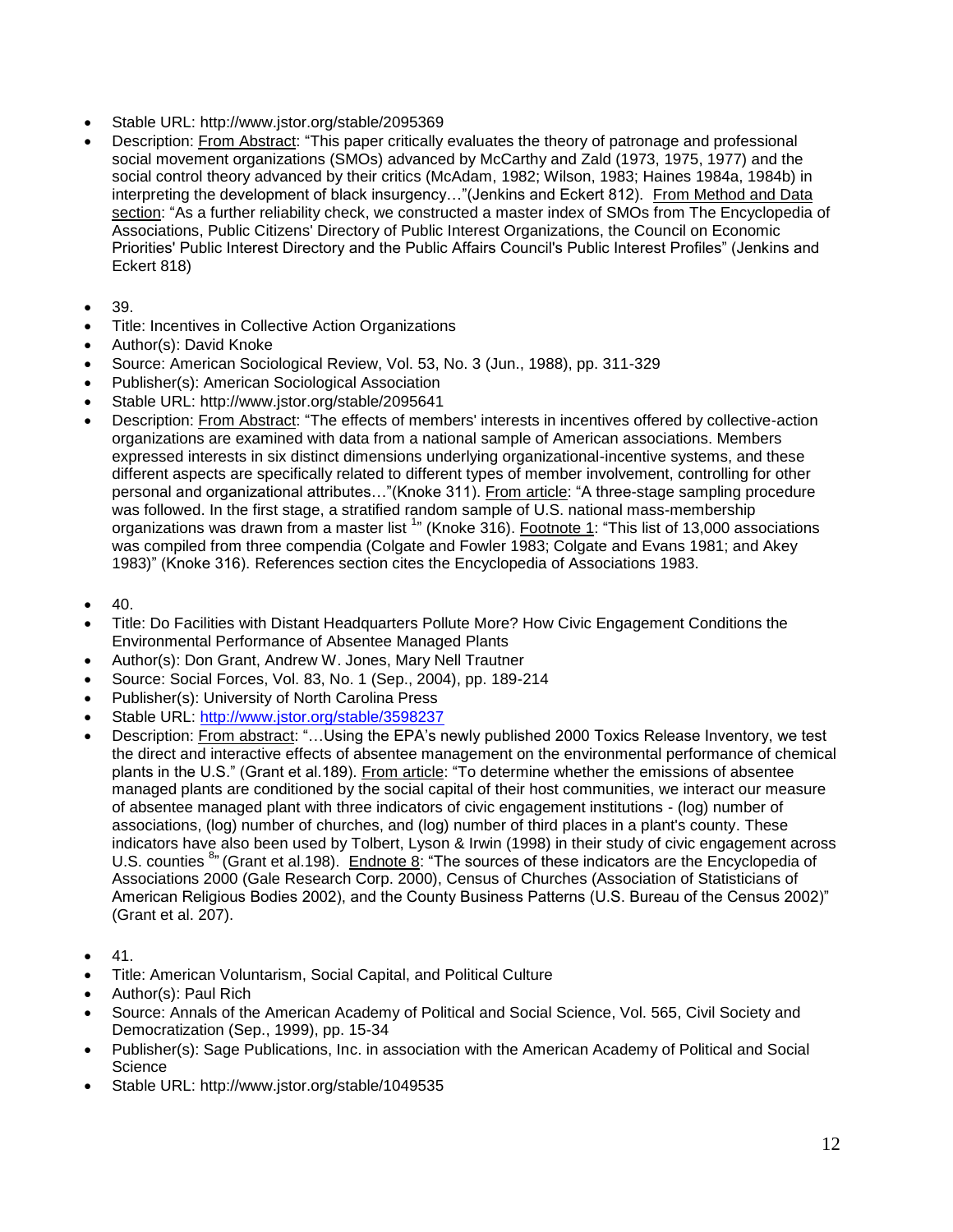- Description: From Abstract: "Robert Putnam has suggested that membership in American voluntary associations has declined in recent decades. The contention now has been challenged by various writers. The historical evidence indicates that associations come and go, reflecting changes in society. Using specific examples to prove there is a malaise that threatens democracy is a risky business..." (Rich 15). From article: "People still bowl together, but they also do other things together. Optimism about American voluntarism is clearly warranted (Smith 1997, 472). The number of groups listed in Gale Research's Encyclopedia of Associations has grown from 5000 in 1956 to more than 20,000 in the 1990s, and it is not in any way a complete list. (Nor indeed has this encyclopedia ever been a complete list)" (Rich 25).
- 42. Title: A Libertarian Critique of University Restrictions of Offensive Speech
- Author(s): David F. McGowan, Ragesh K. Tangri
- Source: California Law Review, Vol. 79, No. 3, Symposium: Civil Rights Legislation in the 1990s (May, 1991), pp. 825-918
- Publisher(s): California Law Review, Inc.
- Stable URL:<http://www.jstor.org/stable/3480837>
- Description: From Abstract: "This Comment examines the constitutionality and desirability of university restrictions of offensive speech. The Comment first looks at the turmoil that has prompted campuses to seek ways to maintain a level of civility which will protect students from offense. The Comment then analyzes current theories of protecting speech and, with a few modifications, advocates the use of the skepticism embodied in the metaphor of a marketplace of ideas as a basis for judging both the constitutionality and the desirability of campus speech regulations…" From article, footnote 320: "Applying these two factors to groups of individuals suggests that the underlying rationale for allowing private figures to recover in libel actions does not necessarily extend to a defamed group. To the extent that many groups in America are organized and represented by some form of public counsel-for example, both the NAACP and MALDEF have legal departments, see 1 ENCYCLOPEDIA OF ASSOCIATIONS 1620 (Entry No. 14429), 1695 (Entry No. 15140) (D. Burek 25th ed. 1991) - and thus they have greater access to the media, and so a greater ability to rebut libelous remarks, than do individual private figures" (Gowen and Tangri 891).
- 43.
- Title: Is Humanity Destined to Self-Destruct?
- Author(s): Lynton Keith Caldwell
- Source: Politics and the Life Sciences, Vol. 18, No. 1 (Mar., 1999), pp. 3-14
- Publisher(s): Association for Politics and the Life Sciences
- Stable URL: http://www.jstor.org/stable/4236457
- Description: From Abstract: "As the twentieth century ends, we may identify both constructive and destructive trends that will influence the future of humanity. Which set of trends will dominate the future is uncertain. Attitudes, beliefs, and behaviors all interact to direct the flow of change over time…This article identifies some of the trends that threaten humanity's future and suggests four lines of action that should be pursued in order to reduce the likelihood that humanity will destroy itself" (Caldwell 3). From Endnote 4: "Too numerous to list here, the following are representative of organized inquiry into possible futures: Forum for the Future (England), Groupe Futuribles (France), Etudes et Expansion (Belgium), Congressional Clearing House on the Future, the Millennium Institute (USA), and the World Futures Society (international). For more information, see the Encyclopedia of Associations and Associations Unlimited (online). There are many individual futurologists" (Caldwell 13).
- 44.
- Title: Interest Group Influence in the U. S. Congress
- Author(s): Richard A. Smith
- Source: Legislative Studies Quarterly, Vol. 20, No. 1 (Feb., 1995), pp. 89-139
- Publisher(s): Comparative Legislative Research Center
- Stable URL:<http://www.jstor.org/stable/440151>
- Description: From Abstract: "This essay critically reviews research published in the last decade that explores how lobbyists and interest groups influence the actions of the U.S. Congress" (Smith 89). From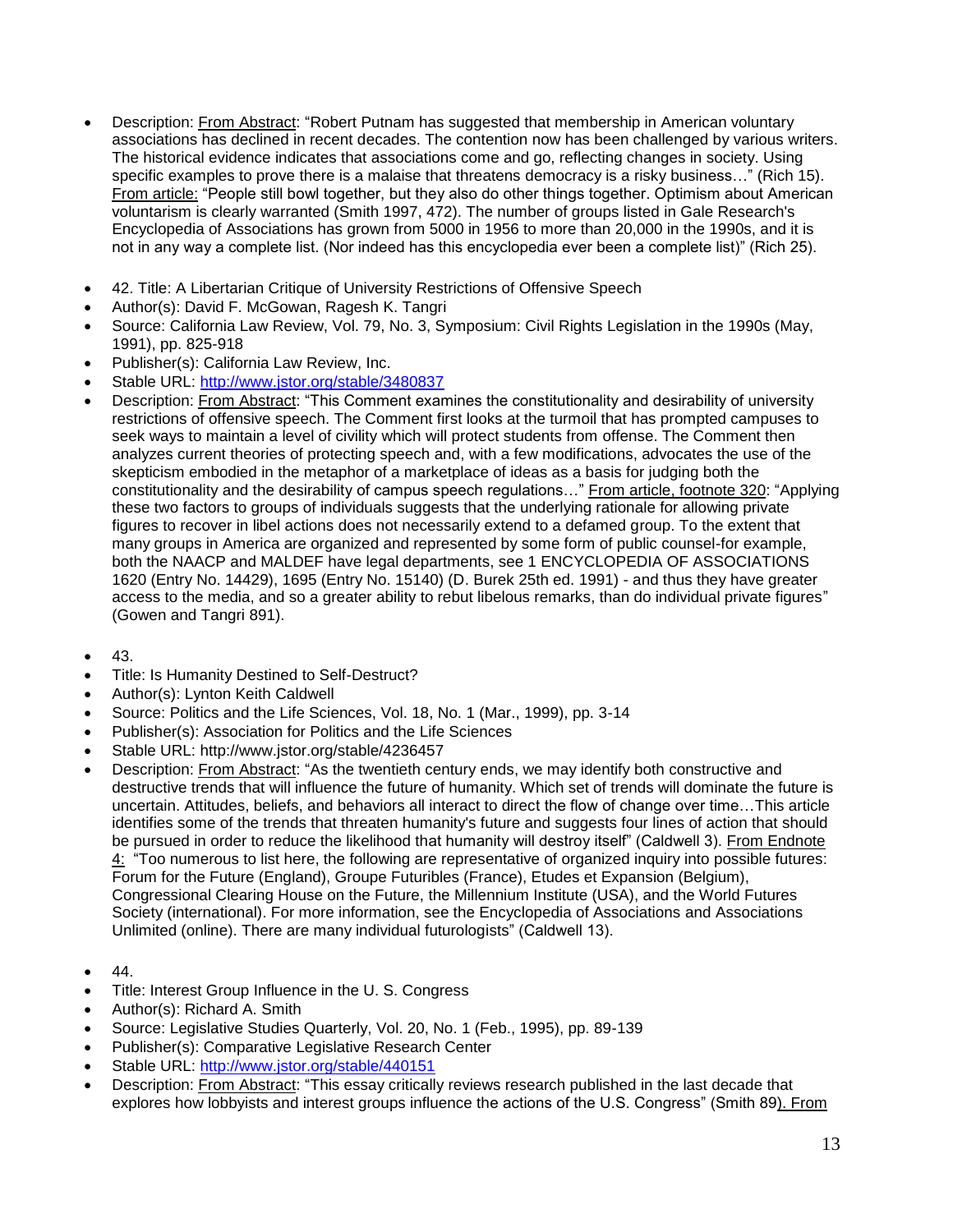article: "Baumgartner and Jones claim that interest groups can significantly influence whether an issue is placed on the public agenda. Their analyses are based on two data sets**…**The second data set focuses on the development of the environmental lobby as documented in the Encyclopedia of Associations (Bureh, Kock, and Novallo, annual) and allows Baumgartner and Jones to track changes in the number and size of environmental groups from 1961 to 1990" (Smith 111).

- 45.
- Title: Selfward Bound? Personal Preference Patterns and the Changing Map of American Society
- Author(s): Wilbur Zelinsky
- Source: Economic Geography, Vol. 50, No. 2 (Apr., 1974), pp. 144-179
- Publisher(s): Clark University
- Stable URL:<http://www.jstor.org/stable/142962>
- Description: From article: "The mass-appeal periodicals have obviously fallen upon evil days in terms of circulation and revenue, while it is common knowledge that as a group special-interest magazines are flourishing, a situation of much import to the sociologist. Similarly, the increase in numbers, membership, and diversity of voluntary associations, which can be confirmed by a glance through the current Encyclopedia of Associations [26] and a comparison with earlier editions, is truly impressive <sup>18</sup>" (Zelinsky 151)."Literature Cited" section cites Encyclopedia of Associations 1973 as #26.
- 46.
- Title: Contested Terrains and Regime Politics: Thinking about America's Trial Courts and Institutional Change
- Author(s): Roy B. Flemming
- Source: Law & Social Inquiry, Vol. 23, No. 4 (Autumn, 1998), pp. 941-965
- Publisher(s): Blackwell Publishing on behalf of the American Bar Foundation
- Stable URL: http://www.jstor.org/stable/828943
- Description: From abstract: "Institutional change in America's trial courts is poorly understood. Herbert Jacob in his 1982 presidential address to the Law and Society Association recommended that future research might consider intensive studies of single courts over time to trace the causal links between the courts and sociopolitical events outside the courtrooms. This essay explores Jacob's recommendation but ultimately takes a different tack…" (Flemming 941). From article: **"**One of the distinguishing features of American politics over the past 35 years is the phenomenal growth in organized interests. One study using the Encyclopedia of Associations counted roughly 8,000 groups of various kinds in 1960. By 1992, the number grew to nearly 25,000 (Baumgartner and Talbert 1995)"(Flemming 954).
- 47.
- Title: Daubert's Debut: The Supreme Court, the Economics of Scientific Evidence, and the Adversarial System
- Author(s): Jeffrey S. Parker
- Source: Supreme Court Economic Review, Vol. 4, (1995), pp. 1-56
- Publisher(s): The University of Chicago Press
- Stable URL: http://www.jstor.org/stable/1147079
- Description: From Abstract: "…This article argues that the Daubert approach is economically superior because it reduces the incentives for external interest groups to influence the content of admitted testimony…" (Parker 1). From article: **"…**A preliminary review of the available summary statistics from the Encyclopedia of Associations as of mid-1994 indicates that self-identified "forensic" associations <sup>129</sup> are growing at a slightly smaller average rate than a random sample  $^{130}$  of all associations.<sup>131</sup> However, there is no indication that this difference is significant,  $132$  or that it suggests any general trend at all. Furthermore, these samples are very small, the data appear very rough, and this comparison does not control for other factors-such as the total volume or value of litigation-that may affect litigation-related organizations differentially" (Parker 54).
- Footnotes 129-132 discuss in detail how Parker used the EA to research membership. 129 says: **"**Based upon the 1991 and 1995 editions of the Encyclopedia of Associations and International Encyclopedia of Associations (Gale, 1990 & 1994), there were 21 U.S.-based nationwide or international associations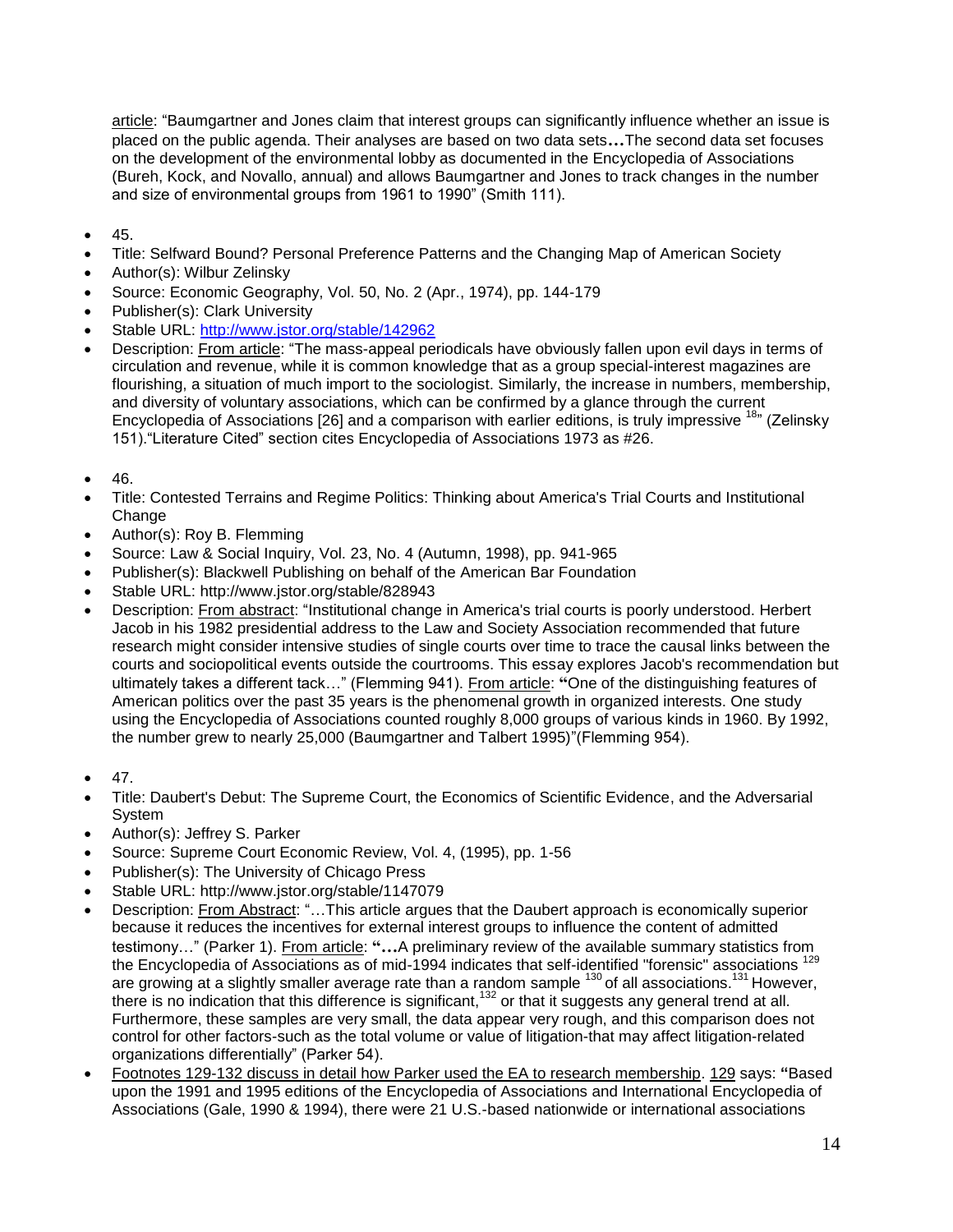classified in the "forensic sciences" and "forensic medicine" categories and reporting membership in both 1990 and 1994…" Parker 54). 130: Random selection on the basis of association number as used in the directory produced 25 observations, of which 2 were excluded as not reporting membership for both 1990 and 1994" (Parker 54). 131: "The average percentage growth of the "forensic" group was +17.7% (with a standard deviation of 54.1%), while the random group's average percentage growth was +19.7% (with a standard deviation of 38.8%). 132: Given the large standard deviations (see the preceding note), there is no confidence that there is any statistical difference between these two rates" (Parker 54-55).

- $48.$
- Title: An Ideology of Rights: Support for Civil Liberties among Political Activists
- Author(s): James L. Guth, John C. Green
- Source: Political Behavior, Vol. 13, No. 4 (Dec., 1991), pp. 321-344
- Publisher(s): Springer
- Stable URL:<http://www.jstor.org/stable/586120>
- Description: From Abstract: "This paper examines support for civil liberties among a large and diverse set of political activists during the Reagan era: financial donors to party and political action committees (PACs). While these activists are more tolerant than the mass public, support for civil liberties is not evenly distributed among them..." (Guth and Green 321). From Article: "After extensive experimentation, we found that the range of groups named was captured well by five nominal categories. Based on the group's acceptance of democratic norms and ideological stance, we classified target groups as either "extremist left" (communists, radicals), "extremist right" (fascists, the Ku Klux Klan), "left" (the ACLU, Sierra Club), "right" (the Moral Majority, National Rifle Association), or "centrist" (the news media, members of Congress)<sup>4</sup> (Guth and Green 324). Endnote 4: "This classification was based on information about group goals and tactics found in Akey (1984) and Wilcox (1988a, b); the intercoder reliability was .85. More detailed-and more arbitrary-scales of target group selection based on the apparent popularity of groups produced stronger results" (Guth and Green 340).
- 49.
- Title: Legislative Success and Failure and Participation in Rule Making
- Author(s): Steven J. Balla
- Source: Journal of Public Administration Research and Theory: J-PART, Vol. 10, No. 3 (Jul., 2000), pp. 633-653
- Publisher(s): Oxford University Press on behalf of the Public Management Research Association
- Stable URL:<http://www.jstor.org/stable/3525631> <http://jpart.oxfordjournals.org/cgi/reprint/10/3/633>
- Abstract: "This article addresses the relationship between legislative success and failure and participation in bureaucratic policy making. It specifically examines the hypothesis that the parties upon which regulations are expected to impose costs participate more extensively in the rule-making process than the expected beneficiaries of regulations do…" (Balla 633). From "Exhibit 2: Overview of Variables" section: "Membership in Primary Association (Encyclopedia of Associations 1991). Mean: 3.78. Standard Deviation: .71" (Balla 640). EA is mentioned again in the References section.
- 50.
- Title: The Population Ecology of Interest Group Death: Gay and Lesbian Rights Interest Groups in the United States, 1945-98
- Author(s): Anthony J. Nownes, Daniel Lipinski
- Source: British Journal of Political Science, Vol. 35, No. 2 (Apr., 2005), pp. 303-319
- Publisher(s): Cambridge University Press
- Stable URL:<http://www.jstor.org/stable/4092353> this doesn't work anymore, but this one does: [http://journals.cambridge.org/download.php?file=%2FJPS%2FJPS35\\_02%2FS0007123405000165a.pdf&](http://journals.cambridge.org/download.php?file=%2FJPS%2FJPS35_02%2FS0007123405000165a.pdf&code=1c45470a2580d8b1b38b329bcd41b762) [code=1c45470a2580d8b1b38b329bcd41b762](http://journals.cambridge.org/download.php?file=%2FJPS%2FJPS35_02%2FS0007123405000165a.pdf&code=1c45470a2580d8b1b38b329bcd41b762)
- Description: From Abstract: "An event-history analysis of the disbandings of nationally active gay and lesbian rights advocacy groups in the United States for the period 1945-98 is presented…" From Hypothesis: "We define the gay and lesbian rights interest group population as the set of politically active organizations that lobby at the national level and advocate a public policy favourable to gays and lesbians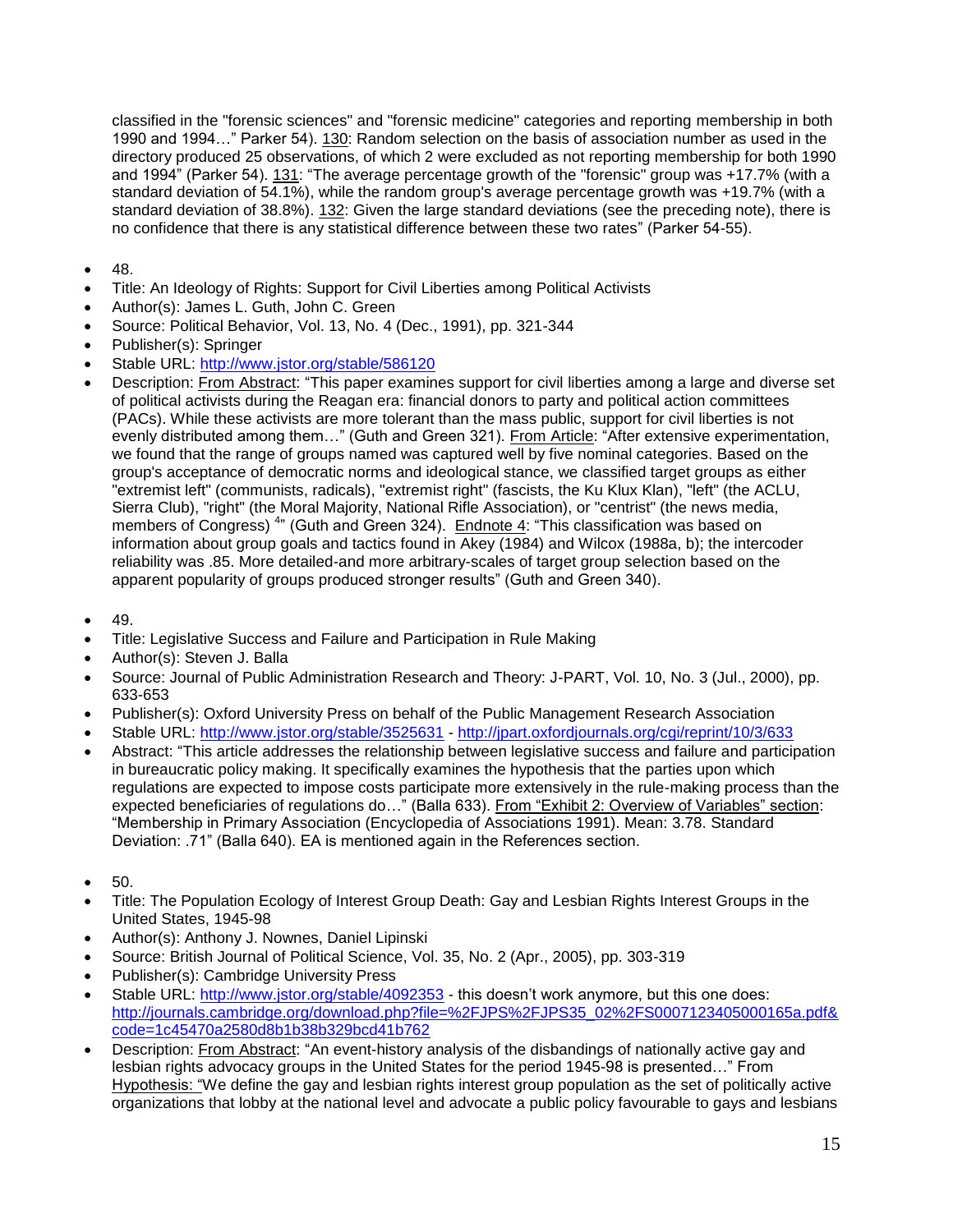in the United States. Ultimately, we identified a total of ninety-eight groups that comprised the population. To compile a population list we began with the *Encyclopedia of Associations*, an annual volume that inventories every identifiable membership group in the United States.23 We examined the *Encyclopedia*  for each year that it was published for the period 1945–2002.<sup>24</sup> Because we found that the *Encyclopedia* was not always correct about founding and disbanding dates, we supplemented this data with information from several other sources…" (Nownes and Lipinski 307). Footnote 24: "We examined the *Encyclopedia*  for the four years after the study period because new groups sometimes do not appear in the publication until a year or two after they are founded" (Nownes and Lipinski 307).

- 51.
- Title: Examining Institutional Change: Evidence from the Founding Dynamics of U.S. Health Care Interest Associations
- Author(s): Tiffany L. Galvin
- Source: The Academy of Management Journal, Vol. 45, No. 4 (Aug., 2002), pp. 673-696
- Publisher(s): Academy of Management
- Stable URL: http://www.jstor.org/stable/3069304
- Description: From Abstract: "This study examines institutional change in the founding patterns of "interest associations" in U.S. health care during an era of redefinition of this organizational field…"(Galvin 673). From Methods: Dependent Variables section: I collected complete data on foundings for all interest associations in the U.S. health care field. This population includes national associations listed in the various sources detailed below under the headings "health care," "medicine," "medical," "nursing," "dental," and "other health-allied" as well as selected associations under the headings "insurance" and "administrators." Data on each association were gathered from the earliest source possible. Sources included Judkins (1942, 1949), Cavins (1945), Colgate (1945-86), and the Gale En-cyclopedia of Associations for 1952-88" (Galvin 682).
- $52.$
- Title: The Strength of a Weak State: The Rights Revolution and the Rise of Human Resources Management Divisions
- Author(s): Frank Dobbin, Frank R. Sutton
- Source: The American Journal of Sociology, Vol. 104, No. 2 (Sep., 1998), pp. 441-476
- Publisher(s): The University of Chicago Press
- Stable URL:<http://www.jstor.org/stable/2991173>
- Description: From Abstract: "Since the passage of the Civil Rights Act of 1964, federal policy has revolutionized employment rights…In event-history analyses of data from 279 organizations, this research finds that these legal changes stimulated organizations to create personnel, antidiscrimination, safety, and benefits departments to manage compliance. Yet as institutionalization proceeded, middle managers came to disassociate these new offices from policy and to justify them in purely economic terms, as part of the new human resources management paradigm…"(Dobbin and Sutton 441). From Data and Methods section: "The difficulties associated with sampling organizations have been well documented (Kalleberg et al. 1990). We chose the most complete published list of organizations available for each sector. Our source for firms in publishing, banking, chemicals, machinery, electrical manufacturing, retail trade, and transportation was Dun's Million Dollar Directory, which lists all publicly traded firms with assets of at least \$500,000. We sampled hospitals from the directory of the American Hospital Association (1983) and nonprofits from the Encyclopedia of Associations (1985)" (Dobbin and Sutton 462).
- 53.
- Title: Structural Social Change and the Mobilizing Effect of Threat: Explaining Levels of Patriot and Militia Organizing in the United States
- Author(s): Nella van Dyke, Sarah A. Soule
- Source: Social Problems, Vol. 49, No. 4 (Nov., 2002), pp. 497-520
- Publisher(s): University of California Press on behalf of the Society for the Study of Social Problems
- Stable URL: http://www.jstor.org/stable/3097084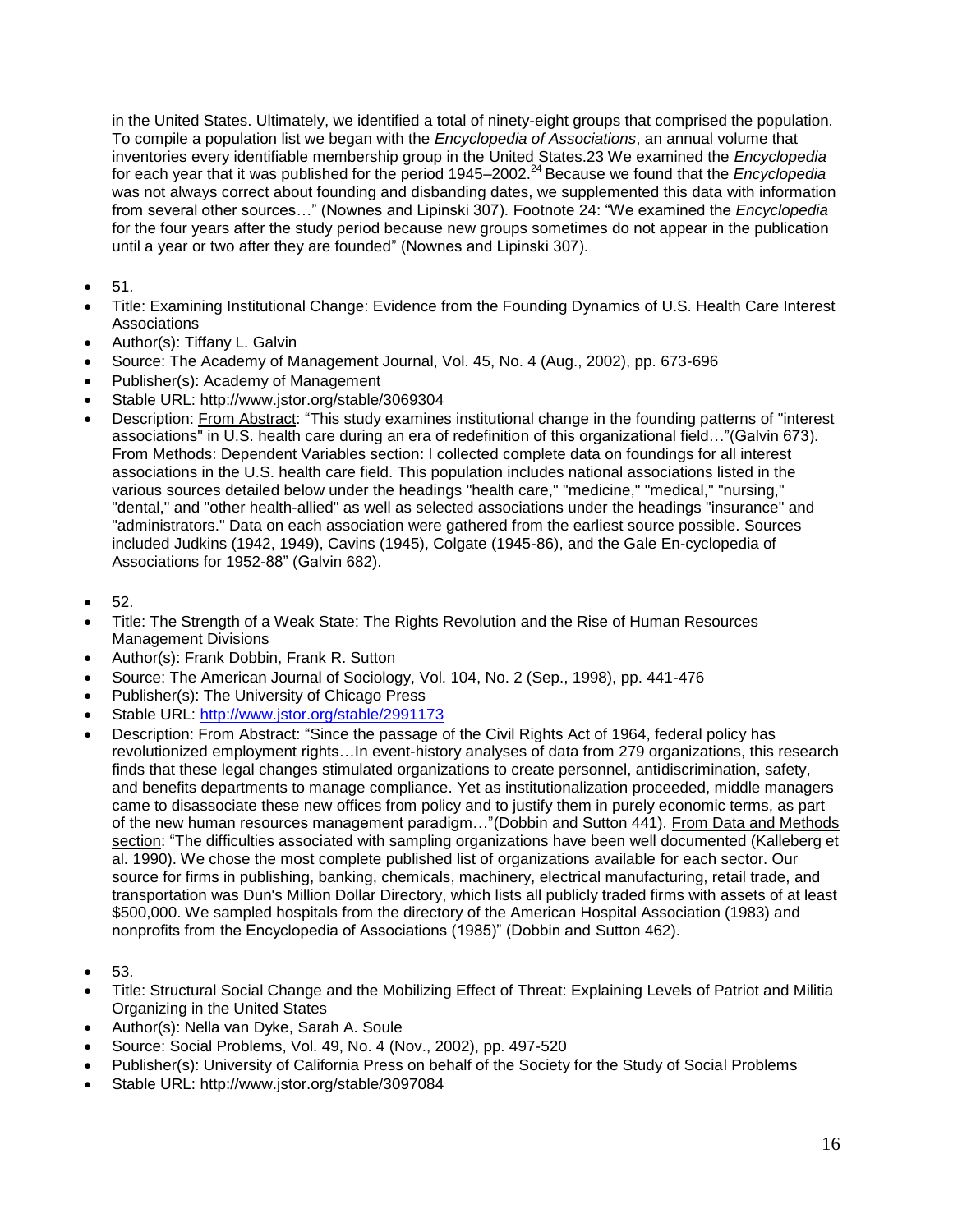- Description: From Abstract: "In the 1990s, a widespread patriot/militia movement emerged in the United States. Although patriot/militia organizations exist in all 50 U.S. states, some states have higher levels of patriot/militia organization than do others. We examine the factors that account for this variation, including the possibility that mobilization occurs in response to threats produced by structural social changes…" (Van Dyke and Soule 497). From article: "We hypothesize that in addition to demographic, political, and economic threats, levels of militia and patriot organizing respond to the overall political context of the state and the level of preexisting organizational resources. Thus, in our final model, in addition to significant variables from the first three models, we include an additional three variables. First, in Model 4, we include the number of conservative organizations headquartered in each state in 1993 to measure potential organizing bases for the patriot/militia movement. These include white supremacy organizations, anti-taxation groups, historical revisionist groups, and traditionalist conservative organizations. We gathered these data from the Encyclopedia of Associations (Burek 1994)" (Van Dyke and Soule 507).
- 54.
- Title: Crossing Movement Boundaries: Factors That Facilitate Coalition Protest by American College Students, 1930-1990
- Author(s): Nella van Dyke
- Source: Social Problems, Vol. 50, No. 2 (May, 2003), pp. 226-250
- Publisher(s): University of California Press on behalf of the Society for the Study of Social Problems
- Stable URL: http://www.jstor.org/stable/3096832
- Description: From Abstract: …This article explores the conditions under which organizations form alliances across movement boundaries, and examines whether these cross-movement coalition events are facilitated by the same factors that inspire coalition activity among organizations active within a single movement. I use event history methods to analyze data on 2,644 left-wing protest events that occurred on college campuses between 1930 and 1990. I find several differences between the factors that facilitate cross-movement and within-movement coalition events…" (Van Dyke 226). From article: "The college campus represents an almost ideal laboratory in which to study the influence of external factors, including resources, organizations, and political threats, on coalition formation…In addition, the college campus data provide a direct record of organizational interaction. In contrast, the Encyclopedia of Associations (Burek 1994), which many scholars use to gather organizational data, does not provide direct evidence of organizational interaction nor evidence that the organizations exist within the same organizational environment, for example, by relying on similar funding sources. Therefore, these data are well suited to a study of the external factors that facilitate organizational cooperation. Given this, we must also recognize that coalitions may be more likely to form on a college campus and must exercise caution before attempting to generalize the results of this study" (Van Dyke 233).
- 55.
- Title: Measuring Diversity of Opinion in Public Library Collections
- Author(s): Judith Serebnick, Frank Quinn
- Source: The Library Quarterly, Vol. 65, No. 1 (Jan., 1995), pp. 1-38
- Publisher(s): The University of Chicago Press
- Stable URL: http://www.jstor.org/stable/4308996
- Description: From Abstract: This study was intended to develop a method for measuring diversity of opinion in public library collections and to test the method in selected Online Computer Library Center (OCLC) libraries. The method was broadly conceived and included locating an objective index of diversity (Simpson's index), identifying the population of diverse materials available for selection by librarians, and selecting key variables that relate to high or low levels of diversity in individuals libraries. From Special Interest Groups Data section: As noted above, the second procedure considered to address the question of publishing output relied on data obtained from selected special interest groups (SIGs). These groups were expected to provide lists of titles in their respective subject areas that might not appear in BIP + and that would give a broader perspective on the potential availability of diverse materials. Nonprofit organizations in each of the four subject areas were identified using Encyclopedia of Associations (CD-ROM) [45]. Larger SIGs, those with in-house libraries, special collections, and larger memberships, were given preference over other SIGs" (Serebnick and Quinn 15).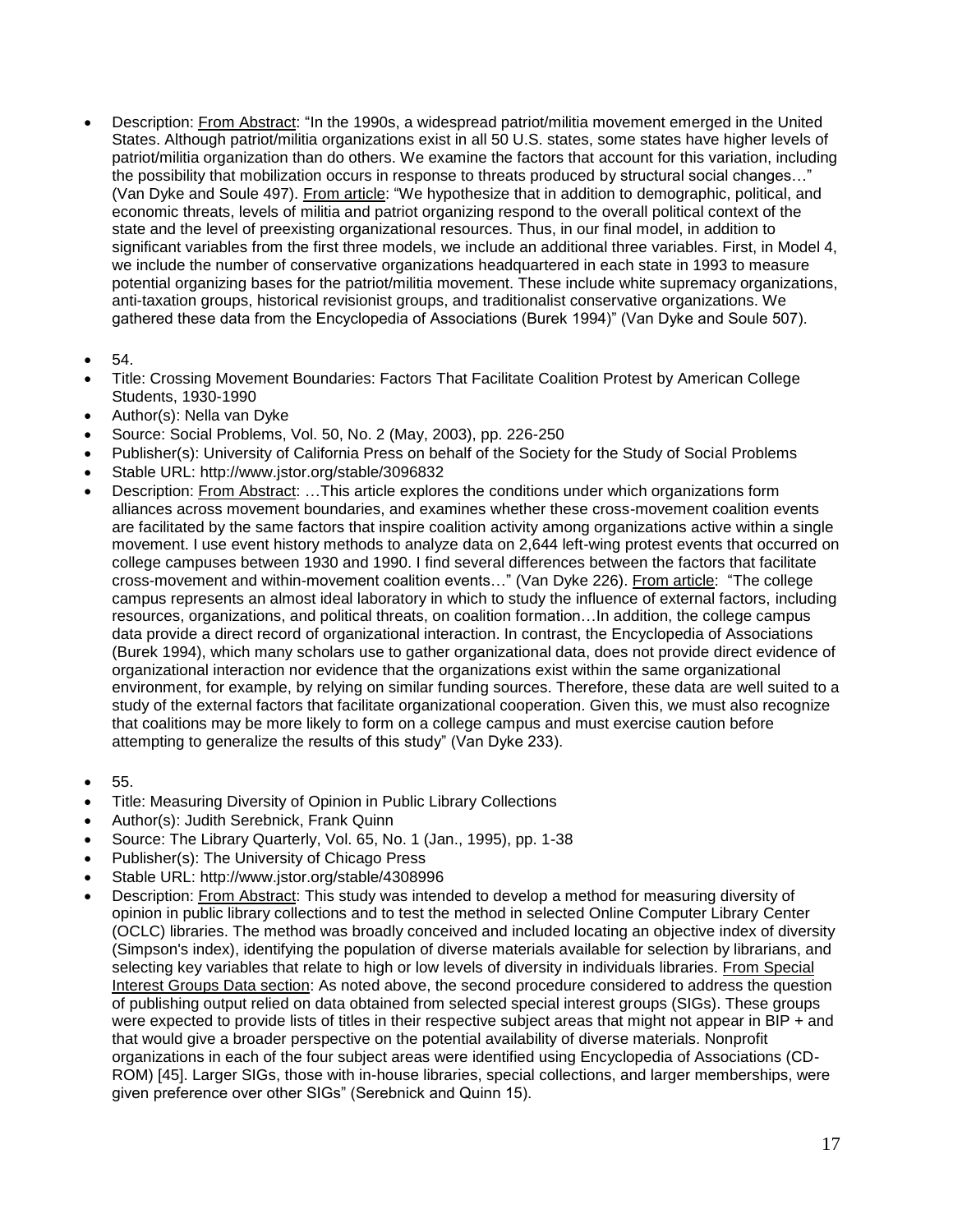- 56.
- Title: Organizational Size, Complexity, and the Administrative Component in Occupational Associations
- Author(s): Frederick L. Campbell, Ronald L. Akers
- Source: The Sociological Quarterly, Vol. 11, No. 4 (Autumn, 1970), pp. 435-451
- Publisher(s): Blackwell Publishing on behalf of the Midwest Sociological Society
- Stable URL:<http://www.jstor.org/stable/4104786>
- Description: From Abstract: "…While other studies have treated complexity in a variety of ways, none has attempted systematically to explore the interrelationships among size, complexity, and the administrative component in a relatively large number of voluntary organizations.<sup>2</sup> It is the purpose of this paper to examine these interrelationships for one kind of organization…"(Campbell and Akers 436). From article: "Our sample is composed entirely of voluntary associations. Further homogeneity was attained by selecting only occupational associations. Each association in our sample is an autonomous national organization which promotes goals related to the occupation of its members who join as individuals. Other associations which were not national in scope, or were not occupational as here defined, were excluded from the study.3 The final sample of 197 occupational associations, then, included all those fitting our definition for which information on size and our measures of structure were published in the Encylopedia of Associations, 1964 (Ruffner, 1964)" (Campbell and Akers 437).
- 57.
- Title: Friends and Foes: Media, Politics, and Tactics in the Abortion War
- Author(s): Deana A. Rohlinger
- Source: Social Problems, Vol. 53, No. 4 (Nov., 2006), pp. 537-561
- Publisher(s): University of California Press on behalf of the Society for the Study of Social Problems
- Stable URL:<http://www.jstor.org/stable/4488189>
- [URL:http://caliber.ucpress.net/doi/abs/10.1525/sp.2006.53.4.537?rft.volume=53&rft.issue=4&url\\_ver=Z39](http://caliber.ucpress.net/doi/abs/10.1525/sp.2006.53.4.537?rft.volume=53&rft.issue=4&url_ver=Z39.88-2004&rft.issn=0037-7791&rft.genre=article&rft.spage=537) [.88-2004&rft.issn=0037-7791&rft.genre=article&rft.spage=537](http://caliber.ucpress.net/doi/abs/10.1525/sp.2006.53.4.537?rft.volume=53&rft.issue=4&url_ver=Z39.88-2004&rft.issn=0037-7791&rft.genre=article&rft.spage=537)
- Description: From Abstract: "…In this article, I analyze how political threats and opportunities affect the media strategies and tactics of two reasonably successful and long-lived social movement organizations on opposite sides of the abortion debate, the Planned Parenthood Federation of America (PPFA) and the National Right to Life Committee (NRLC), from 1980 to 2000. In particular, I examine how political shifts affect the tactics these groups use in response to their allies over time…"(Rohlinger 537). From article: "Membership information was obtained from the *Encyclopedia of Associations* (Gale Research Company n.d.). NRLC only reported its membership from 1980–1990 and it never reported its budget information. Budget information was obtained for five years only: 1980, 1985, and 1988 from Blanchard (1994), 1991 from a former NRLC president, and 1998 from People for the American Way website (People for the American Way 2002). NRLC did report chapter and state information for all the years. I combined the numbers to derive the average. PPFA did not report its membership and only reported its budget from 1987–2001. I used the information provided in the *Encyclopedia of Associations* and figures from the PPFA archives for 1980, 1981, 1984, 1985, 1986, 1987, and 1988 to derive the average (SSC u, v). I was unable to find any membership information in the archives and the PPFA respondent would not discuss the issue" (Rohlinger 541).
- 58.
- Title: Rent Extraction and Interest-Group Organization in a Coasean Model of Regulation
- Author(s): Fred S. McChesney
- Source: The Journal of Legal Studies, Vol. 20, No. 1 (Jan., 1991), pp. 73-90
- Publisher(s): The University of Chicago Press
- Stable URL:<http://www.jstor.org/stable/724454>
- Description: From abstract: "What has come to be known as "the economic theory of regulation" actually contains within it several different models of redistribution. Within a particular product market, regulation (including taxation) may transfer producers' surplus to consumers, or consumers' surplus to producers; across markets, regulation (particularly taxation) redistributes the surplus of either or both groups to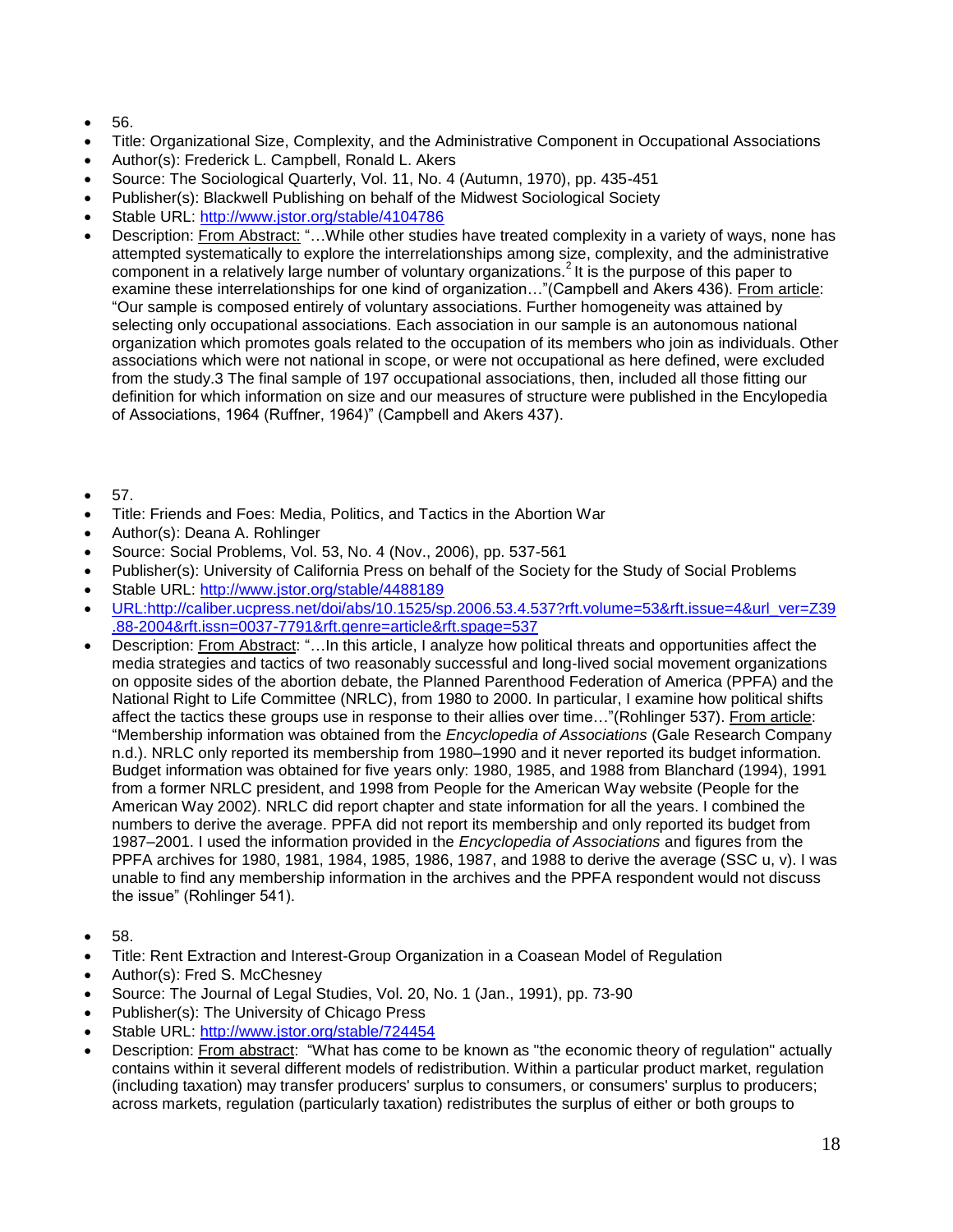outside interests. Only a few attempts have been made to explain private or political preferences for one form of transfer over another, and most of those attempts have focused on the costs to private groups of organizing to bid for regulatory favors..." (McChesney 73). From article: "The National Rifle Association (NRA), an organization of millions of gun users,<sup>17</sup> regularly contributes to politicians, who regularly threaten but then do not institute gun control <sup>18</sup>"(McChesney 81). Footnote 17: "Encyclopedia of Associations 1986, at 1663 (1985)" (McChesney 81).

- 59.
- Title: Creating Deviance Rules: A Macroscopic Model
- Author(s): Ronald J. Troyer, Gerald E. Markle
- Source: The Sociological Quarterly, Vol. 23, No. 2 (Spring, 1982), pp. 157-169
- Publisher(s): Blackwell Publishing on behalf of the Midwest Sociological Society
- Stable URL: http://www.jstor.org/stable/4106327
- Description: From Abstract: "In this paper we propose a macrolevel model for analyzing the creation of deviance rules. We begin by placing the phenomenon within the context of the social factist and social definitionist sociological traditions, identifying the insights and difficulties the social problems literature presents for explaining deviance rule creation. We suggest that the theoretical difficulties can be resolved by placing the process within a sociology of knowledge framework..."(Troyer and Markle 157). From article: "After looking at strain, it is easy enough to identify specific interests involved in redefinition. Such organizations or groups will have appeared as recipients, sponsors, aggrieved parties, etc., in news accounts or scholarly citation. The resources of these groups can be measured in several ways. The Encyclopedia of Associations, updated almost yearly, lists purported memberships and other simple demographics for many such groups" (Troyer and Markle 167).
- 60.
- Title: Formation and Success of New Parties: A Cross-National Analysis
- Author(s): Robert Harmel, John D. Robertson
- Source: International Political Science Review / Revue internationale de science politique, Vol. 6, No. 4, New Political Parties (1985), pp. 501-523
- Publisher(s): Sage Publications, Ltd.
- Stable URL:<http://www.jstor.org/stable/1601057>
- Description: From abstract: "After describing the universe of 233 new parties formed in 19 West European and Anglo-American democracies from 1960 through 1980, the authors use data on those parties to address several hypotheses concerning system-level causes and conditions for new party formation and electoral success" (Harmel and Robertson 501). From article: "As for errors of omission, of which there are certain to be some, we have assumed that they are randomly distributed across countries and types of parties. Although this assumption may be violated in the case of the United States in which reporting may be more complete than for other countries and in which additional sources (e.g., **Akey**, various years) were readily available to supplement the global sources, we further assume that whatever imbalance may exist would not seriously affect the inferences of this study…" (Harmel and Robertson 520).
- $61.$
- Title: Intergovernmental Lobbying: Toward an Understanding of Issue Priorities
- Author(s): R. Allen Hays
- Source: The Western Political Quarterly, Vol. 44, No. 4 (Dec., 1991), pp. 1081-1098
- Publisher(s): University of Utah on behalf of the Western Political Science Association
- Stable URL: http://www.jstor.org/stable/448808
- Description: From Abstract: "This paper analyses the behavior of intergovernmental interest groups in terms of Paul Peterson's theory of local government behavior in a constraining political/economic environment. A hypothesis based on Peterson's theory - namely that intergovernmental lobbying will concentrate on redistributive and regulatory policies in which state and local governments least want to get involved - was tested using congressional testimony by major intergovernmental groups..." From TABLE 1 : MAJOR INTERGOVERNMENTAL GROUPS… "SOURCES: Budget and staff data from 1990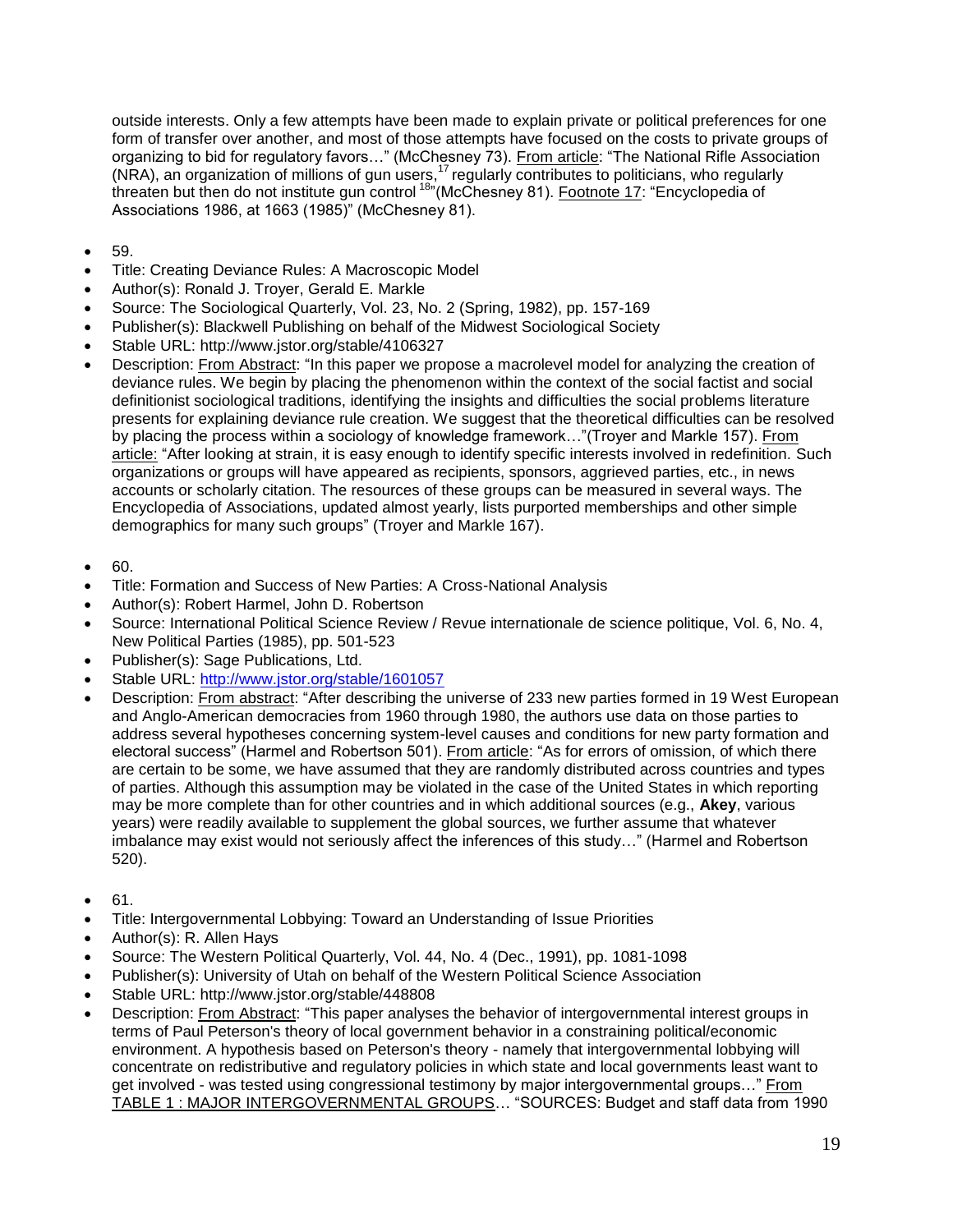Encyclopedia of Associations. Testimony data from Congressional Information Service Indexes, 1979- 1989" (Hays 1085).

- 62.
- Title: Resource Mobilization and Survival Tactics of Poverty Advocacy Groups
- Author(s): Douglas Rowley Imig
- Source: The Western Political Quarterly, Vol. 45, No. 2 (Jun., 1992), pp. 501-520
- Publisher(s): University of Utah on behalf of the Western Political Science Association
- Stable URL: http://www.jstor.org/stable/448723
- Description: From Abstract: The domestic welfare cuts of 1981 and 1982 left national level poverty advocates without federal funding, traditionally an important source of income for these groups. Information concerning the incomes, programmatic expenditures, and frequency of congressional testimony of four poverty advocacy groups informs this discussion of the relationship between funding crisis, entrepreneurial tactics, and survival for public interest groups" (Imig 501). From article: "Founded in 1970, the Food Research and Action Center provides legal research and national level advocacy for the nation's network of food banks, soup kitchens, and local and state departments of social services, serving as an umbrella organization for both publicly and privately funded service providers. In addition, FRAC conducts educational and training programs on the problems of hunger and poverty for constituent groups, federal agencies, and congressional staff (Burek, Koek and Novallo 1985)" (Imig 506).
- 63.
- Title: Ethnic Organizations and the Welfare State: The Impact of Social Welfare Programs on the Formation of Indochinese Refugee Associations
- Author(s): Jeremy Hein
- Source: Sociological Forum, Vol. 12, No. 2 (Jun., 1997), pp. 279-295
- Publisher(s): Springer
- Stable URL:<http://www.jstor.org/stable/684746>
- Description: From Abstract: "The expansion of the welfare state during the 20th century has altered the conditions shaping the formation of ethnic organizations. Drawing upon research in the divergent fields of social policy, immigrant communities, and social movements, this article argues that social welfare programs promote or suppress ethnic organizations depending on how they affect an ethnic community's institutional completeness" (Hein 279). From article: "The number of national headquarters for fraternal (Schmidt, 1980) and foreign interest, nationality, and ethnic nonprofit organizations (Gale Research, 1994) in a state controls for local factors that may shape the formation of social organizations among all groups. Schmidt (1980) and Gale Research (1994) provide comparable figures (a correlation of .65) for these types of nonprofits in 1979 and 1984, respectively. They are averaged to produce a single measure" (Hein 286).
- $64.$
- Title: The Effect of Religious Orientation on International Relief and Development Organizations
- Author(s): Fred Kniss, David Todd Campbell
- Source: Journal for the Scientific Study of Religion, Vol. 36, No. 1 (Mar., 1997), pp. 93-103
- Publisher(s): Blackwell Publishing on behalf of Society for the Scientific Study of Religion
- Stable URL: http://www.jstor.org/stable/1387885
- Description: From Abstract: "Do variations in religious orientation make a difference for the programs and policies of international relief and development organizations? We analyze data on 63 American religiously based organizations and denominational agencies that provide emergency relief and long-term economic development services to people and communities in other countries. We find that differences in religious tradition make very little difference in the size of programs or in the actual program activities" (Kniss and Campbell 93). From article: "Our first task was to assemble a list of all U.S. organizations that appeared to be religiously based and had some sort of formal ongoing program activity in international relief and development. Our sources were InterAction (an umbrella organization that includes most of the largest organizations), Independent Sector (which maintains a list of organizations that file the IRS Form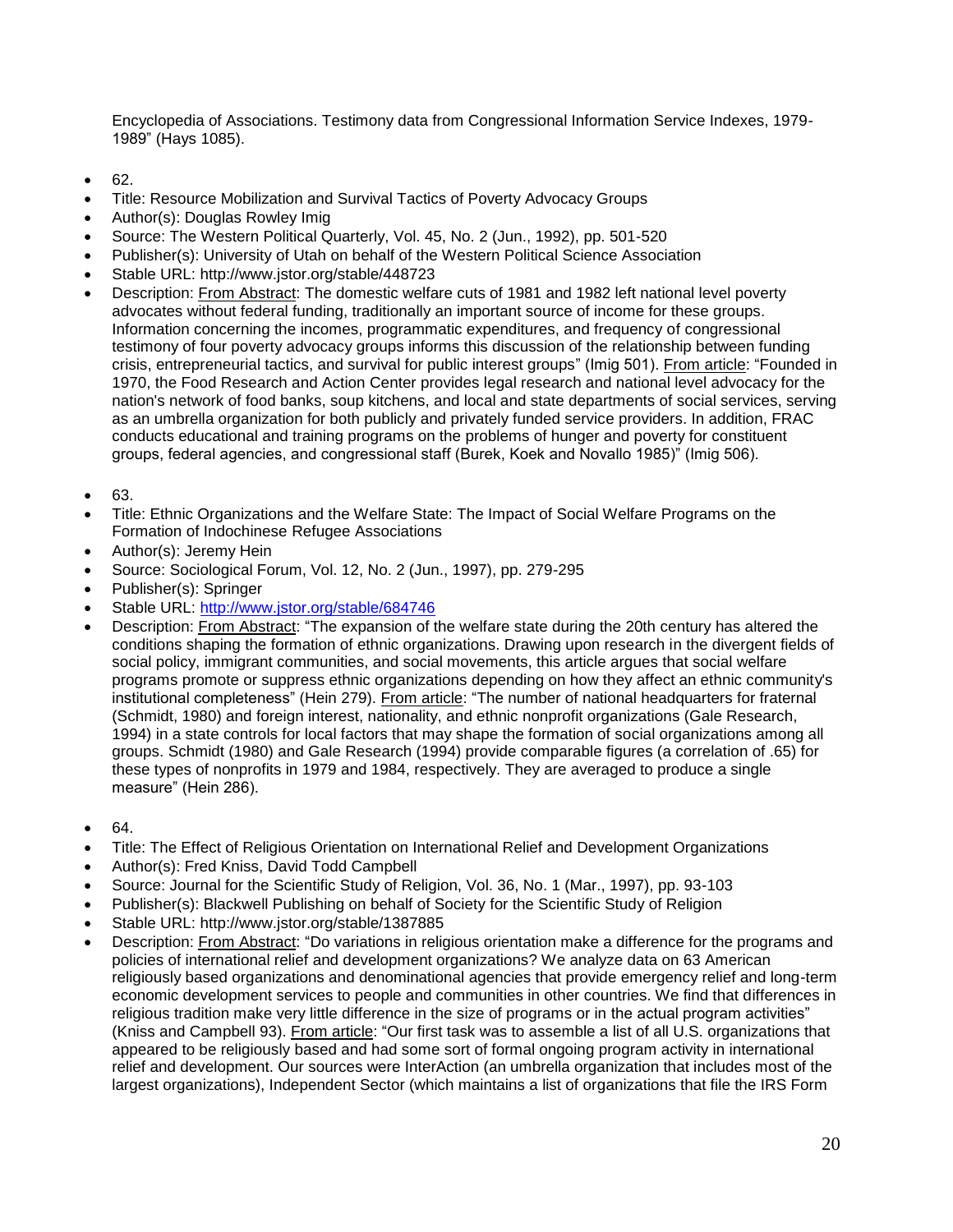990), the Yearbook of American and Canadian Churches, and the Encyclopedia of Associations. The master list included 311 organizations and denominational agencies" (Kniss and Campbell 95).

- 65.
- Title: The Professional Association and the Legal Regulation of Practice
- Author(s): Ronald L. Akers
- Source: Law & Society Review, Vol. 2, No. 3 (May, 1968), pp. 463-482
- Publisher(s): Blackwell Publishing on behalf of the Law and Society Association
- Stable URL:<http://www.jstor.org/stable/3052899>
- Description: From article: "The political ideologies, identifications, affiliations, participation, contribution to campaign funds, government employment, seeking and holding office, and other aspects of the political behavior of incumbents of various occupations, professions and strata have been investigated.<sup>1</sup>There are also some discussions of the political power of professions, almost exclusively concerned with the legal and medical groups. But the study of professional associations as political pressure groups and their impact on the formulation and administration of the law has been relatively neglected…" (Akers 463). From Table One: "Dates at Which Practice Legislation Enacted and At Which Organizations Founded… SOURCE: Based on data reported in S. SPECTOR & W. FREDERICK, OCCUPATIONAL LICENSING IN THE STATES 78-88 (1952), on data from interviews, and on the ENCYCLOPEDIA OF ASSOCIATIONS (F. Ruffner, Jr. ed. 1964)" (Akers 466).
- 66.
- Title: Fraternal Associations and Civil Religion: Scottish Rite Freemasonry
- Author(s): Pamela M. Jolicoeur, Louis L. Knowles
- Source: Review of Religious Research, Vol. 20, No. 1 (Autumn, 1978), pp. 3-22
- Publisher(s): Religious Research Association, Inc.
- Stable URL: http://www.jstor.org/stable/3509938
- Description: From Abstract: "In this paper, empirical evidence is presented that Freemasonry, the oldest, largest, and most prestigious of American fraternal associations, has as one of its major purposes the maintenance and propagation of civil religion…" (Jolicoeur and Knowles 3). From article: Affiliated organizations for wives, sons, and daughters of Masons have enrollments in the millions of individuals (Gale Research Co., 1977)" (Jolicoeur and Knowles 7).
- 67.
- Title: Marginality and Liberalism Among Jewish Elites
- Author(s): Robert Lerner, Althea K. Nagai, Stanley Rothman
- Source: The Public Opinion Quarterly, Vol. 53, No. 3 (Autumn, 1989), pp. 330-352
- Publisher(s): Oxford University Press on behalf of the American Association for Public Opinion Research
- Stable URL: http://www.jstor.org/stable/2749125
- Description: From Abstract: Although much has been written about the Jewish proclivity toward liberalism, little has been written about elites who are Jewish. This article extensively compares American elites, both Jewish and non-Jewish, on a wide variety of social, economic, and political attitudes" (Lerner et al. 330). From article: "The public interest sample is drawn from lists of presidents and members of boards of directors of formal lobbying organizations, and attorneys in public interest law firms. For the lists of presidents and members of boards of directors of formal lobbying organizations, sources included Public Interest Profiles, Washing-ton Five, and the Encyclopedia of Associations" (Lerner et al. 334).
- 68.
- Title: Changing Racial Labels: From "Colored" to "Negro" to "Black" to "African American"
- Author(s): Tom W. Smith
- Source: The Public Opinion Quarterly, Vol. 56, No. 4 (Winter, 1992), pp. 496-514
- Publisher(s): Oxford University Press on behalf of the American Association for Public Opinion Research
- Stable URL: http://www.jstor.org/stable/2749204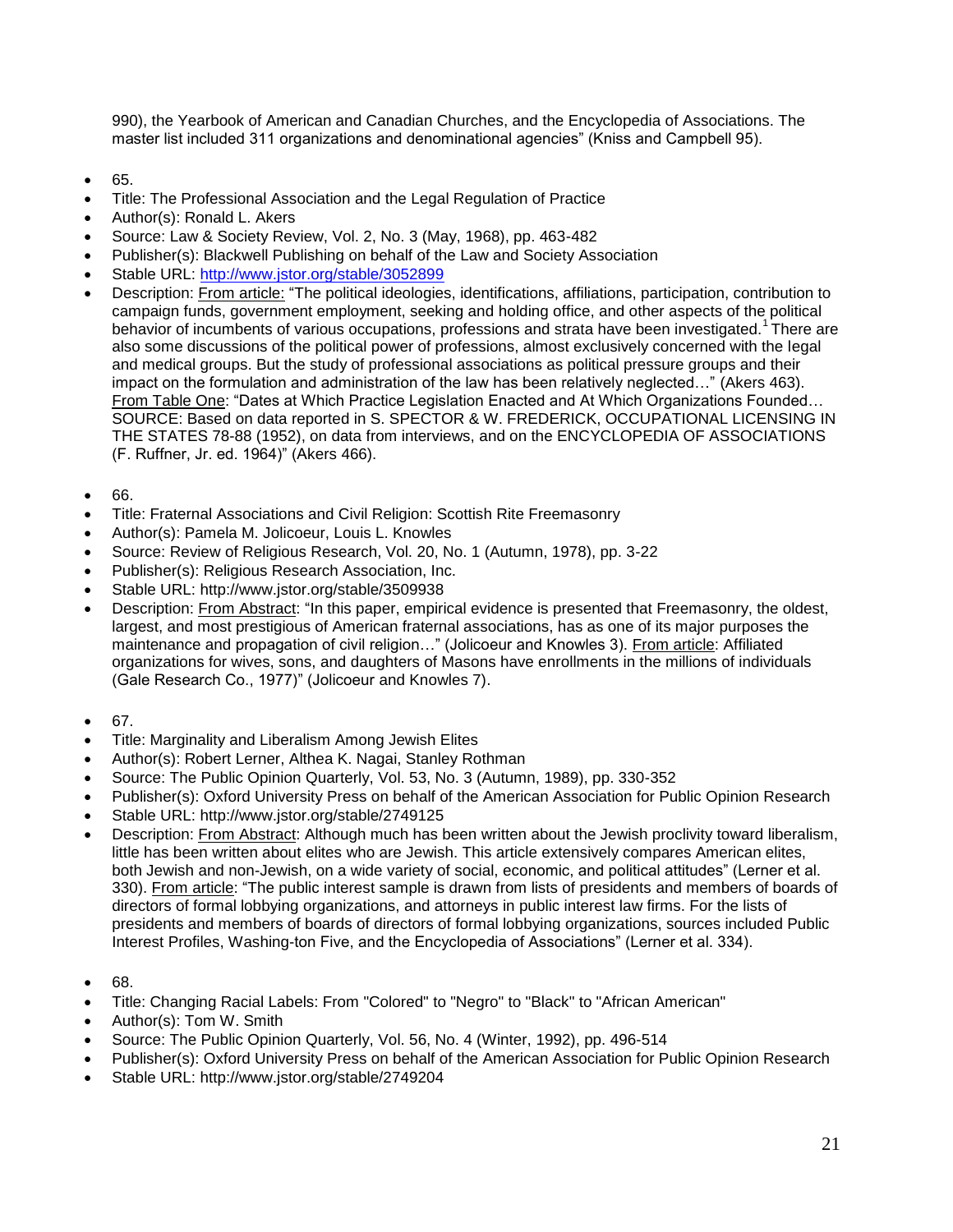- Description: From Abstract: "Labels plays an important role in defining groups and individuals who belong to the groups. This has been especially true for racial and ethnic groups in general and for Blacks in particular. Over the past century the standard term for Blacks has shifted from "Colored" to "Negro" to "Black" and now perhaps to "African American." The changes can be seen as attempts by Blacks to redefine themselves and to gain respect and standing in a society that has held them to be subordinate and inferior" (Smith 496). A citation under Table 1 in the article, "Preferred Racial Terms by Associations," says the table is "based on a count of organizations listed in Burek (1991)" (Smith 500).
- 69.
- Title: Who Speaks for American Women? The Future of Antifeminism
- Author(s): Susan E. Marshall
- Source: Annals of the American Academy of Political and Social Science, Vol. 515, American Feminism: New Issues for a Mature Movement (May, 1991), pp. 50-62
- Publisher(s): Sage Publications, Inc. in association with the American Academy of Political and Social **Science**
- Stable URL: http://www.jstor.org/stable/1046927
- Description: From abstract: "The defeat of the Equal Rights Amendment (ERA) in 1982 raised many questions about the viability of American feminism. The antifeminist movement has largely escaped critical inquiry, despite its close relationship with the New Right, a coalition that experienced several setbacks in the late 1980s. This article examines the antifeminist movement in the post-ERA period"(Marshall 50). From article: "Beverly LaHaye established CWA in 1979 and currently reports almost 2500 local chapters and a mailing list of 600,000 names <sup>27</sup>" (Marshall 57). Footnote 27 cites the Encyclopedia of Associations 1989.
- 70.
- Title: Efficient Screening Methods for the Sampling of Geographically Clustered Special Populations
- Author(s): Seymour Sudman
- Source: Journal of Marketing Research, Vol. 22, No. 1 (Feb., 1985), pp. 20-29
- Publisher(s): American Marketing Association
- Stable URL: http://www.jstor.org/stable/3151547
- Description: From abstract: "Special populations for which no complete lists exist require screening, and screening costs may be large if the population is rare. If the population is geographically clustered, costs can be reduced substantially by identifying zero segments quickly. Optimum procedures for screening under alternative data collection methods are discussed" (Sudman 20). From article: "The cheapest way of screening is to use lists for locating the areas where special populations can be found. These lists are especially useful if only a few areas have members of the special population who are not on the list. There are many sources of lists. Especially useful is the Encyclopedia of Associations published by Gale Research Company" (Sudman 28).
- 71.
- Title: Variations in the Level of Central Business District Retail Activity Among Large U.S. Cities: 1954 and 1967
- Author(s): Judith J. Friedman
- Source: Land Economics, Vol. 49, No. 3 (Aug., 1973), pp. 326-335
- Publisher(s): University of Wisconsin Press
- Stable URL:<http://www.jstor.org/stable/3145605>
- Description: From abstract: "Examining the factors involved in this annual variation will clarify the particular nature of CBD retail activity and will suggest some implications of the attempts to preserve downtown retail activities. This paper, then, examines variation in the absolute level of CBD retail activity among 91 large U.S. metropolitan areas in 1967 and, less extensively, in 1954" (Friedman 326). From article: "The second indicator is the number of voluntary association headquarters (VAHQ) located in the city in 1960<sup>19</sup>" (Friedman 331). Footnote 19 cites the Encyclopedia of Associations 1961.
- $72.$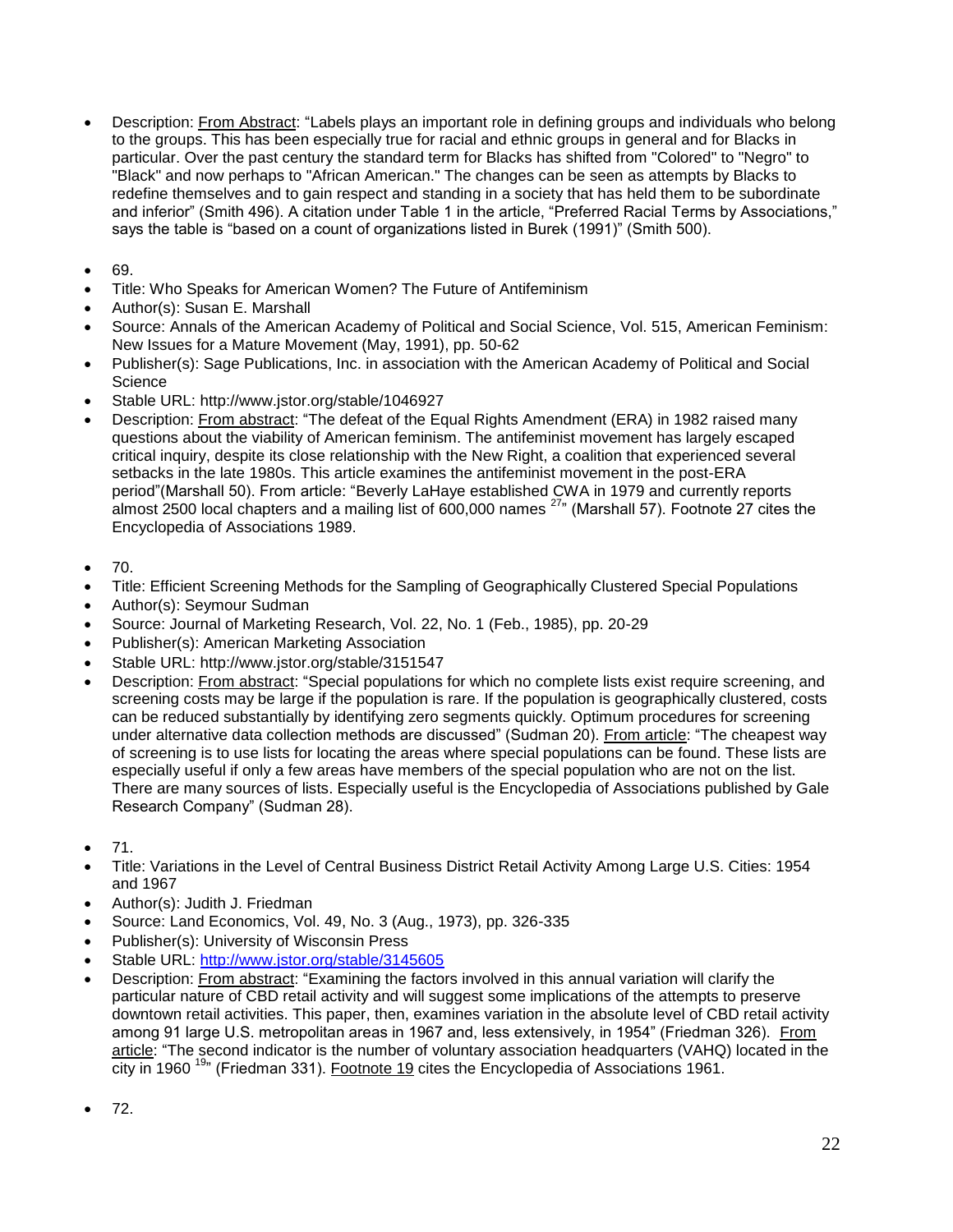- Title: Marketing to Inner-City Blacks: Powermaster and Moral Responsibility
- Author(s): George G. Brenkert
- Source: Business Ethics Quarterly, Vol. 8, No. 1 (Jan., 1998), pp. 1-18
- Publisher(s): Philosophy Documentation Center
- Stable URL: http://www.jstor.org/stable/3857519
- Description: From Abstract: PowerMaster was a malt liquor which Heileman Brewing Company sought to market to inner-city blacks in the early 1990s. Due to widespread opposition, Heileman ceased its marketing of PowerMaster. This paper begins by exploring the moral objections of moral illusion, moral insensitivity and unfair advantage brought against Heileman's marketing campaign" (Brenkert 1). From article: "Further, brewers in the United States have created The Beer Institute, which is their Washingtonbased trade group, one of whose main purposes is to protect "the market environment allowing for brewers to sell beer profitably, free from what the group views as unfair burdens imposed by government bodies <sup>15</sup><sup>"</sup> (Brenkert 9). Footnote 15: " 'The Beer Institute', Encyclopedia of Associations, Carolyn A. Fischer and Carol A Schwartz (eds.), vol.1 (New York: Gale Research Inc., 1995), p. 27" (Brenkert 16).Footnote 16: "In 1995, The Beer Institute claimed to have 280 members (ibid.)" (Brenkert 16).
- 73.
- Title: The Structure of Elite Foreign Policy Beliefs
- Author(s): William O. Chittick, Keith R. Billingsley
- Source: The Western Political Quarterly, Vol. 42, No. 2 (Jun., 1989), pp. 201-224
- Publisher(s): University of Utah on behalf of the Western Political Science Association
- Stable URL: http://www.jstor.org/stable/448352
- Description: From Abstract: "A lack of consensus on American foreign policy has led a number of social scientists to investigate the structure of elite and mass beliefs on foreign policy. So far, these efforts have failed to determine authoritatively how many dimensions there are to the attitudes of these elites and how many types of opinion and policy elites can be identified within this attitudinal space. The present study employs a new data-set on elite beliefs to show that the attitudes of opinion and policy elites are structured along a minimum of three dimensions and encompass at least nine types of individuals" (Chittich and Billingsley 201). From article: "Nongovernmental or opinion elites in this study are drawn from three distinct sources: (1) a nationwide sample of executive directors for national associations that have a primary or strong secondary interest in international or transnational affairs; (2) two populations of executive directors for nonmembership organizations with strong commitments to overseas activities; and (3) two populations of chief inter-national officers for business institutions with extensive overseas involvement. The nongovernment sample and supplementary populations will be described more fully below. The most comprehensive list of nongovernmental associations in American society is The Encyclopedia of Associations (Akey 1984). There were over 17,500 such associations listed ... A random sample of 1,014 of these associations was drawn from the overall list, and responses were received from approximately two-thirds of these groups" (Chittick and Billingsley 206).
- 74.
- Title: Advocacy Groups and Television Advertisers
- Author(s): Ronald Paul Hill, Andrea L. Beaver
- Source: Journal of Advertising, Vol. 20, No. 1 (1991), pp. 18-27
- Publisher(s): M.E. Sharpe, Inc.
- Stable URL: http://www.jstor.org/stable/4188784
- Description: From abstract: "This investigation examines the relationships among advocacy groups, the media, national advertisers, and advertising agencies" (Hill and Beaver 18). From article: "In order to accomplish this goal, we contacted the 25 largest advertising agencies (see Advertising Age, March 29, 1989), the top 25 network TV advertisers (see Advertising Age, September 27, 1989), the major TV networks (NBC, ABC, CBS, FOX, and TBS), and a host of special-interest and general-interest advocacy groups identified in the Encyclopedia of Associations that are currently attempting to influence television broadcasting (e.g., Black Citizens For a Fair Media, National Coalition on TV Violence, Gay and Lesbian Alliance Against Defamation, American Family Association, etc.)" (Hill and Beaver 20).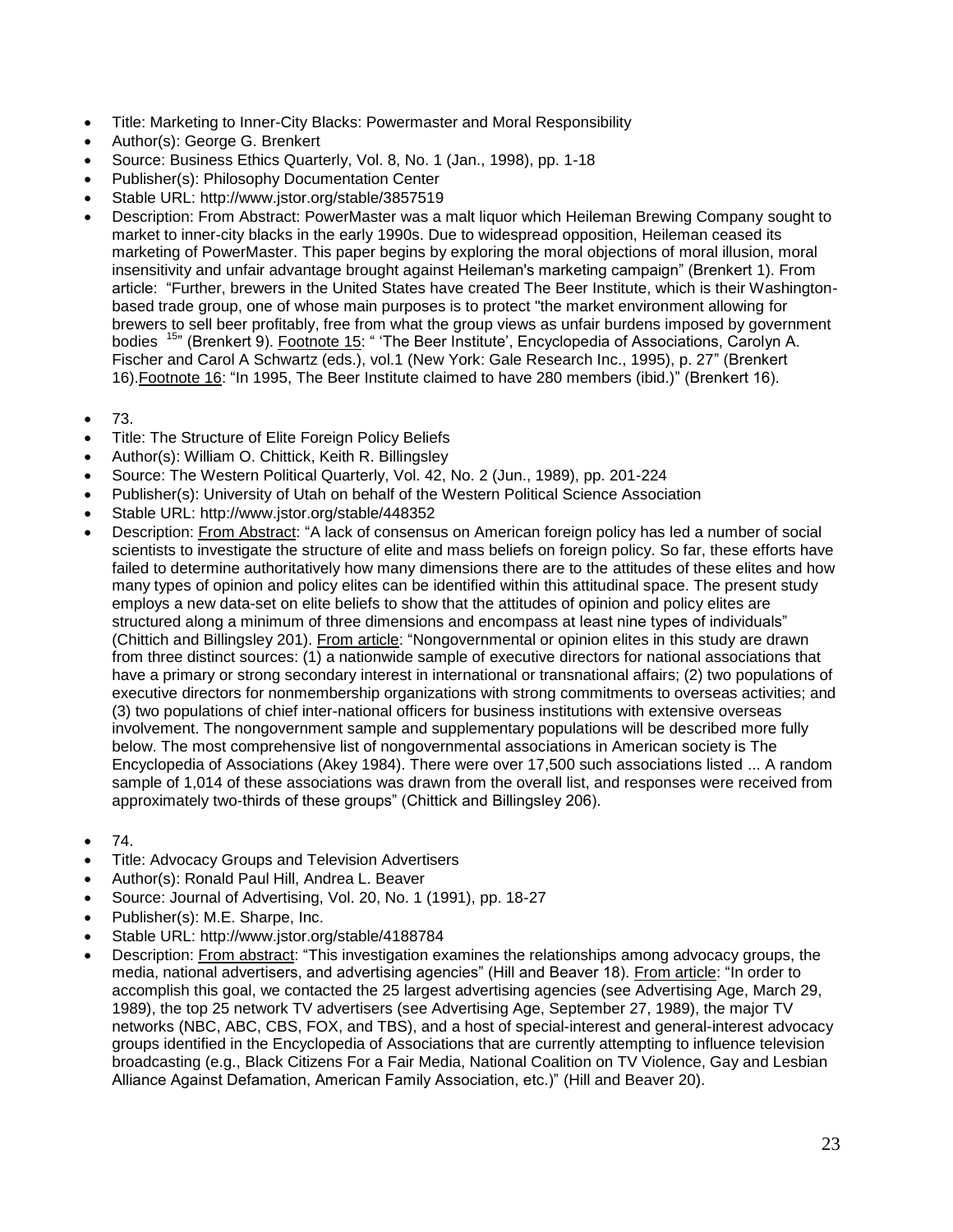- 75.
- Title: The Influence of Women's Political Power on Bureaucratic Output: The Case of Child Support Enforcement
- Author(s): Lael Keiser
- Source: British Journal of Political Science, Vol. 27, No. 1 (Jan., 1997), pp. 136-148
- Publisher(s): Cambridge University Press
- Stable URL:<http://www.jstor.org/stable/194079>
- Description: From abstract: "This Note explores the relationship between women's political representation and bureaucratic activity by examining the case of child-support enforcement in the United States" (Keiser 137). From article: The ability of child-support bureaucracies to collect support should be dependent on characteristics of noncustodial parents, such as unemployment and the nature of the parents' relationship. Unemployed and never married parents are the most difficult clients from which to collect <sup>23"</sup> (Keiser 141). Footnote 23: "Noncustodial parents are usually male (see US GAO, Child Support Enforcement, p. 19); consequently we may expect men to organize together to combat child-support collections. Although some men's groups have formed over child-support collections, those identified in the Encyclopedia of Associations only have 40,000 members nationwide. In comparison, there are 425,410 members in the women's interest groups included in this study. Furthermore, most of these men's groups seem to be located in Utah, Florida and Illinois" (Keiser 141).
- 76.
- Title: Community Action on Water Pollution
- Author(s): Judith J. Friedman
- Source: Human Ecology, Vol. 5, No. 4 (Dec., 1977), pp. 329-353
- Publisher(s): Springer
- Stable URL: http://www.jstor.org/stable/4602424
- Description: From Abstract: "Actions to improve local water or air quality are likely to combine collective benefits with specific costs. This suggests that the variations among communities in their actions to improve water quality will involve opposition from industries bearing the specific costs" (Friedman 329). From "Resources" section of article: "The indicators of state interest and of city finances were described earlier. Two indicators of extralocal integration were developed: (1) the number of national voluntary associations headquartered in the city in 1960 (VAHQ) (Encyclopedia of Associations, 1961; Turk, 1970), and (2) the number of miscellaneous business service establishments (MBSE) per capita, located in the city in 1963 (U.S. Bureau of the Census, 1967)" (Friedman 341).
- $77.$
- Title: Organized Interests and American Political Development
- Author(s): Daniel J. Tichenor, Richard A. Harris
- Source: Political Science Quarterly, Vol. 117, No. 4 (Winter, 2002-2003), pp. 587-612
- Publisher(s): The Academy of Political Science
- Stable URL:<http://www.jstor.org/stable/798136>
- Description: From abstract: "…This article highlights the need to expand the time horizons of interest group studies by exploring organized interests during the late nineteenth and early twentieth centuries, a watershed period in American political development that receives scant attention in the political science literature on interest groups" (Tichenor and Harris 587). From article: "Jeffrey Berry, for example, suggests that "the central underlying catalyst" in the mushrooming of citizens groups in national political life can be traced to the social unrest and political efficacy of the civil rights and antiwar movements  $16$ (Tichenor and Harris 591). Footnote 16: Jeffrey Berry, The New Liberalism, Encyclopedia of Associations (Detroit: Gale Research, 1989), 25-26" (Tichenor and Harris 591).
- 78.
- Title: Environmental Policy and Party Divergence in Congress
- Author(s): Charles R. Shipan, William R. Lowry
- Source: Political Research Quarterly, Vol. 54, No. 2 (Jun., 2001), pp. 245-263
- Publisher(s): Sage Publications, Inc. on behalf of the University of Utah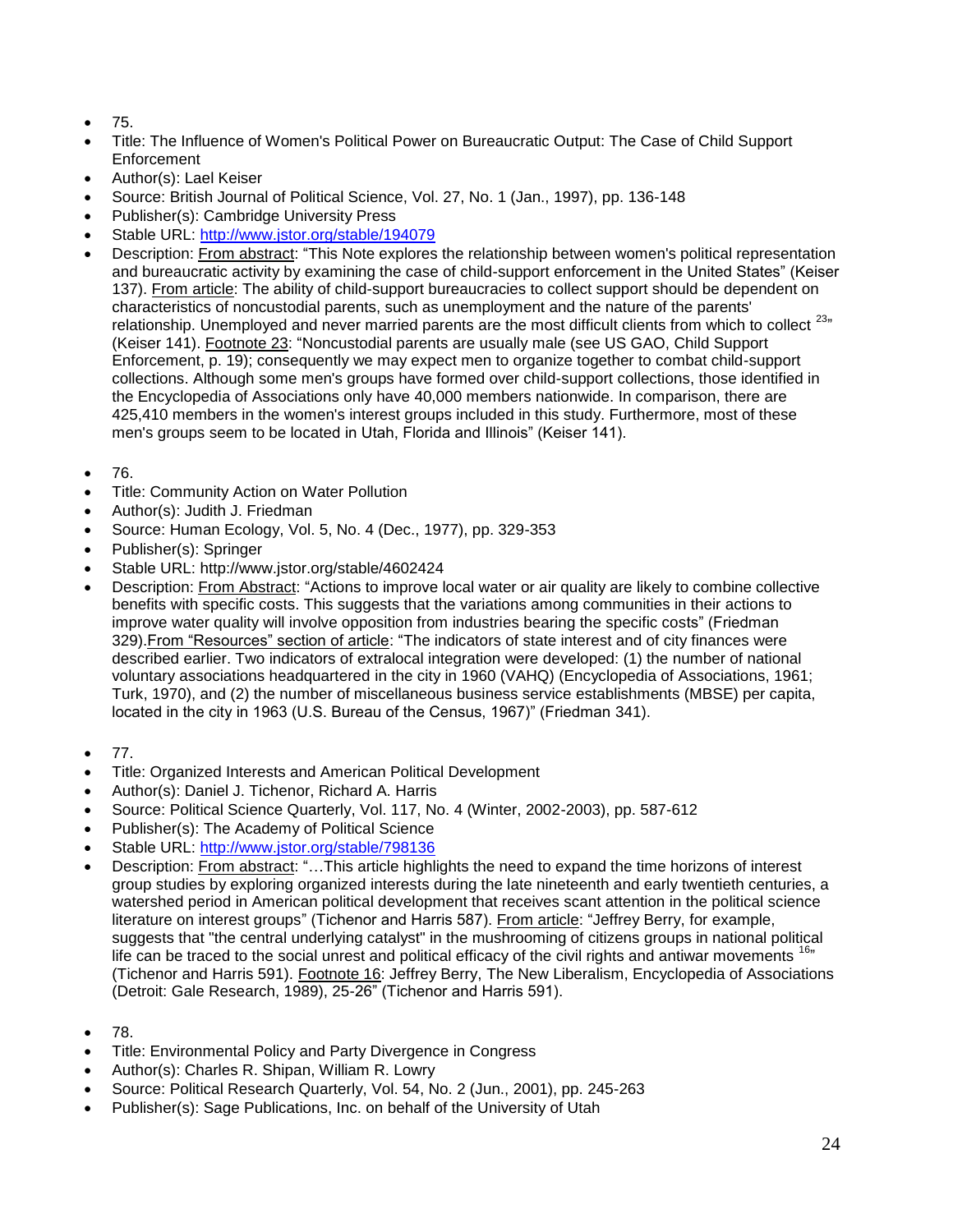- Stable URL:<http://www.jstor.org/stable/449156>
- Description: From abstract: "The question of whether parties converge or diverge over time has attracted a great deal of theoretical and empirical attention. In this article we make two contributions to this literature. First, rather than looking at general measures of ideology, we examine a specific policy areaenvironmental policy-to see whether the parties have diverged or converged … Second, once we determine that the parties have diverged, we analyze the underlying causes of this divergence" (Shipan and Lowry 245). From article: "Several options were available for measuring interest group activity on the environment. We use the most available and, at least in some ways, the most logical. Using different volumes of the Encyclopedia of Associations and scholarly accounts (Bosso 2000; Ingram, Colnic, and Mann 1995), we created a measure of membership in the Sierra Club for each year of our survey" (Shipan and Lowry 256).
- $79.$
- Title: Why Do Some Occupations Pay More Than Others? Social Closure and Earnings Inequality in the United States
- Author(s): Kim A. Weeden
- Source: The American Journal of Sociology, Vol. 108, No. 1 (Jul., 2002), pp. 55-101
- Publisher(s): The University of Chicago Press
- Stable URL: http://www.jstor.org/stable/3081519
- Description: From abstract: "This article elaborates and evaluates the neo-Weberian notion of social closure to investigate positional inequality in the United States. It argues that social and legal barriers around occupations raise the rewards of their members by restricting the labor supply, enhancing diffuse demand, channeling demand, or signaling a particular quality of service..." From article: "An enumeration of 1,908 voluntary certifications was compiled from the Certification and Accreditation Programs Directory ([CAPD]; Gale 1996b, 1999), the National Trade and Professional Associations of the United States ([NTPA]; Columbia Books 1995, 1997), the Encyclopedia of Associations ([EA]; Gale 1996c,1997), and information provided by certifying organizations" (Weeden 95).
- 80.
- Title: What Accent the Heavenly Chorus? Political Equality and the American Pressure System
- Author(s): Kay Lehman Schlozman
- Source: The Journal of Politics, Vol. 46, No. 4 (Nov., 1984), pp. 1006-1032
- Publisher(s): Cambridge University Press on behalf of the Southern Political Science Association
- Stable URL:<http://www.jstor.org/stable/2131240>
- Description: From Abstract: "This paper uses data from an enumeration of the nearly 7,000 interest organizations active in Washington politics to understand the kinds of interests that are likely to achieve representation in American national politics" (Schlozman 1006).From article: "In most cases it was clear how to classify an organization either from its name alone or from the brief description contained in the directory. If not, The Encyclopedia of Associations (Akey, 1981) usually gave more complete information" (Schlozman 1032).
- $\bullet$
- 81.
- Title: Structural Aspects of the Architectural Profession
- Author(s): John Cullen
- Source: JAE, Vol. 31, No. 2, Research on the Profession (Nov., 1977), pp. 18-25
- Publisher(s): Blackwell Publishing on behalf of the Association of Collegiate Schools of Architecture, Inc.
- Stable URL:<http://www.jstor.org/stable/1424548>
- Description: From abstract: "This paper argues that there is no "true" definition of professionalism and that the quest for such a definition has little theoretical utility for social scientists and little practical utility for occupational groups" (Cullen 18). From article: "Membership Completeness: The percentage of an occupational group that are members of the major national occupational association. Sources: Computed from U S Bureau of the Census, Occupational Characteristics. Washington DC: U S Government Printing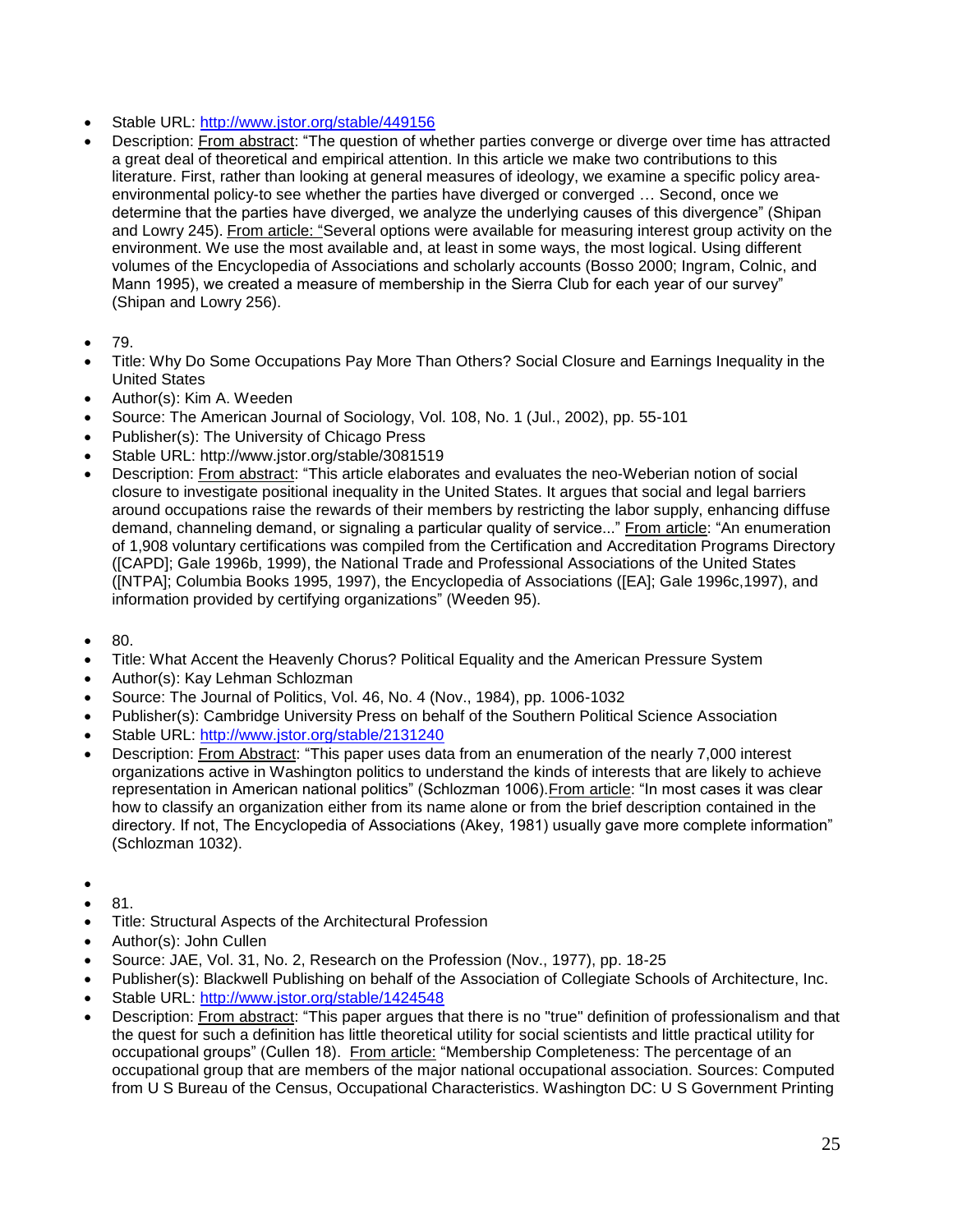Office, 1973; M Fisk (ed), Encyclopedia of Associations. Detroit: Gale Research Company, 1974…"(Cullen 21).

- 82.
- Title: Politics by Other Means: The Emergence of a New Politics of Food in the United States
- Author(s): David B. Schweikhardt, William P. Browne
- Source: Review of Agricultural Economics, Vol. 23, No. 2 (Autumn Winter, 2001), pp. 302-318
- Publisher(s): Blackwell Publishing on behalf of Agricultural & Applied Economics Association
- Stable URL: http://www.jstor.org/stable/1349950
- Description: From abstract: "A new politics of food has arrived. Interest groups are no longer required to rely on traditional legislative means to achieve their political objectives. Instead, changes in the political economy of the food system and the economic structure of the food system make it possible to practice politics by other means, including the use of the market to achieve political objectives" (Schweikhardt and Browne 302). From article: see "Figure 1: Groups listed in the Encyclopedia of Associations, 1960-2000" (Schweikhardt and Browne 308).
- 83.
- Title: More of the Same: Washington Pressure Group Activity in a Decade of Change
- Author(s): Kay Lehman Schlozman, John T. Tierney
- Source: The Journal of Politics, Vol. 45, No. 2 (May, 1983), pp. 351-377
- Publisher(s): Cambridge University Press on behalf of the Southern Political Science Association
- Stable URL: http://www.jstor.org/stable/2130130
- Description: From abstract: "Interviews with government affairs representatives in a random sample of 175 Washington lobbying organizations support the popular impression that the volume of pressure group activity has skyrocketed over the past decade. There are many more groups now active on the Washington scene. Moreover, nearly all of them have increased their use of many different kinds of lobbying techniques..."(Schlozman and Tierney 351). From article: "Our initial concern is to investigate changes over time in the volume of group activity and to determine whether the perceived growth spurt is real or illusory. We can take a first, tentative stab at these questions by considering data we assembled (using information in the Encyclopedia of Associations [1979] and in the various volumes put out by Moody's In-vestors Service) about the birth dates of over 2100 of the nearly 2700 organizations listed in the 1981 Washington Representatives directory as having their own offices in Washington" (Schlozman and Tierney 355).
- 84.
- Title: Organizational Birth Frequencies: An Empirical Investigation
- Author(s): Johannes M. Pennings
- Source: Administrative Science Quarterly, Vol. 27, No. 1 (Mar., 1982), pp. 120-144
- Publisher(s): Johnson Graduate School of Management, Cornell University
- Stable URL: http://www.jstor.org/stable/2392549
- Description: From abstract: "This paper examines organizational birth frequencies in 70 urbanmetropolitan areas of the United States. Birth frequencies in three selected industries (plastics, telecommunication equipment, and electronic components) were related to attributes of the urban ecology and the abundance of socioeconomic resources" (Pennings 120). From "Independent Variables" section of article: "Information about the independent variables applied to two time periods whenever available, since the data on organizational birth frequencies pertained to the periods 1965-1971 and 1972-1975. Urban centrality in the interurban network was measured with an index of three standardized, highly interrelated variables: the number of scheduled airline departures (U.S. Federal Aviation Administration, 1974), the number of national headquarters in a city (Encyclopedia of Associations, 1970), and the location of a branch of the Federal Reserve Board. This measure is somewhat analogous to "urban dominance" as reported by Abrahamson and DuBick (1977)" (Pennings 130).
- 85.
- Title: Conventionland USA: The Geography of a Latterday Phenomenon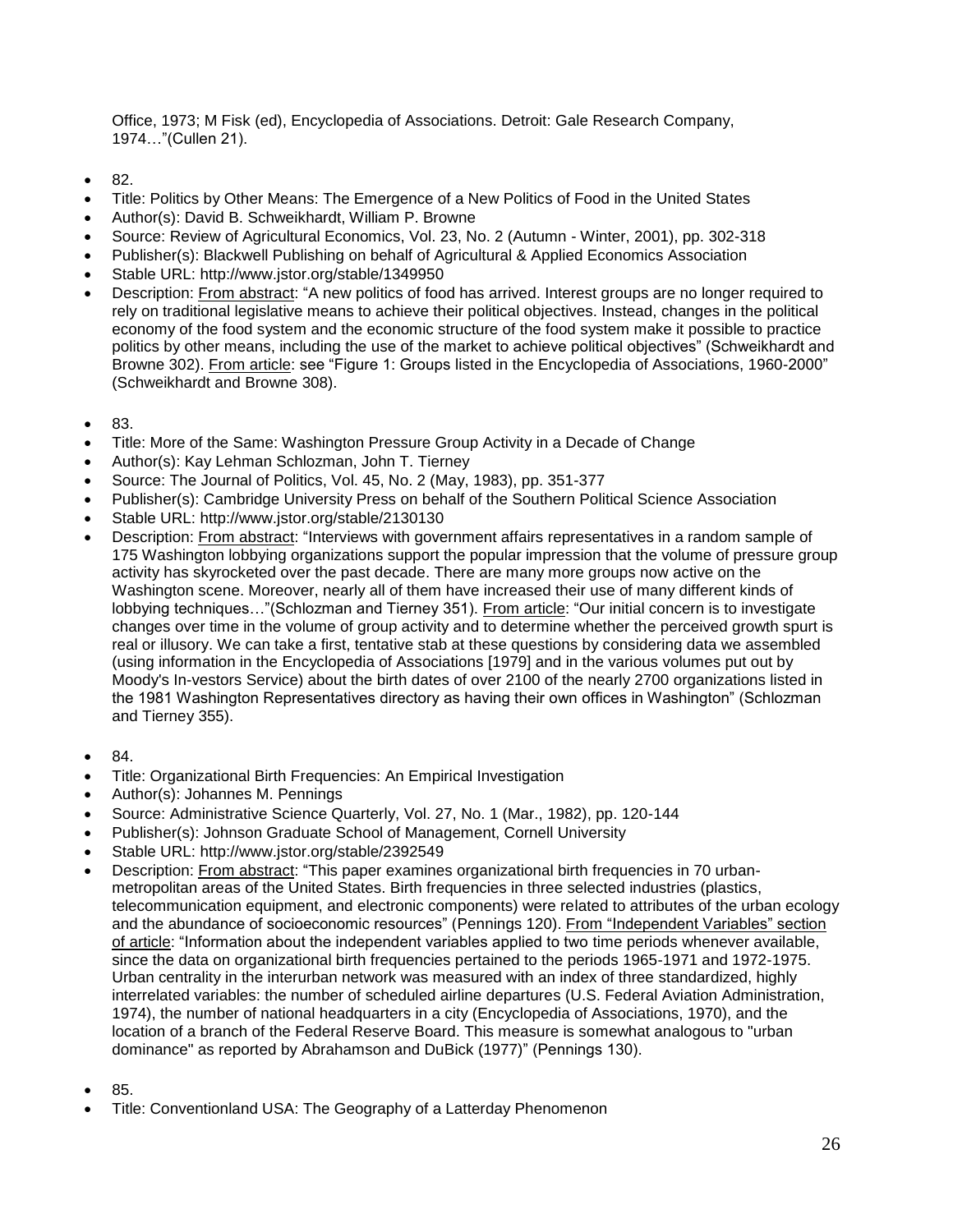- Author(s): Wilbur Zelinsky
- Source: Annals of the Association of American Geographers, Vol. 84, No. 1 (Mar., 1994), pp. 68-86
- Publisher(s): Taylor & Francis, Ltd. on behalf of the Association of American Geographers
- Stable URL: http://www.jstor.org/stable/2563824
- From abstract: "The recent productions of social history include, among others, the staging of those ephemeral gatherings known as conventions. As one of the pioneers in this important mode of circulation and communication, the United States offers an apt case study of conventioneering's ascent and locational flux" (Zelinsky 68). From "Findings and Implications" section of article: "More meaningful perhaps has been the proliferation of formal organizations, i.e., those entities most likely to stage Conventions, and this we can document with confidence. The 1964 edition of the truly encyclopedic Encyclopedia of Associations lists 12,500 American groups, while no fewer than 22,389 appear in the 1992 edition, a gain of 79 percent" (Zelinsky 76).
- 86.
- Title: Comparative Urban Structure from an Interorganizational Perspective
- Author(s): Herman Turk
- Source: Administrative Science Quarterly, Vol. 18, No. 1 (Mar., 1973), pp. 37-55
- Publisher(s): Johnson Graduate School of Management, Cornell University
- Stable URL: http://www.jstor.org/stable/2391926
- Abstract: "The influence of the scale and diversity of municipal government and of community-wide voluntary associations on the formation of hospital councils was examined in 130 of the largest cities in the United States" (Turk 37). From "Discussion of Variables" section of article: "7. National headquarters of voluntary associations. The number of headquarters in each city in 1960 (Encyclopedia of Associations, 1961) was the measure of the linkage of the city with the broader society (Turk, 1970). It was found to be a correlate of diversity of export ties and of size and age of the city taken as indicators of national visibility and integration into the national system of cities (Turk, 1970). Such extralocal integration was found important" (Turk 54).
- 87.
- Title: Evolution and Secular Humanism
- Author(s): Christopher P. Toumey
- Source: Journal of the American Academy of Religion, Vol. 61, No. 2 (Summer, 1993), pp. 275-301
- Publisher(s): Oxford University Press
- Stable URL:<http://www.jstor.org/stable/1465312>
- Description: "The seven humanist organizations for which membership data are available have a gross total of 12,092 members (although the net total is smaller if some groups have overlapping memberships) (Gale:1607-08)" (Toumey 286-287).
- 88.
- Title: The Legalization of the Workplace
- Author(s): John R. Sutton, Frank Dobbin, John W. Meyer, W. Richard Scott
- Source: The American Journal of Sociology, Vol. 99, No. 4 (Jan., 1994), pp. 944-971
- Publisher(s): The University of Chicago Press
- Stable URL: http://www.jstor.org/stable/2781736
- Description: From Abstract: "This study uses longitudinal data on nearly 300 American employers over the period 1955-85 to analyze the adoption of disciplinary hearings and grievance procedures for nonunion salaried and hourly employees"(Sutton et al. 944). From article: "Within states, we chose a stratified random sample of establishments from 13 sectors of the economy… Nonprofit firms were chosen from the Encyclopedia of Associations (1985)" (Sutton et al. 952).
- 89.
- Title: From Service Provision to Institutional Advocacy: The Shifting Legitimacy of Organizational Forms
- Author(s): Debra C. Minkoff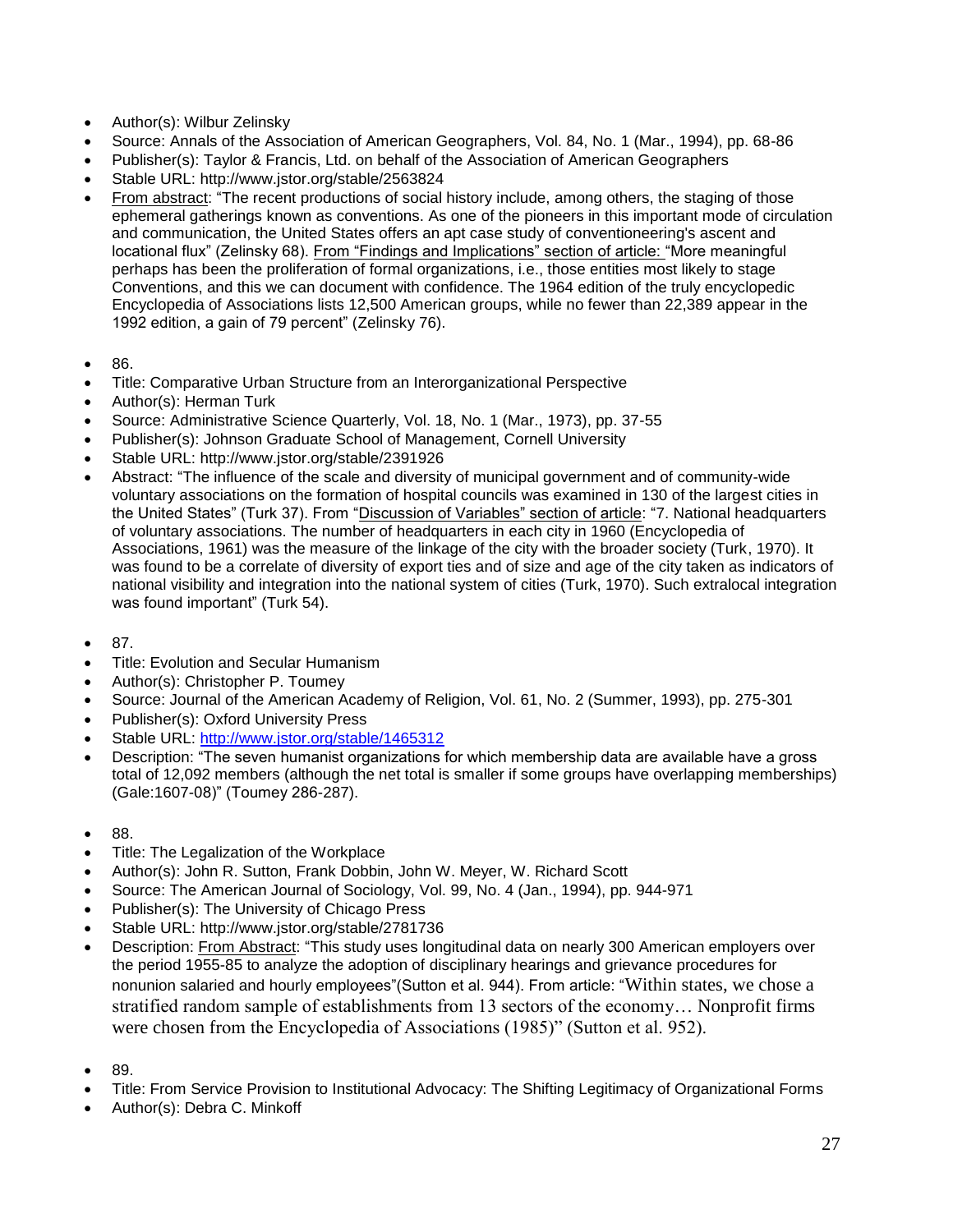- Source: Social Forces, Vol. 72, No. 4 (Jun., 1994), pp. 943-969
- Publisher(s): University of North Carolina Press
- Stable URL: http://www.jstor.org/stable/2580289
- Description: From Abstract: "This article examines changes in the distribution of national women's and minority membership organizations since 1955, emphasizing the increasing legitimacy of the advocacy form of organization and the consequent replacement of service provision as the dominant mode of activity" (Minkoff 943). From article: "This research focuses on voluntary associations in the U.S. that are open to a national membership base and concerned with the status of women and racial - ethnic minorities, with efforts made to collect information on all such organizations active between 1955 and 1985. Data were coded from the first 23 editions of the Encyclopedia of Associations, "National Organizations" (Gale Research Company)" (Minkoff 949).
- 90.
- Title: Restructuring Patterns of Elite Dominance and the Formation of State Policy in Health Care
- Author(s): Allen W. Imershein, Philip C. Rond III, Mary P. Mathis
- Source: The American Journal of Sociology, Vol. 97, No. 4, New Directions in the Sociology of Medicine (Jan., 1992), pp. 970-993
- Publisher(s): The University of Chicago Press
- Stable URL: http://www.jstor.org/stable/2781503
- Description: From Abstract: "The authors analyze recent state intervention to control health care costs as both reflecting and fostering changes in previously prevailing patterns of dominance among health care elites and between those elites and nonhealth elites. The authors contend that these health policy outcomes reflect a divergence of material interests and a political fragmentation among dominant health elites and between those and nonhealth, especially corporate, elites, which previously allowed health provider elites to control the health policy agenda"(Imershein et al. 970). From article: "As evidence of these divisions and reflecting the growth and differentiation of the hospital industry, new hospital trade associations emerged to represent the particular interests of various segments of the industry: the National Council of Community Hospitals, the Voluntary Hospitals of America, and, representing forprofit hospitals, the Federation of American Hospitals (Encyclopedia of Associations 1988)" (Imershein et al. 979).
- 91.
- Title: The Free Enterprise System: A Case Study of Legislative Influence on Curriculum
- Author(s): Claude Duet, John Newfield
- Source: Peabody Journal of Education, Vol. 56, No. 1, Issues and Trends in American Education (Oct., 1978), pp. 1-8
- Publisher(s): Lawrence Erlbaum Associates (Taylor & Francis Group)
- Stable URL:<http://www.jstor.org/stable/1491480>
- Description: From article: "While reading through a recent summary of legislative activity, we noted that a course on the free enterprise system was being considered by several state legislatures.<sup>5</sup> This same course also was identified in a survey as one of the recent additions to the list of curriculum topics mandated by legislatures of four other states.<sup>6</sup>Since a similar bill was introduced into the Louisiana legislature, our home state, this phenomenon provided an ideal opportunity for a case study of an issue we could examine in some detail with implications beyond the particulars of the local setting" (Duet and Newfield 2-3). From Footnote 12 to the article: "The National Federation of Independent Business is described as an independent association of business and professional people organized to present opinions of small business to state and national legislative bodies. Further descriptive information appears in Encyclopedia of Associations, ed. Margaret Fish (Detroit, Michigan: Gale Research Company, 1975), p. 212" (Duet and Newfield 5).
- 92.
- Title: Globalizing Human Rights: The Work of Transnational Human Rights NGOs in the 1990s
- Author(s): Jackie Smith, Ron Pagnucco, George A. Lopez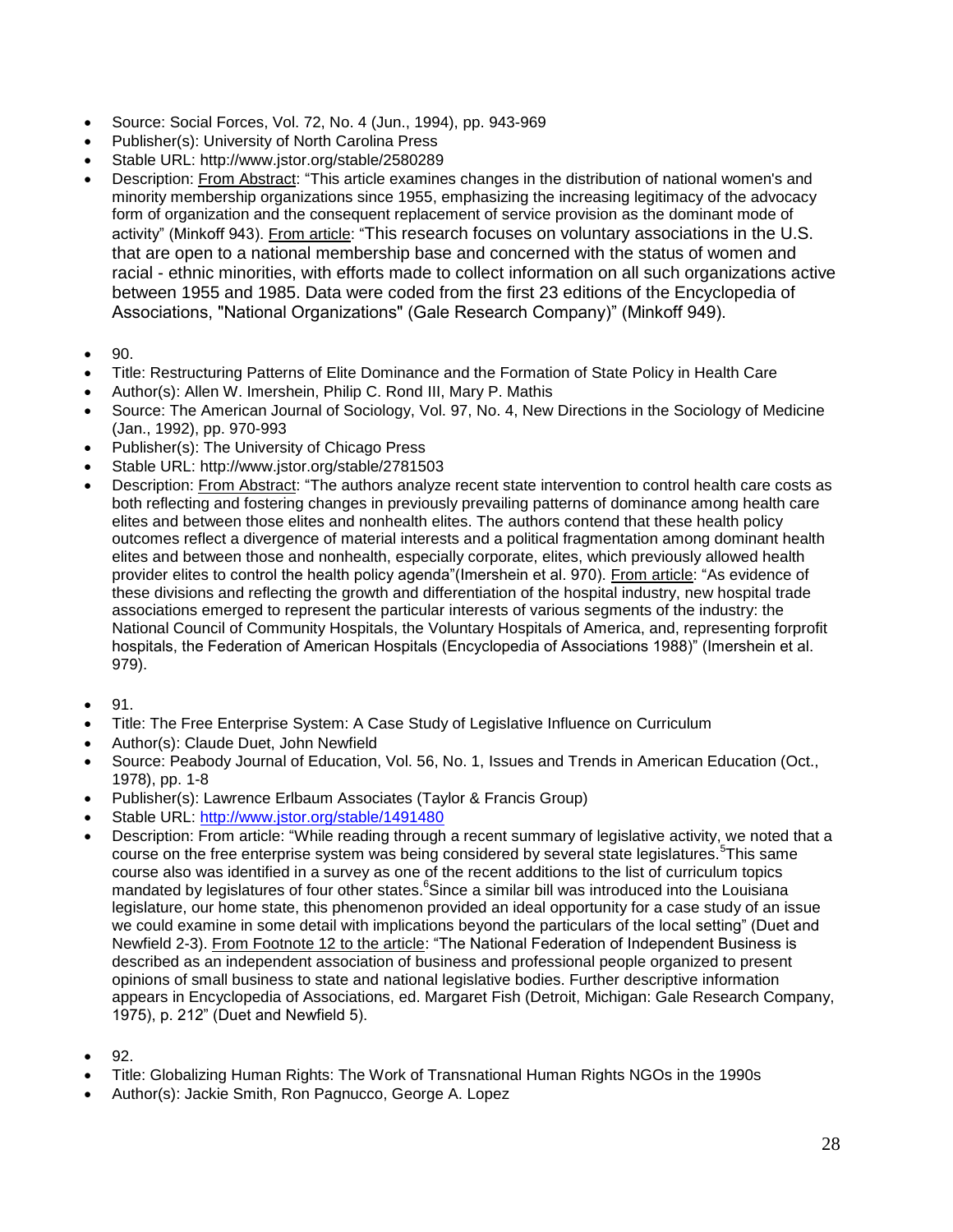- Source: Human Rights Quarterly, Vol. 20, No. 2 (May, 1998), pp. 379-412
- Publisher(s): The Johns Hopkins University Press
- Stable URL:<http://www.jstor.org/stable/762770>
- Description: From abstract: **"**This paper summarizes the results of a mailed survey sent to nearly 300 transnational human rights organizations, of which more than half responded…. This study is part of a larger project to better understand how the work of transnational human rights NGOs influences global political and social change" (Smith et al. 379). From article: "In addition, the following sources were consulted to identify active NGOs that should be included in this study and to determine whether their organizational focus fits within the selection criteria: the conference registrant list from the 1995 UN Fourth World Conference on the Status of Women in Beijing;15 a directory of NGOs compiled by the International Service for Human Rights (Geneva, Switzerland);16 the list of participants in regional meetings in preparation for the 1993 Second UN World Conference on Human Rights in Vienna;17 the NGO directory produced by Human Rights Internet;18 and the Encyclopedia of Associations" (Smith et al.382-383).
- 93.
- Title: National Afro-American Organizations in Urban Communities
- Author(s): Lennox Yearwood
- Source: Journal of Black Studies, Vol. 8, No. 4 (Jun., 1978), pp. 423-438
- Publisher(s): Sage Publications, Inc.
- Stable URL:<http://www.jstor.org/stable/2783883>
- Description: From article: "By 1976 Black Protestants and Muslims established 49 national denominations with an estimated 69,000 churches and more than 50 million members" (Fisk 1976)" (Yearwood 426).
- $94.$
- Title: Names in Space and Time: The Indexing Vocabulary of the Humanities
- Author(s): Stephen E. Wiberley, Jr.
- Source: The Library Quarterly, Vol. 58, No. 1 (Jan., 1988), pp. 1-28
- Publisher(s): The University of Chicago Press
- Stable URL:<http://www.jstor.org/stable/4308194>
- Description: From Abstract: "This article explores differences in precision of terms used in subject access in the humanities. It differentiates terms on the basis of the exactness with which the phenomena that they designate can be located in space and time. The better a phenomenon can be so located, the more precise is the term that designates it. This article proposes five categories of terms, differentiated by precision"(Wiberley 1). From article: "The contrast between "humanism" and an institution whose members might be linked with "humanism" is instructive. There is, for instance, the American Humanist Association, founded in 1941 [15, vol. 1, p. 1548]. One cannot say exactly what ideas members of the organization share or when each came to hold such ideas. Individual subjectivity inevitably creates variations within the group, but the members have formal links to the association that began when they joined" (Wiberley 11). Source 15 is the Encyclopedia of Associations 1987.
- 95.
- Title: The National Organization for Decent Literature: A Phase in American Catholic Censorship
- Author(s): Thomas F. O'Connor
- Source: The Library Quarterly, Vol. 65, No. 4 (Oct., 1995), pp. 386-414
- Publisher(s): The University of Chicago Press
- Stable URL: http://www.jstor.org/stable/4309066
- Description: From Abstract: "From the late 1930s through the 1960s, a period of considerable social change, the National Organization for Decent Literature (NODL) was to printed materials what the betterknown Legion of Decency was to motion pictures…" (O'Conner 386). From article: "Morality in Media, which claims twelve thousand members, operates the National Obscenity Law Center and publishes the Morality in Media Newsletter and the Obscenity Law Bulletin. Among the organization's programs is the annual Turn Off TV Day [100, p. 192; 102, entry 16088]" (O'Connor 410). Source 102 is the Encyclopedia of Associations 1995.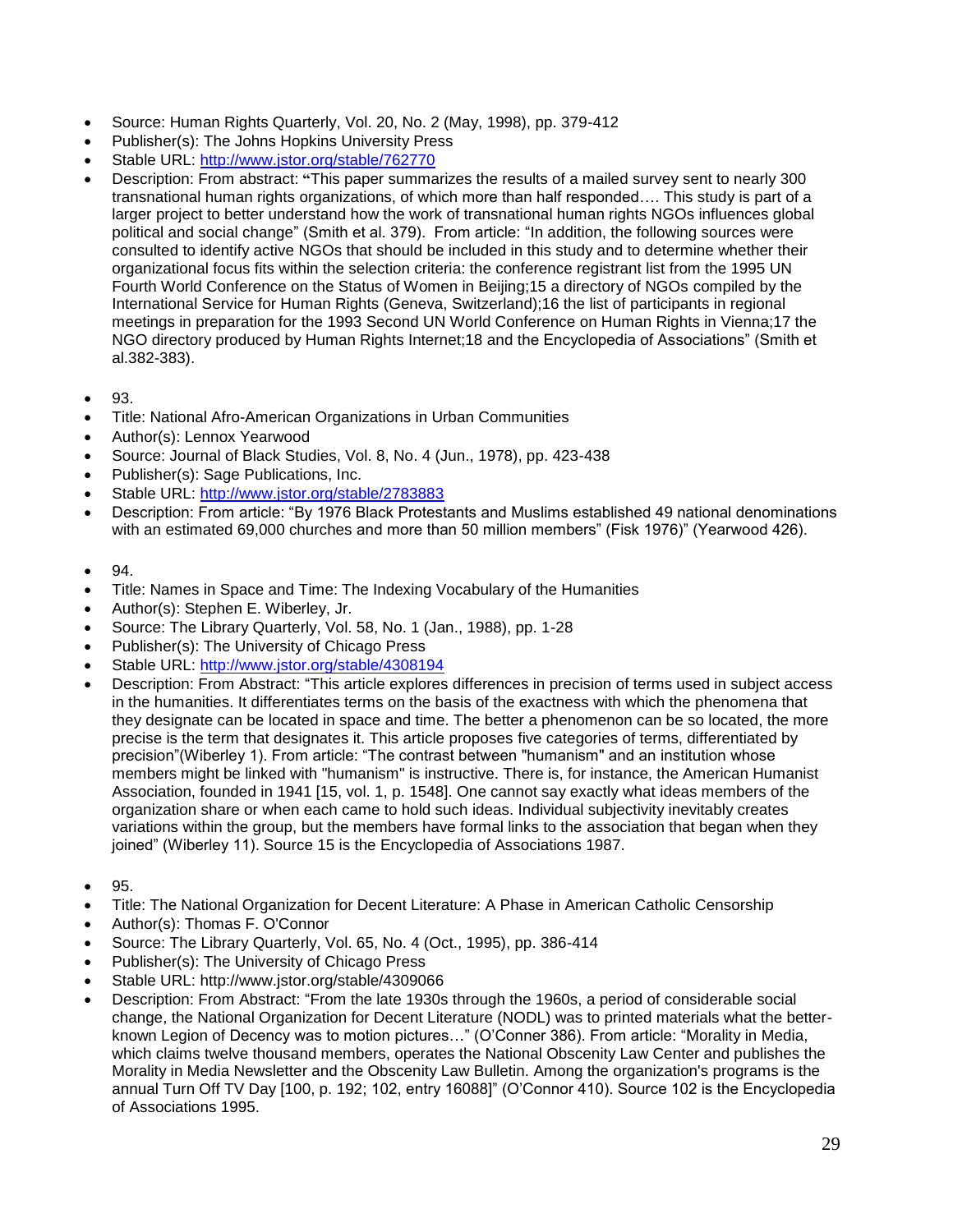- $96.$
- Title: Unraveling the Yarn of the Ancon Sheep
- Author(s): Karlene V. Schwartz, Jane G. Vogel
- Source: BioScience, Vol. 44, No. 11 (Dec., 1994), pp. 764-768
- Publisher(s): American Institute of Biological Sciences
- Stable URL:<http://www.jstor.org/stable/1312585>
- Description: From article:"Because of their importance to biology history and their prevalence in textbooks, we wanted to photograph an ancon in color, having seen only black-and-white ancon photos in textbooks. We tried to locate ancon sheep in New England, where they had previously been reported, but we failed. Then we consulted a directory of rare sheep breeds (Eldridge 1992-1993) maintained by The American Minor Breeds Conservancy…" (Schwartz and Vogel 764).
- 97.
- Title: Administrative Procedures and Political Control of the Bureaucracy
- Author(s): Steven J. Balla
- Source: The American Political Science Review, Vol. 92, No. 3 (Sep., 1998), pp. 663-673
- Publisher(s): American Political Science Association
- Stable URL: http://www.jstor.org/stable/2585488
- Description: From Abstract: "This article assesses the operation of a prominent administrative procedurethe notice and comment process-in the context of Medicare physician payment reform, a fundamental restructuring of the way in which the Medicare program pays for physician services…"(Balla 663). From article: "Factors other than specialty participation may have affected HCFA decision making. For example, I expect that HCFA was more likely to increase payments to specialties with large professional associations. These groups have the resources necessary to activate congressional fire alarms and mount court challenges, two unpleasant scenarios from the perspective of agency officials, who "prefer to maintain a fair degree of internal autonomy" (Ferejohn 1987, 442). I measure size as membership in a specialty's primary professional association (Professional Association Membership) (Encyclopedia of Associations  $1991$ <sup>11</sup>" (Balla 668).
- 98.
- Title: Ethical Standards for Human Resource Management Professionals: A Comparative Analysis of Five Major Codes
- Author(s): Carolyn Wiley
- Source: Journal of Business Ethics, Vol. 25, No. 2 (May, 2000), pp. 93-114
- Publisher(s): Springer
- Stable URL: http://www.jstor.org/stable/25074303
- Description: From Abstract: "Focusing on professional codes of ethics in HR, this article establishes a foundation for understanding the contents of these codes and for future research in this area. Five key professional ethics codes in HRM are analyzed according to six obligations" (Wiley 93). From article: "While these organizations do not represent all professional associations in HR, they do represent a large group of HR professionals and key functional areas in the field. They include the American Compensation Association (ACA), the American Society for Training and Development (ASTD), the International Association of Human Resource Information Management (IHRIM), the International Personnel Management Association (IPMA), and the Society for Human Resource Management (SHPJV1) (Encyclopedia of Associations, 1997)" (Wiley 97).
- 99.
- Title: APSA Presidential Address: Voice and Inequality: The Transformation of American Civic Democracy
- Author(s): Theda Skocpol
- Source: Perspectives on Politics, Vol. 2, No. 1 (Mar., 2004), pp. 3-20
- Publisher(s): American Political Science Association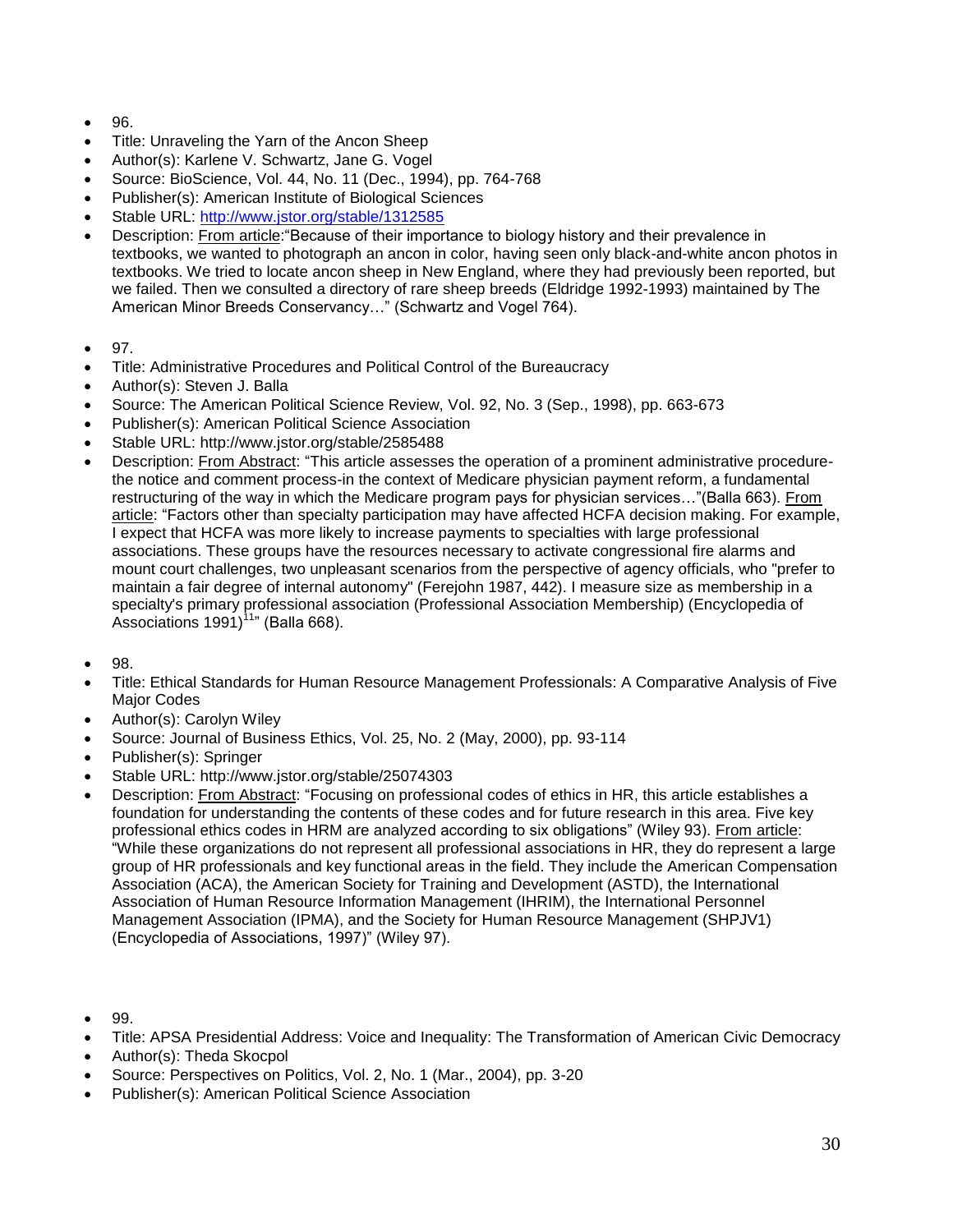- Stable URL:<http://www.jstor.org/stable/3688337>
- Description: From introduction: "In this essay, I will: succinctly characterize the great civic reorganization of our time, delineating it against the backdrop of the history of American civic democracy; suggest why our contemporary great civic transformation occurred; and reflect on the implications of recent reorganizations for the broader workings of U.S. democracy" (Skocpol 4). From article: See citation below "Figure 2: Major U.S. Legislative Enactments and the Growth of National Voluntary Associations, 1949-1999" (Skocpol 8) which reads: "Sources: Legislative enactments from Howell et al. 2000. Associations' trends interpolated between decade totals from Fox 1952. Encyclopedia of Associations national data as assembled in Skocpol 2003" (Skocpol 8).
- $100.$
- Title: Public Interest Group Entrepreneurship and Theories of Group Mobilization
- Author(s): Anthony J. Nownes, Grant Neeley
- Source: Political Research Quarterly, Vol. 49, No. 1 (Mar., 1996), pp. 119-146
- Publisher(s): Sage Publications, Inc. on behalf of the University of Utah
- Stable URL:<http://www.jstor.org/stable/449044>
- Description: From abstract: "We examine the process of group mobilization from the perspective of the entrepreneur Utilizing data from a survey of public interest group founders we test the effectiveness of three theories of group formation" (Nownes and Neeley 119). From article: "To determine precisely when a group came into existence we utilized the following reference materials: IRS 990 tax forms, the Encyclopedia of Associations (various years), Public Interest Profiles (various years), and group historical materials"(Nownes and Neeley 121).
- $101.$
- Title: Interest Group Lobbying and U. S. House Decentralization: Linking Informational Focus to Committee Hearing Appearances
- Author(s): Valerie Heitshusen
- Source: Political Research Quarterly, Vol. 53, No. 1 (Mar., 2000), pp. 151-176
- Publisher(s): Sage Publications, Inc. on behalf of the University of Utah
- Stable URL:<http://www.jstor.org/stable/449251>
- Description: From Abstract: "Using extensive interview and committee testimony data across two contrasting sets of interests (environmental and labor), this article examines the effects of changing House institutional structure on legislative lobbying. Specifically, I argue that the institutional context of the post-reform House has altered the role of lobbyists as information providers by expanding the scope of the conflict to different committees, forcing groups to lobby a wider variety of legislative actors" (Heitshusen 151). From Footnote 22 in article: "The level of group resources provides another possible control or explanatory variable for this analysis. Unfortunately, the long time period covered in this article extends further back in time than does available resource data. Some membership data is available for most of these groups starting in the late 1960s and early 1970s (Encyclopedia of Associations)" (Heitshusen 166).
- $102.$
- Title: The Structural Context of City Adoption of War on Poverty and National Flood Insurance Programs
- Author(s): R. Scott Frey
- Source: The Sociological Quarterly, Vol. 24, No. 1 (Winter, 1983), pp. 59-74
- Publisher(s): Blackwell Publishing on behalf of the Midwest Sociological Society
- Stable URL: http://www.jstor.org/stable/4106363
- Description: From abstract: "A theoretical formulation is presented that represents an abstract and parsimonious conception of public policy adoption at the subnational level. The formulation consists of two components: the principle that social phenomena exist in contexts with which they are compatible, and several distinguishing attributes of subnational collectivities and public policies" (Frey 59). In the "Independent Variables" section of the article, Item 3 under the heading "Differentiation" is "Number of National Voluntary Association Headquarters, 1964, 1970)" (Frey 64) and in Footnote C to this page, Frey says, "Sources of data: Gale Research Company (1964, 1970)" (Frey 64).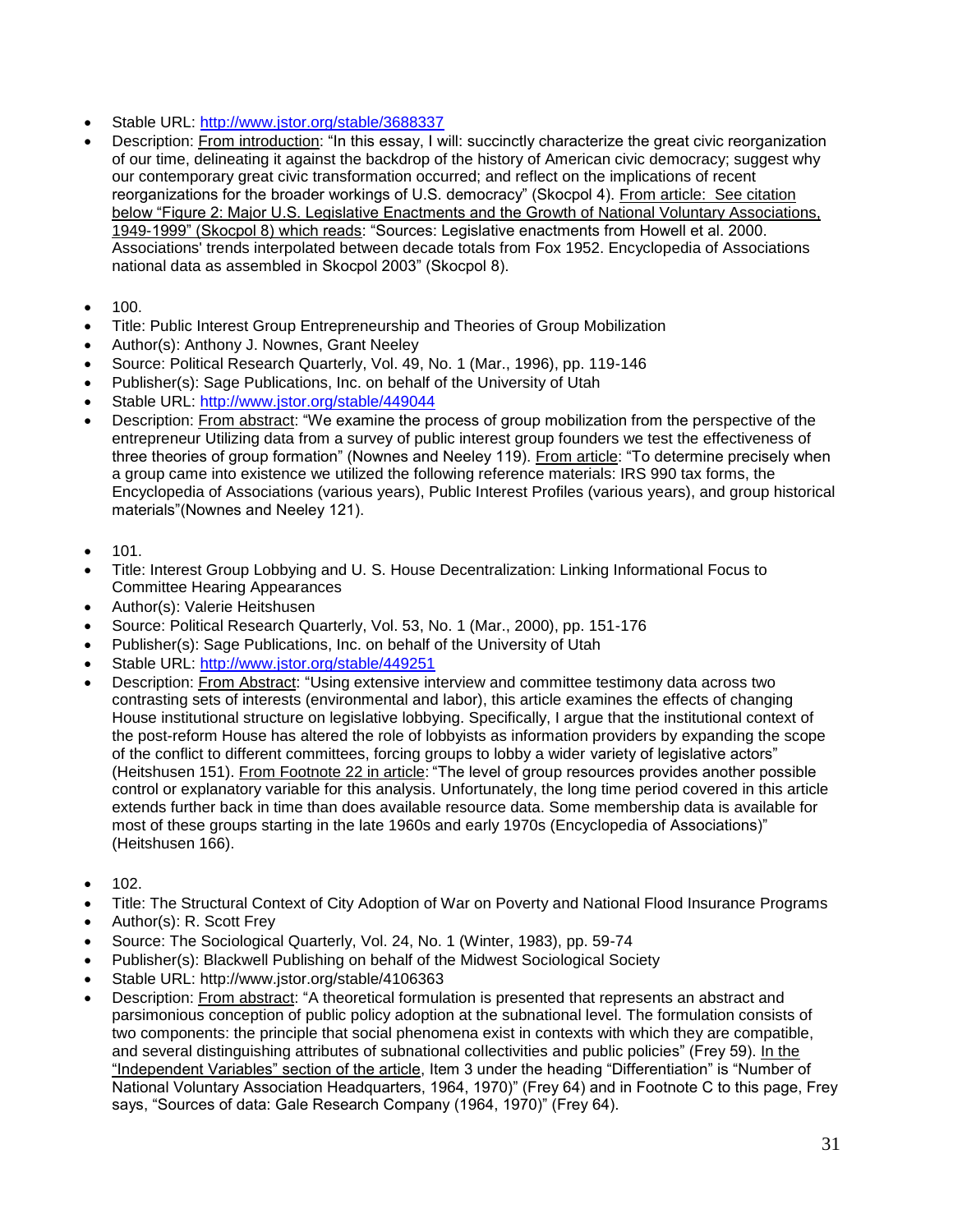- $103.$
- Title: Structural Constraints on Community Action: The Case of Infant Mortality Rates
- Author(s): Judith J. Friedman
- Source: Social Problems, Vol. 21, No. 2 (Autumn, 1973), pp. 230-245
- Publisher(s): University of California Press on behalf of the Society for the Study of Social Problems
- Stable URL: http://www.jstor.org/stable/799542
- Description: From abstract: "The range in infant mortality rates among U. S. communities involves factors communities can influence, including the availability of medical resources. New programs, such as Social Security funded Maternal and Infant Care Projects, will reduce the range in area rates only if they go to communities with high rates. Past research, however, shows that local organizational resources are important to the distribution of various Federal funds; such resources may or may not be related to communities' need…"(Friedman 230). From footnote 6 to article, which refers to Table 1: "Zero-Order Correlations Among SMSA Population Characteristics and Medical Resources" (Friedman 234): "Population size and extralocal integration (indicated by the number of national voluntary associations with headquarters in the central city) are each in logarithmic form, base 10. This transformation increases their linear correlation with other variables. The tests of statistical significance reported in the tables are two-tailed F tests with a .05 level of significance. Herman Turk provided the data on extralocal integration; it comes from the 1961 Encyclopedia of Associations" (Friedman 234-235).
- $104.$
- Title: Congress, Social Movements and Public Opinion: Multiple Origins of Women's Rights Legislation
- Author(s): Anne N. Costain, Steven Majstorovic
- Source: Political Research Quarterly, Vol. 47, No. 1 (Mar., 1994), pp. 111-135
- Publisher(s): Sage Publications, Inc. on behalf of the University of Utah
- Stable URL:<http://www.jstor.org/stable/448904>
- Description: From abstract: "Using a three-stage least squares model reinforced by several case studies of congressional activity on laws addressing women's issues, we conclude that during the time when there was an active women's movement, the relationship between Congress and public opinion was reciprocal. Congress and the women's movement competed for leadership of public opinion. Congress both led opinion and followed it, bringing about change that was swifter and less predictable than in normal periods of interest group politics" (Costain and Majstorovic 111). From article: "Early membership figures were taken from Abbott Ferriss (1971), Indicators of Trends in the Status of America Women. Later figures come from a number of sources, including: Gelb and Palley (1987), Women and Public Policies; Barbara Deckard (1983), The Women's Movement, Maren Garden (1974), The New Feminist Movement and personal interviews with representatives of women's groups.7 When no other source was available for a particular year, annual membership figures were taken from the Encyclopedia of Associations (1951-87). These figures in conjunction with the events data code, provide an estimate over these 37 years of how active and how organized those supporting women's rights are" (Costain and Majstorovic 120-121).
- $105.$
- Title: Coffee Drinking: An Emerging Social Problem?
- Author(s): Ronald J. Troyer, Gerald E. Markle
- Source: Social Problems, Vol. 31, No. 4 (Apr., 1984), pp. 403-416
- Publisher(s): University of California Press on behalf of the Society for the Study of Social Problems
- Stable URL: http://www.jstor.org/stable/800387
- Description: From abstract: "Is coffee bad for your health?...This paper looks at the history of the controversy, reviews the research, both pro and con, and describes the groups which have taken sides over the issue. We conclude that there are parallels between the way the controversy over coffee has developed and the early stages of the definition of cigarette smoking as a social problem" (Troyer and Markle 403). From article: "The most effective anti-caffeine interest group in the United States has been the Center for Science in the Public Interest (CSPI). Established in Washington, DC, in 1971 to "promote people-oriented science" by publicizing research findings and petitioning and suing federal agencies (Gale Research Company, 1978:871), CSPI has focused on food and nutrition issues" (Troyer and Markle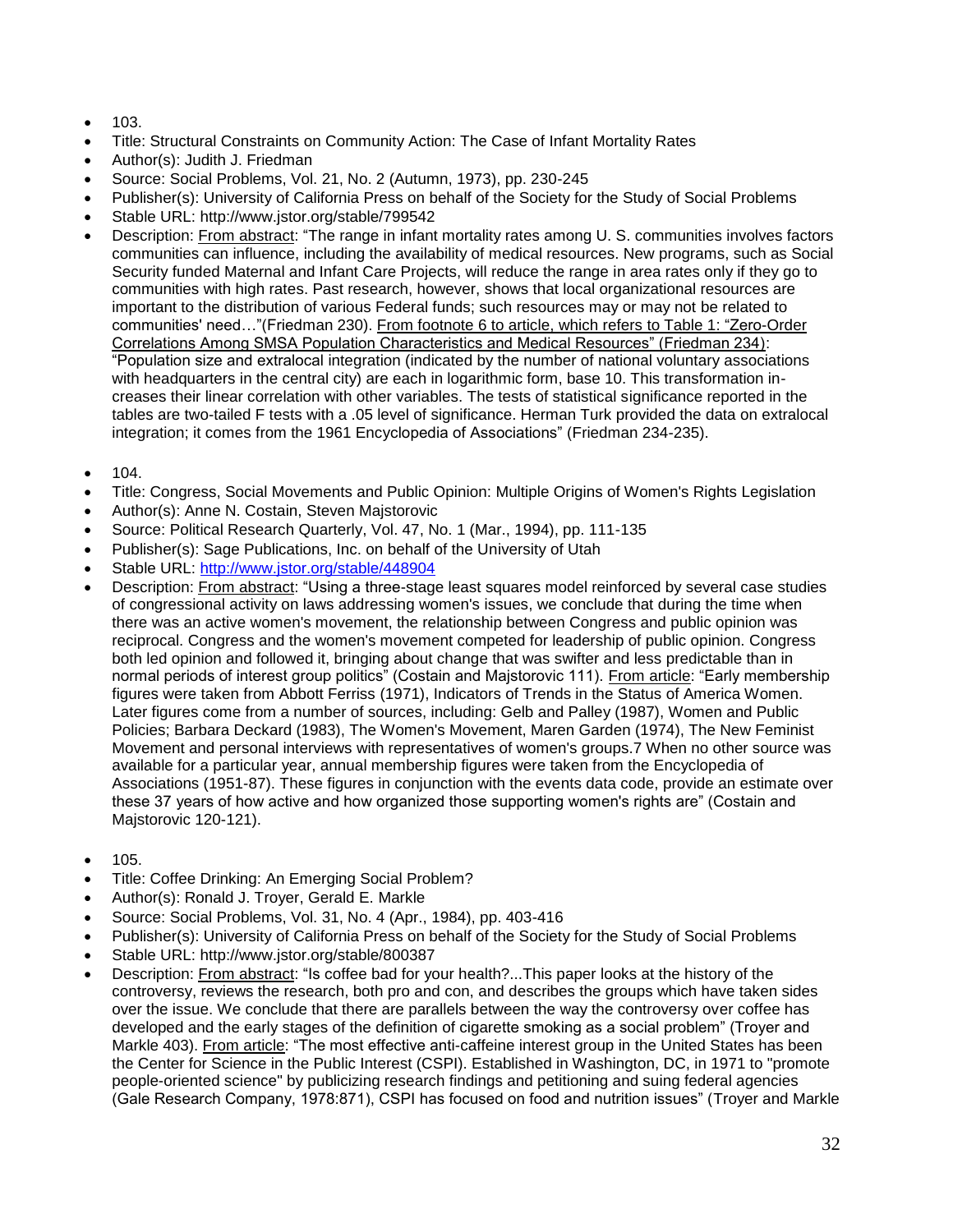409). Also from article: 1) " NSDA members have supported the ILSI, a foundation established and supported by corporations which produce food, drugs, and chemicals. This foundation has taken a more active role sponsoring Annual International Caffeine Workshops, conferences where the latest scientific research is discussed (Gale Research Company, 1983:966)" (Troyer and Markle 410). Also from article: "The NCA appears to have been most active in countering anti-caffeine claims. This industry- supported group seeks "to promote sound business relations and mutual understanding among members of the trade and increase coffee consumption" (Gale Research Company, 1983:518)" (Troyer and Markle 410).

106.

- Title: Interorganizational Networks in Urban Society: Initial Perspectives and Comparative Research
- Author(s): Herman Turk
- Source: American Sociological Review, Vol. 35, No. 1 (Feb., 1970), pp. 1-19
- Publisher(s): American Sociological Association
- Stable URL: http://www.jstor.org/stable/2093849
- Description: From abstract: "The activity levels and complexity of new interorganizational networks are observable consequents of prior degrees of social integration defined in organizational terms. This proposition was specified and tested in terms of the flow of poverty funds from Federal agencies to and among organizations within the 130 largest American cities…" (Turk 1). From article: "*Extralocal Integration*. The national head- quarters of voluntary associations provided a 1960 measure of extralocal integration. Using 21 categories, which ranged from business and health associations through religious and patriotic, the Encyclopedia of Associations (1961) listed the number of such headquarters in each of the study cities. Face validity may be claimed, for the number of networks which converge upon one place is just another way of referring to its societal integration-i.e., the external connections of that place" (Turk 405).
- $107$
- Title: Thirty Years of Growth in the Literature of Interior Design
- Author(s): Paula Baxter
- Source: Journal of Design History, Vol. 4, No. 4 (1991), pp. 241-250
- Publisher(s): Oxford University Press on behalf of Design History Society
- Stable URL:<http://www.jstor.org/stable/1315877>
- Description: From abstract: "…The subsequent thirty years have seen considerable changes in published books on interior design. In particular, newer writings on interior design and decoration represent a sharply defined balance between professional and popular interests. Post-1961 books reflect aspects of design history in the making, and they themselves serve as forms of cultural interpretation" (Baxter 241). From article: "Since 1961, standards have been drawn up, educational courses have been plotted, and a proliferation of organizations and associations has been created to advance interior design as a profession. The 1991 Encyclopedia of Associations now lists seventy-four international interior design .<br>groups <sup>3</sup>" (Baxter 241).
- $108.$
- Title: The Social Science Research Center at an Undergraduate College: Lessons from the Worcester Area Project on Aging
- Author(s): Victoria L. Swigert, Royce A. Singleton, Jr., Stephen C. Ainlay
- Source: Teaching Sociology, Vol. 21, No. 3 (Jul., 1993), pp. 298-305
- Publisher(s): American Sociological Association
- Stable URL: http://www.jstor.org/stable/1319028
- Description: From abstract: "The Worcester Area Project on Aging differs from other undergraduate research centers in its emphasis on basic research and its exclusive focus on an annual survey of the local elderly population; it differs fundamentally from graduate-level area studies programs in its involvement of undergraduates in research. These differences presented unique challenges during the two-year pilot period of the Project…" (Swigert et al. 298). From article: "The social science research center is a fixture at many universities. One of the largest and best-known centers, the Institute for Social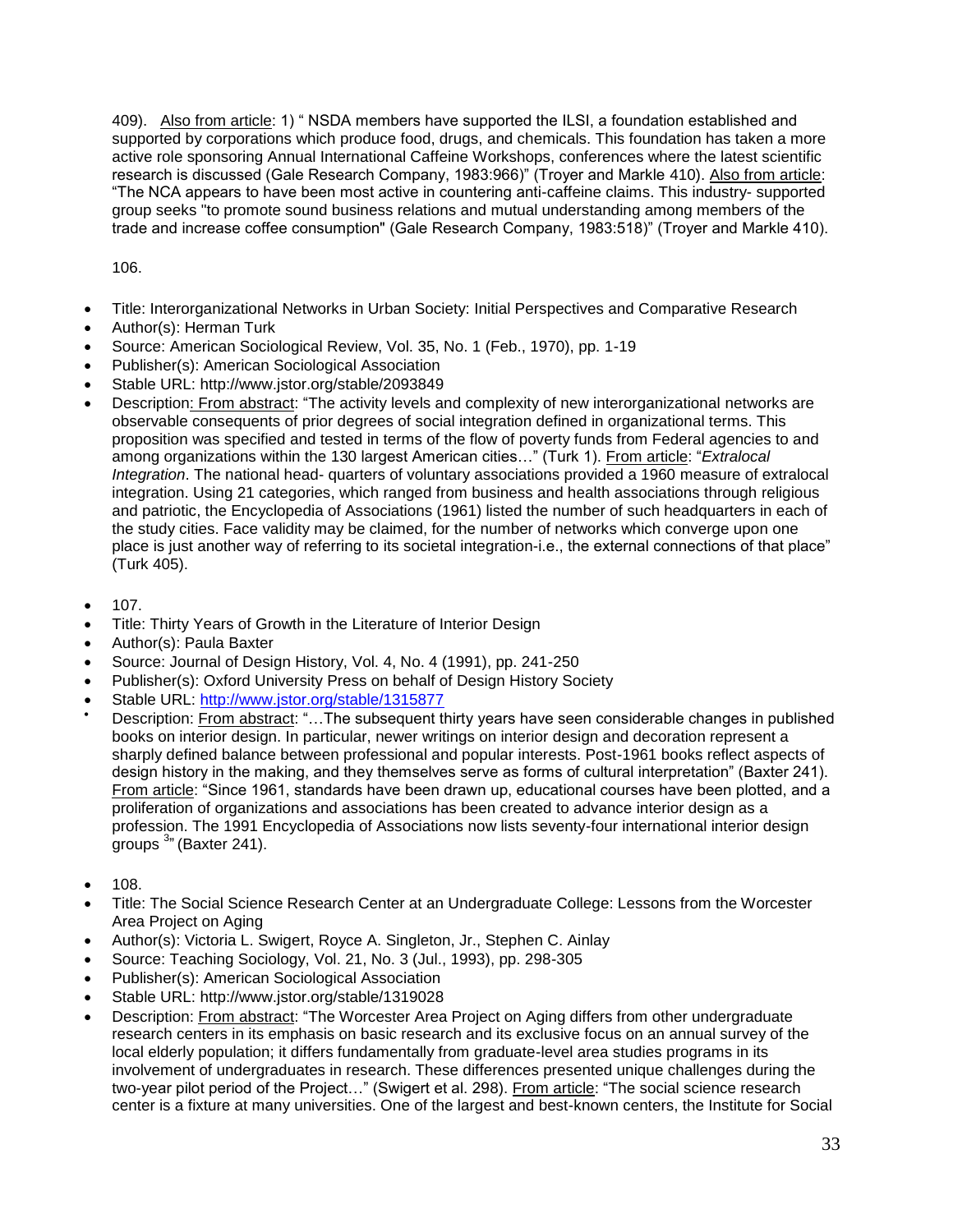Research at the University of Michigan, was established in 1946; it has a staff of more than 500 people and an annual budget of \$16 million (Burek 1991)" (Swigert et al. 298).

- 109.
- Title: Toward a Theory of Panethnicity: Explaining Asian American Collective Action
- Author(s): Dina G. Okamoto
- Source: American Sociological Review, Vol. 68, No. 6 (Dec., 2003), pp. 811-842
- Publisher(s): American Sociological Association
- Stable URL: http://www.jstor.org/stable/1519747
- Description: From abstract: "This analysis extends theoretical models of ethnic boundary formation to account for the shifting and layered nature of ethnic boundaries. It focuses on the underlying structural conditions that facilitate the expansion of ethnic boundaries or the construction of a pan-national identity, and explores how organizing along an ethnic boundary affects collective efforts at the panethnic level…" (Okamoto 811). From article: "Finally, given that formal organizations based on collective identities tend to facilitate collective action by bringing groups of potential participants together and serving as solidarity and communication linkages (Kriesi 1996; McCarthy 1996; McCarthy and Zald 1987), I control for the number of pan-Asian organizations located in each MSA in each year. This variable was constructed using a nonnewspaper source, the Encyclopedia of Associations (Gale Research Co. 1970-1998), which contains more than 144,000 detailed listings for non- profit membership organizations" (Okamoto 826).
- 110.
- Title: An Investigation of the Relationships between Quantifiable Reference Service Variables and Reference Performance in Public Libraries
- Author(s): Ronald R. Powell
- Source: The Library Quarterly, Vol. 48, No. 1 (Jan., 1978), pp. 1-19
- Publisher(s): The University of Chicago Press
- Stable URL: http://www.jstor.org/stable/4306895
- Description: From Abstract: This study's major objective was to investigate the relationships between reference performance (dependent) variables and various quantifiable reference service characteristics (that is, independent variables such as reference collection size). Sixty randomly selected librarians were asked to answer as many as possible of twenty-five test reference questions and to indicate any sources used…" (Powell 1). From article: "As the lists of test reference questions were returned by the fifty-one participants, a record was compiled of all of the sources which were used to provide the answers for the twenty-five questions. This list also included any additional titles that had been established independently by the investigator as capable of answering one or more of the questions. Each title was checked carefully to confirm that it could indeed provide the correct answer to the relevant reference question (this list of reference works is given in Appendix B)" (Powell 6). The Encyclopedia of Associations 1975 is number 48 in the "Summary List of Reference Titles" section of the article.
- 111.
- Title: The Heavenly Chorus: Interest Group Voices on TV News
- Author(s): Lucig H. Danielian, Benjamin I. Page
- Source: American Journal of Political Science, Vol. 38, No. 4 (Nov., 1994), pp. 1056-1078
- Publisher(s): Midwest Political Science Association
- Stable URL: http://www.jstor.org/stable/2111732
- Description: From Abstract: "The work of E. E. Schattschneider (1960) and others suggests that there may be systematic biases or unrepresentativeness in the voices that interest groups contribute to public deliberation about policy…Such imbalances, apparently resulting from differential command of money and other resources, seem to violate norms of equal access, representativeness, balance, and diversity in the marketplace of ideas…" (Danielan and Page 1056). From article: "The frequencies with which different types of interest groups appear on TV news seem to correspond much more closely with the number of such interests that are organized, and with the resources they possess, than with their representativeness of the working population. As a rough indication, in the Encyclopedia of Associations (1977 – a year about in the middle of the period of our cases, trade, business, and commercial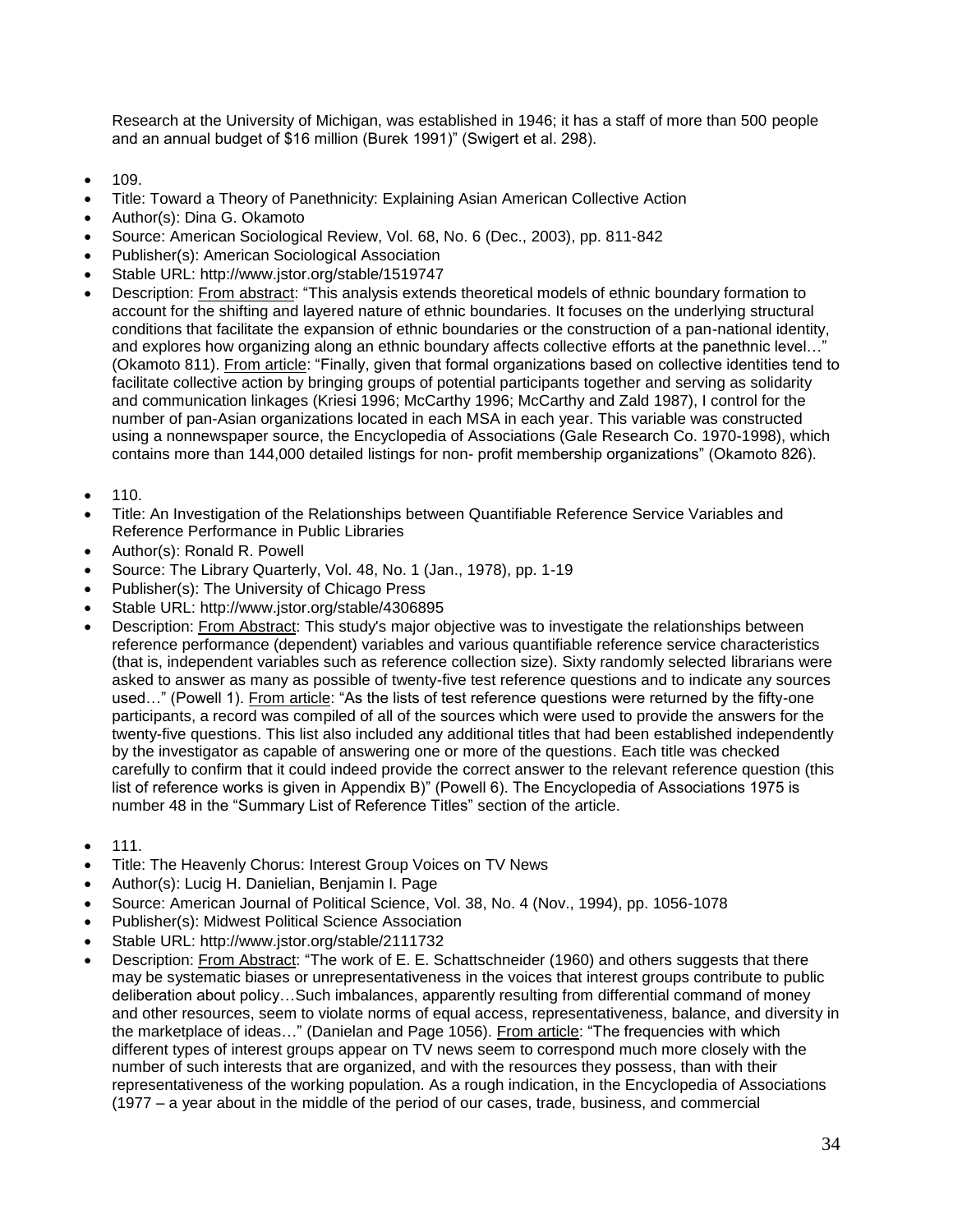organizations constituted 23.4% of the total listings, a frequency roughly in harmony with the 36.5% of news stories, especially considering that individual corporations are not included in the Encyclopedia.On the other hand, there are anomalies: 19.3% of listed organizations were, broadly speaking, professional, and only 19.2% appeared to correspond to our citizen action and 1.7% to our labor categories – all figures that contrast with the rates of news coverage" (Danielan and Page 1067).

- 112.
- Title: Legislative Ratings as a Metric of Goal Cohesion within Interest Groups: Business vs. Labor
- Author(s): C. N. Hetzner III, Stu Westin
- Source: Public Choice, Vol. 53, No. 1 (1987), pp. 21-39
- Publisher(s): Springer
- Stable URL: http://www.jstor.org/stable/30024730
- Description: From Abstract: This study investigates the instrumental goals of business and labor by analyzing legislative ratings issued by a number of organizations. Results indicate that the business community is more diverse in its political goals than is the labor community…" (Hetzner and Westin 21). From "Methods and Results" section of article: "In the present study two groups of organizations, one from business and the other from labor, were measured on the cohesiveness or similarity, of their instrumental goals, as evidenced by their ratings of the members of the 96th Congress (1979-1980). A total of 20 organizations was used. The sample itself was based upon the availability of ratings. Before the analysis began, the organizations were labeled as being of business origin or of labor origin. This categorization was based on expert opinion and information from the Encyclopedia of Associations. The resulting a priori business and labor groups contained 8 and 12 members, respectively" (Hetzner and Westin 27).
- 113.
- Title: Wanted: Educational Engineers
- Author(s): H. A. Bern
- Source: The Phi Delta Kappan, Vol. 48, No. 5 (Jan., 1967), pp. 230-236
- Publisher(s): Phi Delta Kappa International
- Stable URL:<http://www.jstor.org/stable/20371789>
- From article: "An excellent example of the current relationships among education, defense, and industry can be seen in a joint conference held last June in Washington, D.C. According to the flyer describing the conference, its endorsers include the Department of Defense, the Office of Education, and the National Security Industrial Association <sup>23</sup><sup>"</sup> (Bern 233). Footnote 23 cites the Encyclopedia of Associations: "The Encyclopedia of Associations lists N.S.I.A. as an association of 'industrial companies and education and scientific organizations. Provides industrial advice and guidance to the Department of Defense, the Armed Forces, and other defense-related activities [now include education] of the federal government. Enables business leaders to keep abreast of defense developments. . . . Fosters study by industrial authorities ... to assure business acceptance of defense policies affecting contractors, . . . etc'" (Bern 236).
- 114.
- Title: Local Capitalism, Civic Engagement, and Socioeconomic Well-Being
- Author(s): Charles M. Tolbert, Thomas A. Lyson, Michael D. Irwin
- Source: Social Forces, Vol. 77, No. 2 (Dec., 1998), pp. 401-427
- Publisher(s): University of North Carolina Press
- Stable URL: http://www.jstor.org/stable/3005533
- Description: From abstract: "This analysis is designed to extend a newly emerging body of social stratification research grounded in theories of civil society. The goal of this larger body of research and writing is to provide an alternative social and economic development paradigm to the dominant neoclassical/rational choice/human capital perspective. In an economic world woven together by global market forces, local social structures can become key variables that influence which places prosper and which decline..." (Tolbert et al. 401). From "Key Indicators of Civil Society section of article: "Our analysis is based on 3,024 continental U.S. counties for which there is reasonably complete coverage in published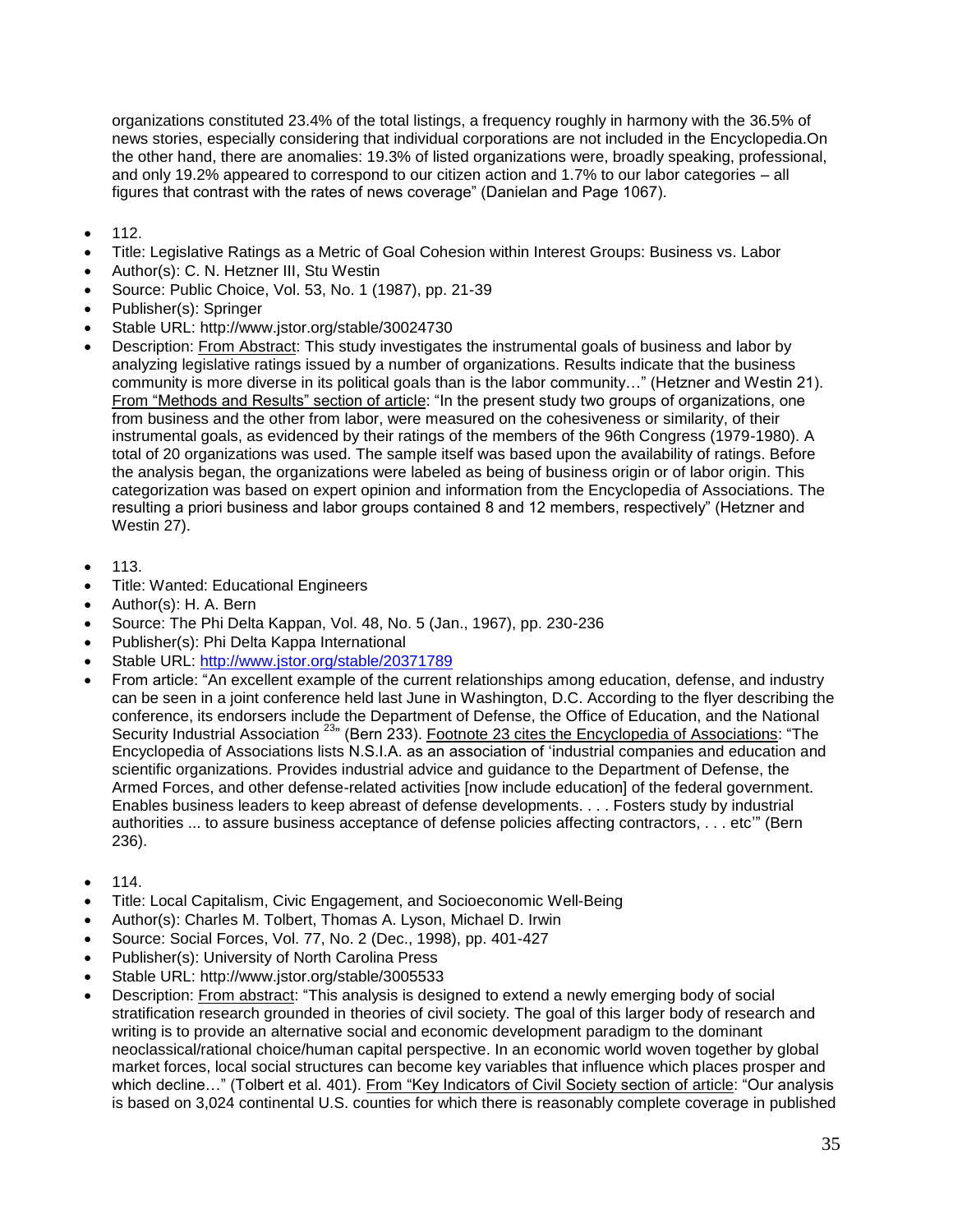data compendia (see sources and other details in Table 1)… Our associations item is the county total number of associations listed in the 1990 Encyclopedia of Associations" (Tolbert et al.408).

- 115.
- Title: The Population Ecology of Interest Group Formation: Mobilizing for Gay and Lesbian Rights in the United States, 1950-98
- Author(s): Anthony J. Nownes
- Source: British Journal of Political Science, Vol. 34, No. 1 (Jan., 2004), pp. 49-67
- Publisher(s): Cambridge University Press
- Stable URL:<http://www.jstor.org/stable/4092399>
- Description: From Abstract: "This article analyses the founding rate of nationally active homosexual rights interest groups in the United States for the period 1950-98. Drawing upon the extensive organizational ecology literature, we test the hypothesis that the founding rate of homosexual rights interest groups is related non-monotonically to the number of groups in the population…" (Nownes 49). From article: "We define the population in question as the set of politically active organizations that lobby at the national level and advocate for public policy favourable to homosexual men or women in the United States.47 To identify this population, we relied primarily upon two sources. First, we consulted the *Encyclopedia of Associations*, an annual volume that lists virtually every association in the United States.48 The *Encyclopedia* includes comprehensive entries on specific organizations, as well as information on organizational foundings, dissolutions and mergers. We examined the *Encyclopedia* for every year that it was published from 1950 to 2002" (Nownes 59).
- $116.$
- Title: Framing the Abortion Debate: Organizational Resources, Media Strategies, and Movement-Countermovement Dynamics
- Author(s): Deana A. Rohlinger
- Source: The Sociological Quarterly, Vol. 43, No. 4 (Autumn, 2002), pp. 479-507
- Publisher(s): Blackwell Publishing on behalf of the Midwest Sociological Society
- Stable URL: http://www.jstor.org/stable/4120936
- Description: From abstract: "This study examines how ideologically opposed social movement organizations, the National Organization for Women (NOW) and Concerned Women for America (CWA), get media coverage during critical moments of the abortion debate. I analyze how organizational structure and identity facilitate or constrain a social movement organization's ability to get mainstream media coverage…"(Rohlinger 479). From article, footnote to chart titled "Average Financial and Membership Information for NOW and CWA from 1989-1992" (Rohlinger 485): "Since CWA would not supply their actual revenue, expense, or membership information membership and chapter numbers were obtained from the Encyclopedia of Associations (1989, 1990, 1991, and 1992), which uses information reported from the organization. CWA did provide guidelines as to how the budget is allocated: 76% of the budget is used on program services, 19% on fund-raising, and 5% on general and administrative costs. These guidelines were applied to the self-reported budget information in the Encyclopedia of Associations (1989, 1990, 1991, and 1992) to derive these approximations. CThe self-reported information in the Encyclopedia of Associations does not distinguish between regional, state, and local levels. The CWA Web site reports that there are at least 24 state groups and nearly 500 prayer/ action chapters in almost all of the states" (Rohlinger 85).
- 117.
- Title: Historians in Professional Associations
- Author(s): Robert D. Bugher
- Source: The Public Historian, Vol. 5, No. 3 (Summer, 1983), pp. 77-83
- Publisher(s): University of California Press
- Stable URL:<http://www.jstor.org/stable/3377030>
- Description: From introduction: "As one who has spent many years in association management, I am frequently surprised at how little the general public knows about the character and size of this important field. University curriculums prepare students for a host of career choices, but rarely for association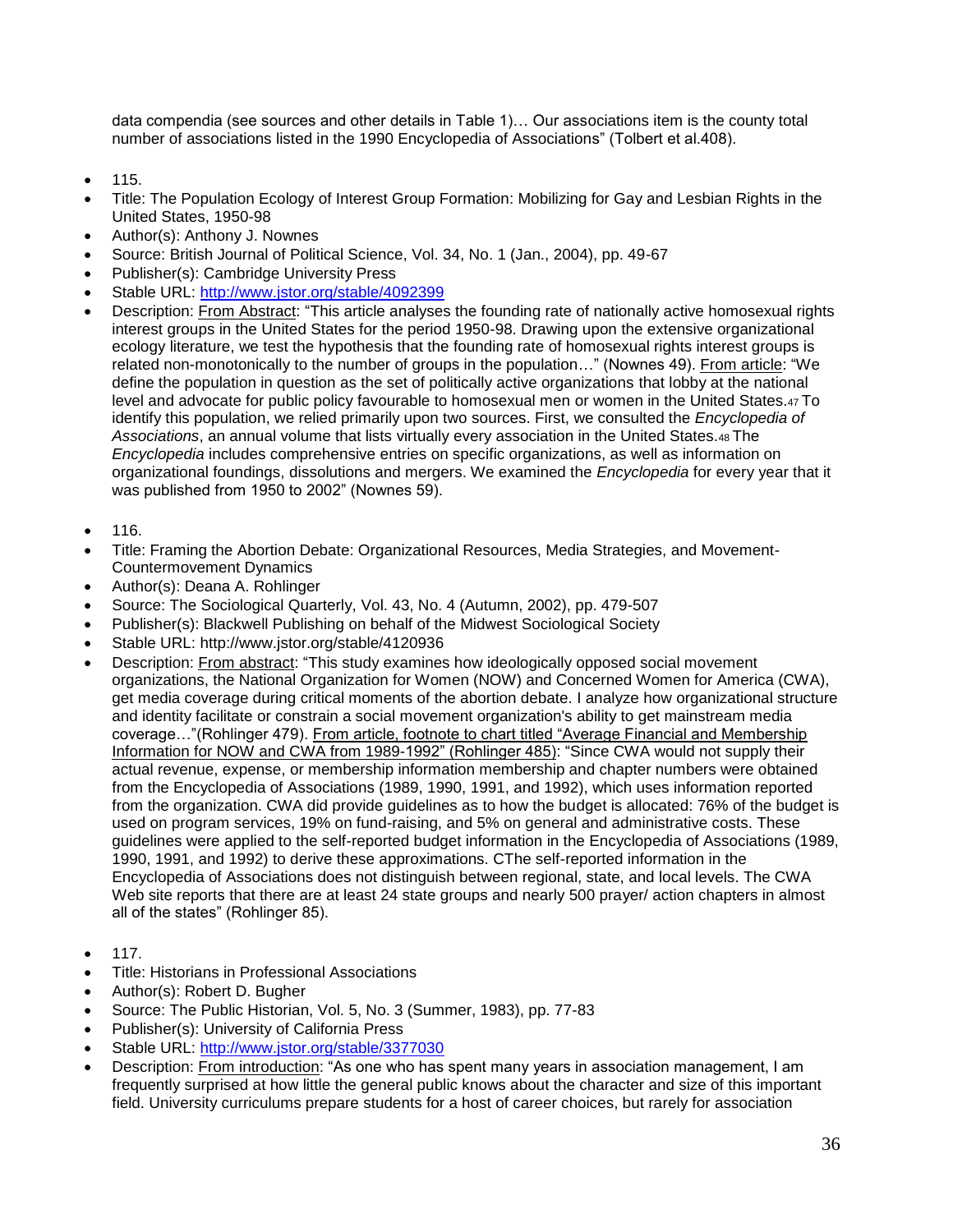management..." (Bugher 77). From article, footnote 1: "For further information regarding opportunities for historians in the field of association management, see the Encyclopedia of Associations, or contact the American Society of Association Executives, 1575 Eye Street, N .W., Washington, D.C. 20005" (Bugher 78).

- 118.
- Title: Judicial Intervention in Admission Decisions of Private Professional Associations
- Author(s): Robert S. Trefny
- Source: The University of Chicago Law Review, Vol. 49, No. 3 (Summer, 1982), pp. 840-858
- Publisher(s): The University of Chicago Law Review
- Stable URL: http://www.jstor.org/stable/1599313
- Description: "Private associations have been part of American society since its inception.<sup>7</sup> As Alexis de Tocqueville noted, "Americans of all ages, all conditions, and all dispositions constantly form associations."<sup>8</sup> The Encyclopedia of Associations<sup>9</sup> lists almost 15,000 private associations at the national level alone" (Trefny 841).
- $119.$
- Title: Political Opportunities and African-American Protest, 1948-1997
- Author(s): J. Craig Jenkins, David Jacobs, Jon Agnone
- Source: The American Journal of Sociology, Vol. 109, No. 2 (Sep., 2003), pp. 277-303
- Publisher(s): The University of Chicago Press
- Stable URL: http://www.jstor.org/stable/3568181
- Description: From Abstract: "…An annual time-series approach is used to examine the frequency of African-American protest in the United States from 1948 to 1997. Evidence of expanding opportunities created by divided government, strong northern Democratic Party allies, and, during the 1950s, Republican presidential incumbents responding to Cold War foreign policy constraints is found…" (Jenkins et al. 277). From article: "The organizational base of the African-American movement is measured by the annual membership of the NAACP provided in its Annual Report (1947-82) and, after it ceased publication in 1982, the membership reported in the Encyclopedia of Associations (Gale Research 1984-98)<sup>5</sup>" (Jenkins 289). Footnote 5: "The NAACP ceased publication of its annual report in 1982 and the national office could not provide annual membership estimates for subsequent years (authors' phone contacts). We therefore used membership estimates for 1983-97 published in the Encyclopedia of Associations" (Jenkins 289).
- 120.
- Title: The Structure of Scientific Fields and the Functioning of University Graduate Departments
- Author(s): Janice Beyer Lodahl, Gerald Gordon
- Source: American Sociological Review, Vol. 37, No. 1 (Feb., 1972), pp. 57-72
- Publisher(s): American Sociological Association
- Stable URL: http://www.jstor.org/stable/2093493
- Description: From Abstract: "Kuhn's concept of paradigm suggests that academic disciplines could be viewed as technologies involving degrees of task predictability. A series of hypotheses were developed in which relatively high paradigm development in a discipline was predicted to facilitate research and teaching through improved processes of communication and access to stored information. Using questionnaire data collected from 80 university graduate departments, physicists and chemists were found to exhibit more agreement over field content, and to be more willing and satisfied to spend time with graduate students than sociologists and political scientists..." (Lodahl and Gordon 57). From article: "An early reader of this paper suggested that physics was more differentiated than shown here because physics has several applied and interdisciplinary associations banded together with the American Physical Society in the American Institute of Physics. To examine this possibility, we drew a random sample of 25 respondents from each of the four fields and tabulated all individual memberships in professional associations. The results did not reveal any physics subfield association with more membership than auxiliary associations in the three other fields. The second in physics was the Optical Society with four memberships (of 25). As many chemists belonged to the American Physical Society.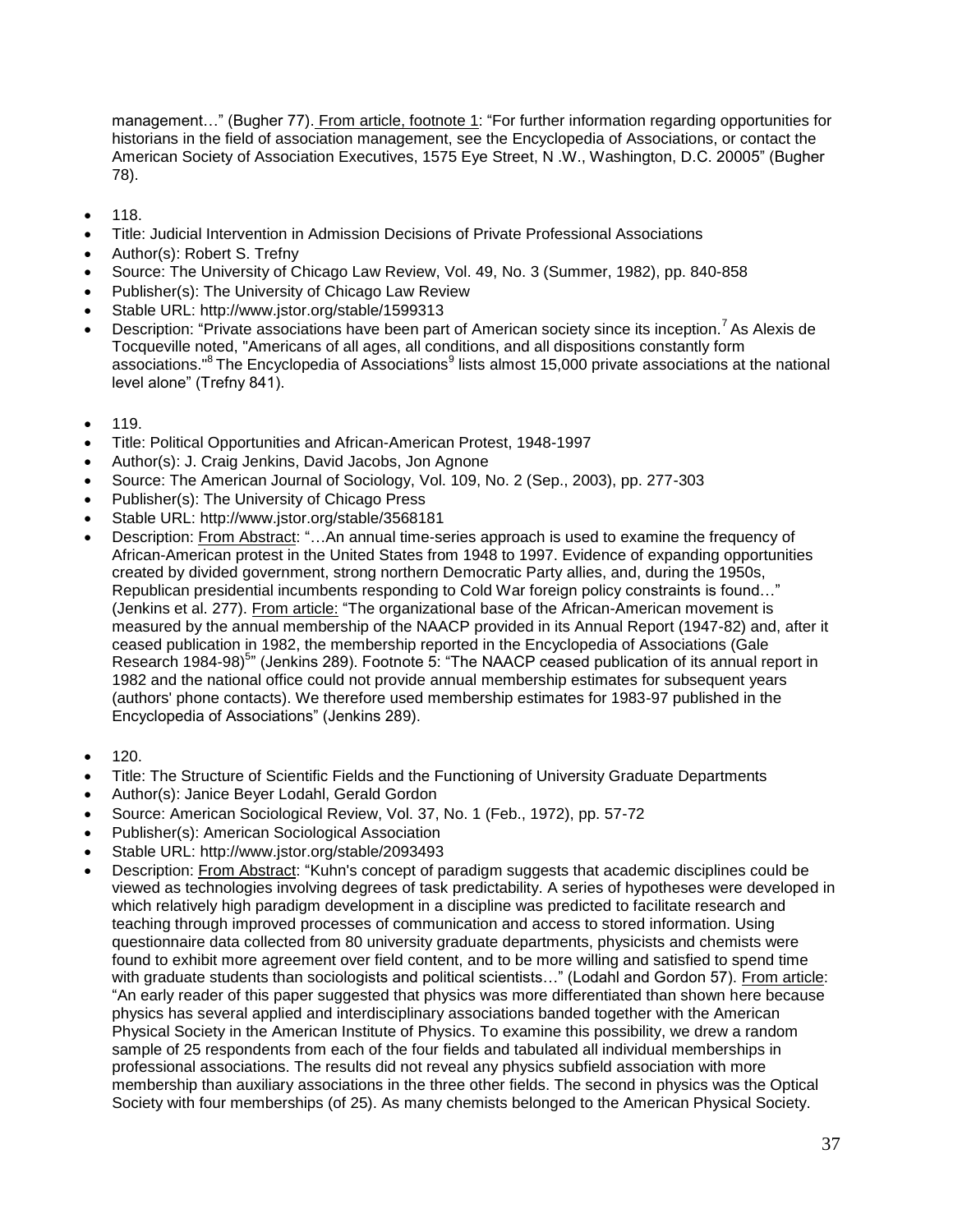Five political scientists out of 25 belonged to the American Society of Public Administration. Three of 25 sociologists belonged to the American Anthropological Association. Memberships in the "primary" professional associations in Table 4 ranged from 23 to 25 (92-100%). In addition, it can be noted that no journals published by the other associations in the AIP (see Encyclopedia of Associations) were among the top ten journals nominated by our physics respondents" (Lodahl and Gordon 69).

- 121.
- Title: The Politicization of Security Policy
- Author(s): William O. Chittick
- Source: The Journal of Politics, Vol. 50, No. 1 (Feb., 1988), pp. 180-191
- Publisher(s): Cambridge University Press on behalf of the Southern Political Science Association
- Stable URL: http://www.jstor.org/stable/2131047
- Description: From Abstract: "This article compares differences in militarism among government and nongovernment elites. It is based on a mail questionnaire sent to representative samples of both government and nongovernment officials with foreign affairs responsibilities as well as to four more specialized populations of nongovernment leaders in 1984. The study finds that although military officers consistently rank higher on militarism than other groups, they are not significantly more militaristic than either civilian officials in security positions or businessmen..." (Chittick 180). From article: "There is no comparable way of sampling nongovernment elites holding responsible international positions. This study is based on a representative sample of organizations drawn from The Encyclopedia of Associations (Akey, 1984). Although two-thirds of this sample of 1,014 responded, only about a quarter of these organizations have a primary or strong secondary interest in foreign affairs. Consequently, the subsample used in this part of the study includes only the 141 executive directors from those organizations that have a strong interest in foreign affairs" (Chittick 183).
- $\bullet$  122.
- Title: E. Pinkowski, Lay Collector; A Neglected Historical Resource
- Author(s): Victor R. Greene
- Source: Journal of American Ethnic History, Vol. 8, No. 1 (Fall, 1988), pp. 10-20
- Publisher(s): University of Illinois Press
- Stable URL:<http://www.jstor.org/stable/27500638>
- Description: From introduction: "The growth of these new archives and archival holdings has benefitted us, but I am afraid that in my judgment we as historians, not just as students of the American ethnic experience but the entire profession, still have neglected to our disadvantage a potentially rich reservoir of source materials, professional support and yes, even expertise. That reservoir is a group of individuals - lay collectors" (Greene 11). From article: "A standard reference work, The Encyclopedia of Associations offers some idea of the huge number, range, and variety of cultural organizations devoted to the preservation of our human heritage. This includes not only our various historical societies, regional, state, and ethnic, but also so-called "hobby" groups, nearly three hundred societies devoted to the preservation of autos, forty-eight groups under "Numismatics," two hundred three philatelist societies, and ten model railroad societies" (Greene 19).
- $123.$
- Title: Deterrence and the Death Penalty: The Views of the Experts
- Author(s): Michael L. Radelet, Ronald L. Akers
- Source: The Journal of Criminal Law and Criminology (1973-), Vol. 87, No. 1 (Autumn, 1996), pp. 1-16
- Publisher(s): Northwestern University
- Stable URL:<http://www.jstor.org/stable/1143970>
- Description: From abstract: "The American public has long been favorably disposed toward capital punishment for convicted murderers, and that support continues to grow. In a 1981 Gallup Poll, two-thirds of Americans voiced general approval for the death penalty. That support rose to 72% in 1985, to 76% in 1991, and to 80% in 1994.1 Although these polls need to be interpreted with extreme caution, it is clear that there are few issues on which more Americans agree: in at least some circumstances, death is seen as a justifiable punishment" (Radelet and Akers 1). From article: "The American Society of Criminology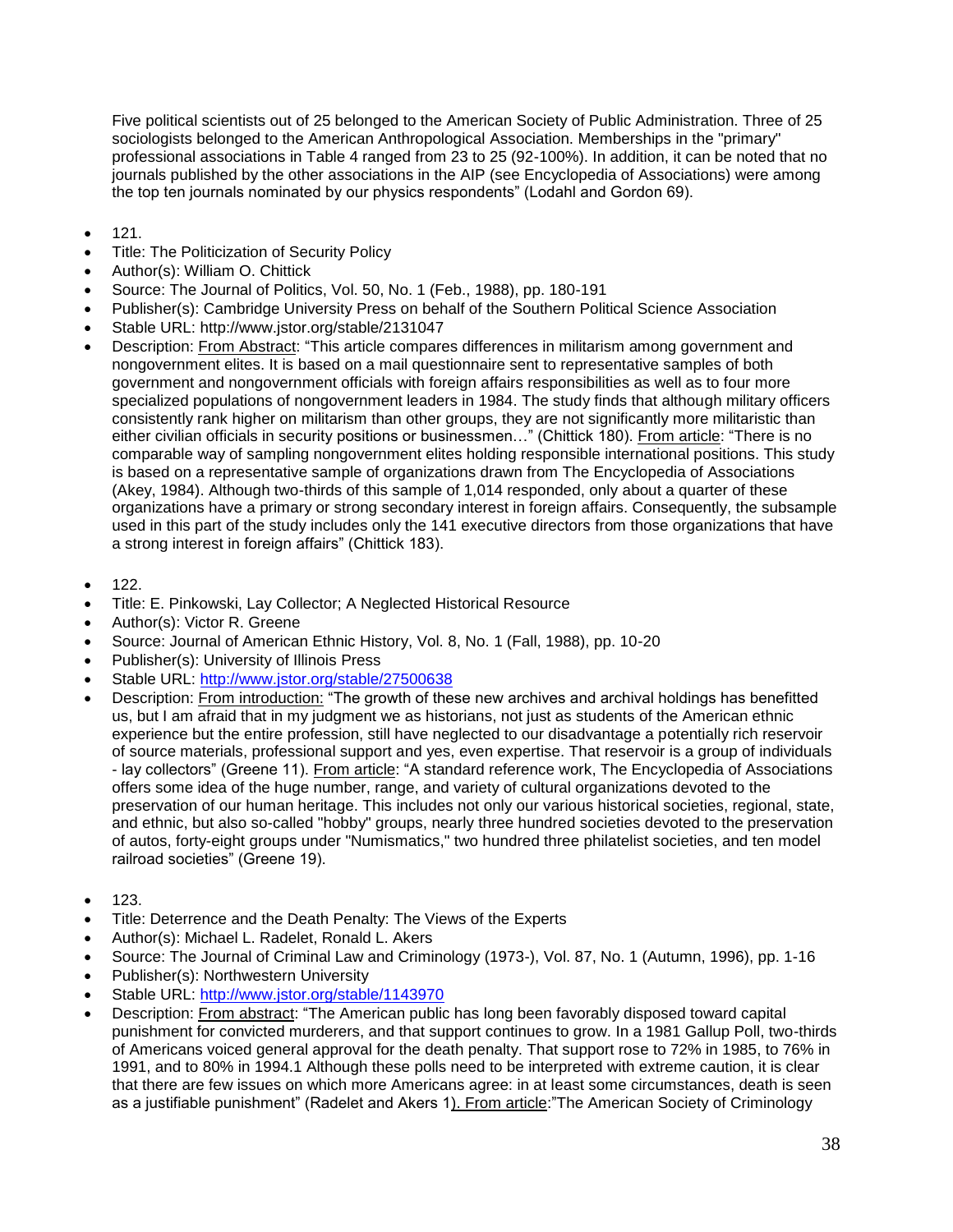(ASC), founded in 1941, is the country's largest association of professional and academic criminologists, with a 1996 membership of 2,700<sup>27</sup>" (Radelet and Akers 6). Footnote 27: "ENCYCLOPEDIAOF ASSOCIATIONS 10803 (Sandra Jaszczak ed., 31st ed. 1996)" (Radelet and Akers 6).

- 124.
- Title: Sponsorship and Organizational Stability: Boy Scout Troops
- Author(s): Phillip R. Kunz
- Source: The American Journal of Sociology, Vol. 74, No. 6 (May, 1969), pp. 666-675
- Publisher(s): The University of Chicago Press
- Stable URL: http://www.jstor.org/stable/2775973
- Description: From Abstract: "Sponsorship is conceptualized as a special case of interorganizational relations in which the organization being sponsored utilizes other organizations to implement its own program at the grass-roots level. A national probability sample of the Boy Scout troops is examined, and it is determined that the type of sponsor has little effect on the activities of the scout troop…" (Kunz 666). From article: "The sponsoring organizations were differentiated in three ways: (1) goal alignment with the Boy Scouts, (2) inclusion of troop members within the sponsoring organization, and (3) organizational resources of the sponsors…The sponsoring organizations were divided into these three divisions after examining their organization and purpose as given in the Encyclopedia of Associations" (Kunz 667).
- 125.
- Title: Size and the Administrative Component in Occupational Associations
- Author(s): Ronald Akers, Frederick L. Campbell
- Source: The Pacific Sociological Review, Vol. 13, No. 4 (Autumn, 1970), pp. 241-251
- Publisher(s): University of California Press
- Stable URL:<http://www.jstor.org/stable/1388455>
- Description: From abstract: " ...The purpose of this paper is to explore both the conceptual and methodological reasons for inconsistencies in previous studies, and to present new data on this important problem…" (Akers and Campell 241). From article: "Therefore, as the next step in delimiting a more functionally homogeneous class, only occupational associations were selected from the organizations listed in the Encyclopedia of Associations (Ruffner, 1964)" (Akers and Campbell 242).
- $126.$
- Title: Social Capital and Government Performance: An Analysis of 20 American Cities
- Author(s): John C. Pierce, Nicholas P. Lovrich Jr., C. David Moon
- Source: Public Performance & Management Review, Vol. 25, No. 4 (Jun., 2002), pp. 381-397
- Publisher(s): M.E. Sharpe, Inc.
- Stable URL:<http://www.jstor.org/stable/3381133>
- Description: From abstract: "The study reported in this article directly examines the hypothesis that greater levels of social capital have an independent impact on the quality of government performance at the level of the city. This study falls in the tradition of urban studies literature focusing on the effects of social norms and values on the character of politics and public policy in American cities (Clark & Hoffmann-Martinot, 1998; Elazar, 1994; Lieske, 1993; Lovrich, Daynes, & Ginger, 1980; Wilson & Banfield, 1971)" (Pierce et al. 381). From article: "...We explored three network-based indicators of social capital for each city in addition to the survey-based measure of diffuse social and political trust. Membership in fraternal organizations is a measure of associational life that comes from Latitudes and Attitudes (Weiss, 1994, p. 28) and that characterizes each city as very high, high, low, and very low on a number of variables, including this one. The Encyclopedia of Associations (Sheets, 1999) and the Encyclopedia of Organizations (Huellmantel, 1994) provide information on the number of associations and membership organizations present in each city" (Pierce et al. 385).
- 127.
- Title: A Multidimensional Assessment of Ethical Codes: The Professional Business Association **Perspective**
- Author(s): Lewis R. Tucker, Vlasis Stathakopolous, Charles H. Patti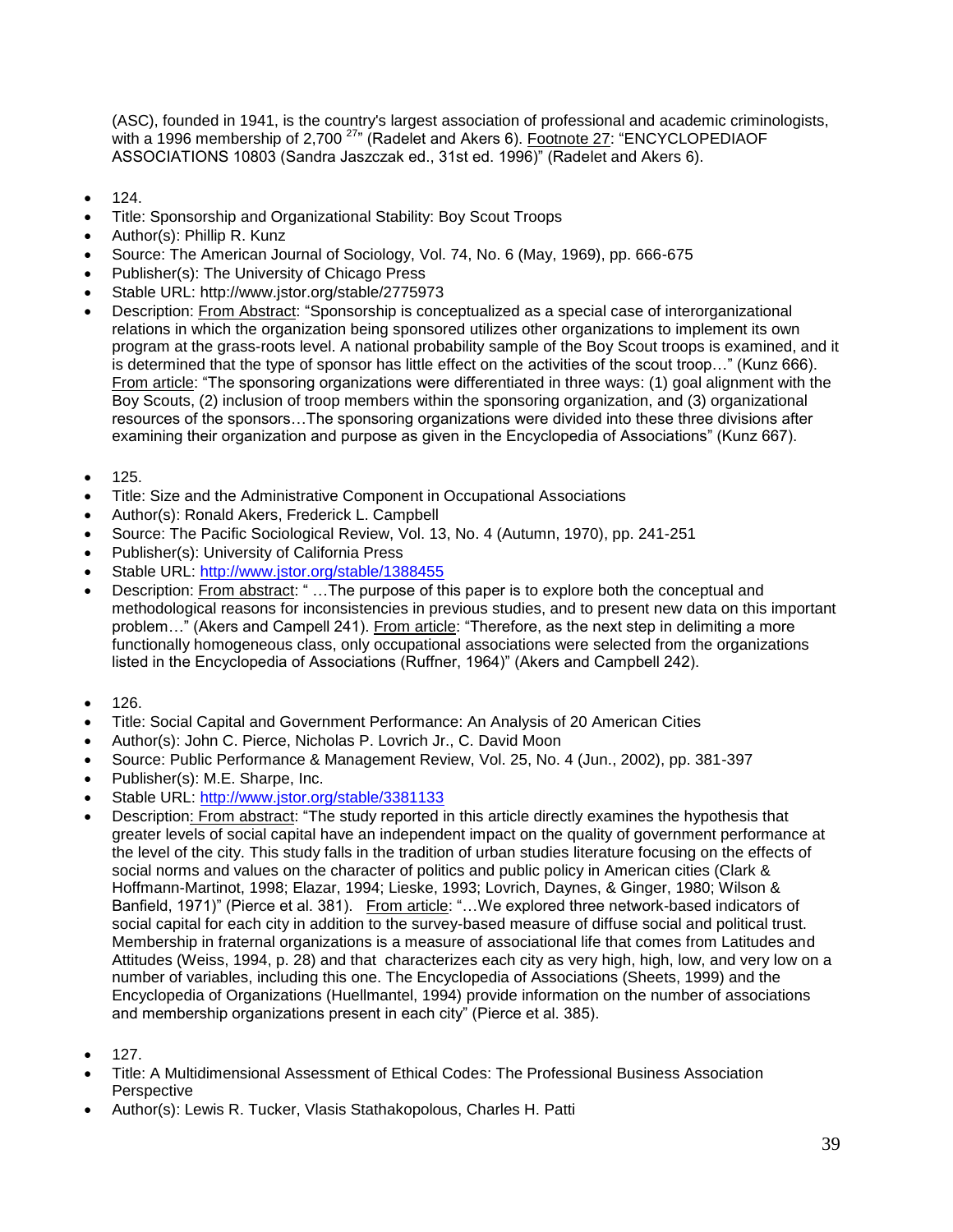- Source: Journal of Business Ethics, Vol. 19, No. 3 (Apr., 1999), pp. 287-300
- Publisher(s): Springer
- Stable URL: http://www.jstor.org/stable/25074097
- Description: From Abstract: "This article develops a multidimensional approach for the investigation of the ethical codes of professional associations…" (Tucker et al. 287). From Research Design section of article: "The research design for this investigation utilizes both primary and secondary data. The secondary data consists of the written codes of conducts and the profiles of professional associations contained in the Encyclopedia of Associations (Burek, 1993). The primary data were collected through a survey of the leadership of these associations. The specific components of the research design are the content analysis, association characteristics and attitudinal variables" (Tucker et al. 291).
- 128.
- Title: Smoke Gets in Your Eyes: Cigarette Smoking as Deviant Behavior
- Author(s): Gerald E. Markle, Ronald J. Troyer
- Source: Social Problems, Vol. 26, No. 5 (Jun., 1979), pp. 611-625
- Publisher(s): University of California Press on behalf of the Society for the Study of Social Problems
- Stable URL: http://www.jstor.org/stable/800045
- Description: From Abstract: "This article focuses on the long-standing, but recently intensified controversy over cigarette smoking... We analyze it as a status battle between pro and antismoking vested interests. Using data from a variety of primary and secondary sources such as government statistics, corporate reports, state codes, marketing reports and public opinion polls, we focus on the political, economic and organizational forces which have militated for or against changes…" (Markle and Troyer 611). From article: "In order to promote and defend these interests, the eleven companies which manufacture cigarettes have created the Tobacco Institute, located in Washington, D.C. The Institute seeks to "promote a better public understanding of the tobacco industry and its place in the nation's economy" (Encyclopedia of Associations, 1978)" (Markel and Troyer 614). Also from article: "The NIC has concentrated more on education against smoking but does favor prohibition of cigarette advertising (Encyclopedia of Associations, 1978: 801" (Markle and Troyer 616).
- $129.$
- Title: The Sequencing of Social Movements
- Author(s): Debra C. Minkoff
- Source: American Sociological Review, Vol. 62, No. 5 (Oct., 1997), pp. 779-799
- Publisher(s): American Sociological Association
- Stable URL: http://www.jstor.org/stable/2657360
- Description: From Abstract: "Conventional accounts of protest cycles posit a demonstration effectsuccessful protests incite other constituencies to activism. I offer an alternative theory that builds on population ecology models of organizational behavior. I argue that the expansion of social movement organizations, or organizational density, is also an essential component of protest cycles…" (Minkoff 779). From Data section of article: "The data come from a database of national women's, African-American, Asian-American, and Hispanic-American organizations in existence between 1955 and 1985. This database was constructed from the first 23 editions of the Encyclopedia of Associations, Volume 1, National Organizations (Gale Research Company, 1955-1988)… I coded each edition of the Encyclopedia separately to generate an over-time census of the women's and racial/ethnic organizational sector that tracked entries, exits, and changes in organizational attributes (Minkoff 1995, app. A)" (Minkoff 786).
- 130.
- Title: Response to Smith's "Trends in Voluntary Group Membership: Comments on Baumgartner and Walker": Measurement Validity and the Continuity of Results in Survey Research
- Author(s): Frank R. Baumgartner, Jack L. Walker
- Source: American Journal of Political Science, Vol. 34, No. 3 (Aug., 1990), pp. 662-670
- Publisher(s): Midwest Political Science Association
- Stable URL:<http://www.jstor.org/stable/2111393>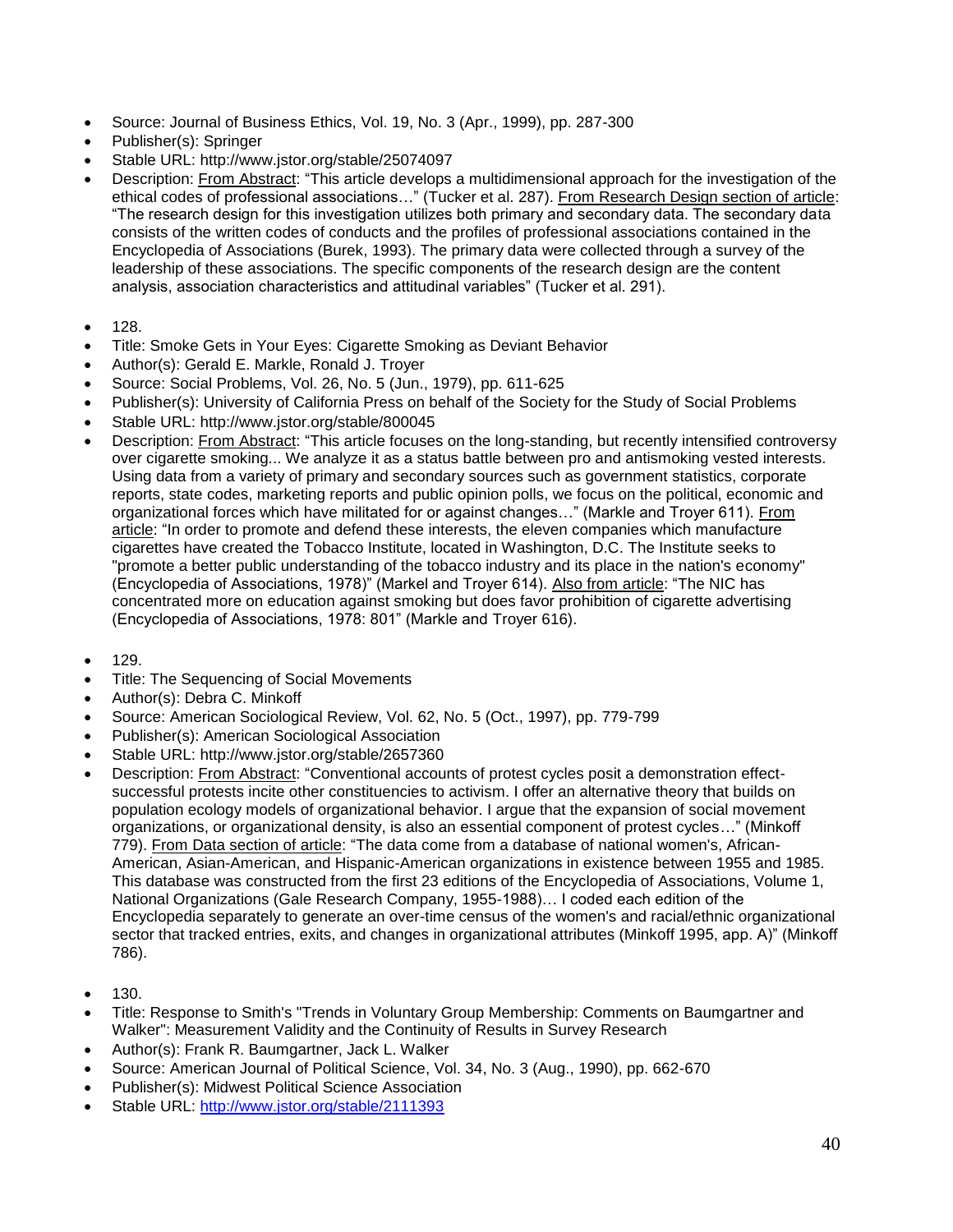- Description: From introduction: "…Where group membership is concerned, we believe that fundamental social changes have occurred that require a new approach to the measure of citizens' affiliations with groups. By clinging to a question conceived over a generation ago, we believe that researchers are introducing serious measurement errors into their surveys" (Baumgartner and Walker 662). From article: "In our article we described the explosive expansion of the country's largest voluntary association, the American Association of Retired Persons, which grew from approximately 150,000 members in 1958, to nine million in 1975 (909). Recent reports show that its growth accelerated rapidly since the middle 1970s, reaching over 26 million members in 1989, or one American in 10 (Encyclopedia of Associations 1990)" (Baumgartner and Walker 663).
- $131.$
- Title: Patrons and Entrepreneurs: A Response to "Public Interest Group Entrepreneurship and Theories of Groups Mobilization"
- Author(s): Douglas R. Imig, Jeffrey M. Berry
- Source: Political Research Quarterly, Vol. 49, No. 1 (Mar., 1996), pp. 147-154
- Publisher(s): Sage Publications, Inc. on behalf of the University of Utah
- Stable URL:<http://www.jstor.org/stable/449045>
- Description: From article: "Nownes and Neeley are right to argue that a major problem in this area of research is the confusion between organizational formation and organizational maintenance. The two concepts are often conflated in the literature as one unified process of organizational development. The authors offer a clear demarcation: group formation covers only the brief period when a group is formally founded. The precise timing of the founding can be determined by examining published reference works like The Encyclopedia of Associations or Public Interest Profiles, which list a self-reported date when an organization was founded. Following their definition, the authors reason that the role of patrons is important in the formation of a group only if they were present at the creation. They defend this strategy by saying "Our survey queried founders about the circumstances leading up to group formation. Thus we have nothing to say about long-term group survival'" (Imig and Berry 149).
- 132.
- Title: Social Indicators of Racial Parity
- Author(s): Frank J. McVeigh, Roland Dedekind
- Source: Social Indicators Research, Vol. 35, No. 2 (Jun., 1995), pp. 155-177
- Publisher(s): Springer
- Stable URL:<http://www.jstor.org/stable/27522839>
- Description: From Abstract: "Using the U.S. Census' Social Indicators III (73 indicators) and the OECD List of Social Indicators (33 indicators), a modified Delphi panel was surveyed in two rounds to rank 106 items and 19 "areas of major social concerns" as to how "essential" or "unnecessary" each indicator was in measuring racial parity in the U.S. A hypothesis about how much consensus was reached overall between the first- and second-round responses and hypotheses about comparative views among Academics, minority Advocates and Government researchers-administrators were tested…" (McVeigh and Dedekind 155). From article: "Half of the minority advocacy group leaders were selected from the Encyclopedia of Associations (Sec. 6, #10 Nationality and Ethnic Organizations - African-Americans, American Indians and Hispanics) and half from the Washington Information Directory, 1992-93 (under "Advocacy and Public Service")" (McVeigh and Dedekind 164).
- $133.$
- Title: Review: [untitled]
- Author(s): Patricia Yancey Martin
- Reviewed Title(s): Organizing for Equality: The Evolution of Women's and Racial-Ethnic Organizations in America, 1955-1985.
- Reviewed Authors(s): Debra C. Minkoff
- Source: Contemporary Sociology, Vol. 25, No. 6 (Nov., 1996), pp. 761-763
- Publisher(s): American Sociological Association
- Stable URL:<http://www.jstor.org/stable/2077275>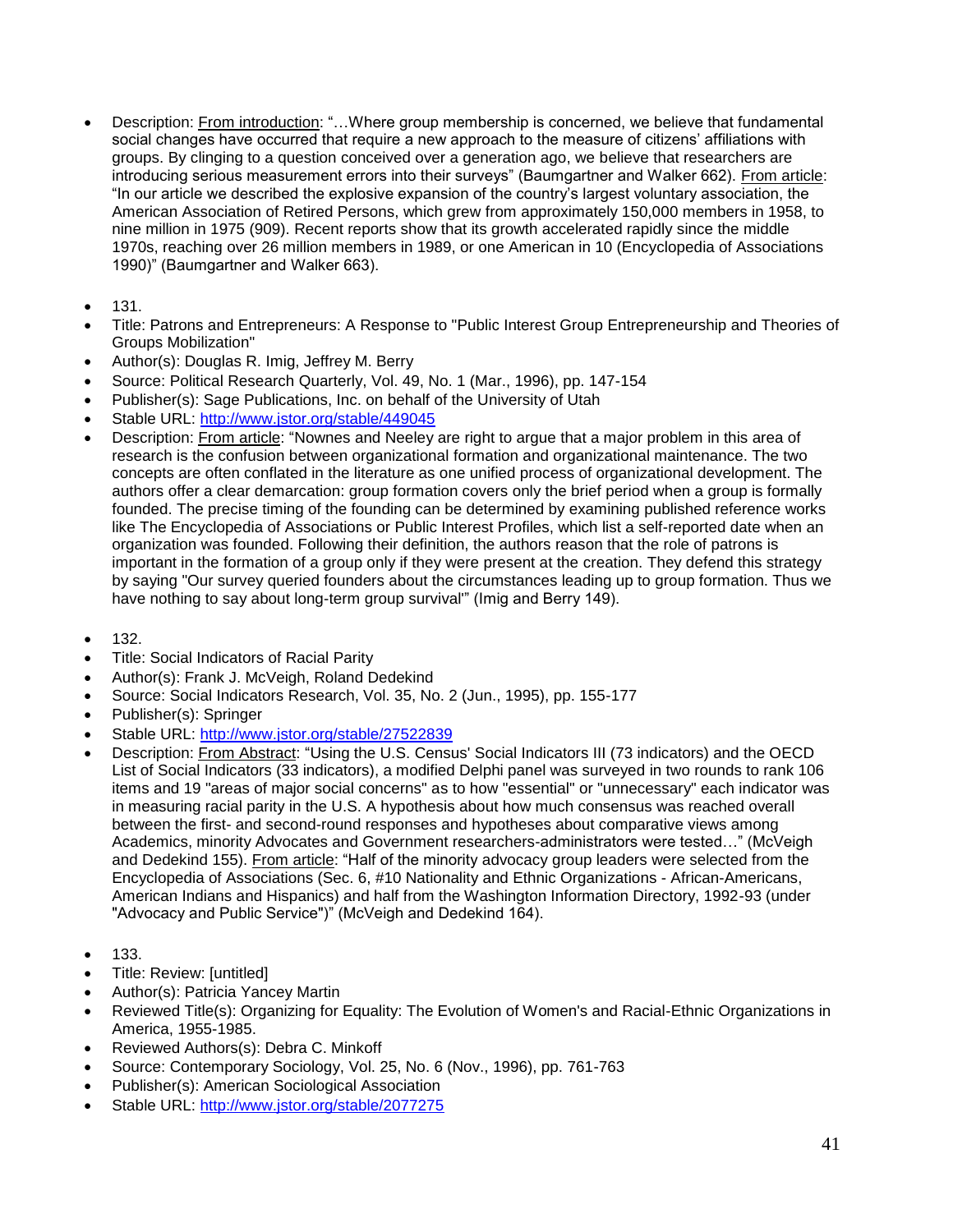- Description: From introduction: "This (Minkoff's) study of movement organizations associated with African-Americans, women, Hispanic Americans, and Asian Americans in the United States between 1955 and 1985 seeks to understand the social movement dynamics of the period…" (Martin 761). From article: "The data are drawn from 975 *national* social movement, voluntary or interest-group organizations that existed between 1955 and 1985 based on data taken from 23 editions of *Encyclopedia of Associations, National Organizations…* " (Martin 762).
- $134.$
- Title: Interest Groups & the Framing of the 1988 Democratic & Republican Party Platforms
- Author(s): Terri Susan Fine
- Source: Polity, Vol. 26, No. 3 (Spring, 1994), pp. 517-530
- Publisher(s): Palgrave Macmillan Journals
- Stable URL:<http://www.jstor.org/stable/3235157>
- Description: From abstract: "…The politics of platform adoption have received little scholarly examination. A key aspect of the platform writing process is the role that non- party actors play in shaping party issue positions. Outsiders communicate their concerns to the parties by testifying before the platform writing committees. In light of recent findings suggesting that a strong connection exists between platform planks and public policy, an examination of those outsiders integral to the platform writing process is warranted because these nonparty members can influence the formulation of party planks that may later become public policy" (Fine 517). From article: "The Encyclopedia of Associations was used as the principal reference for classifying interest group issue positions" (Fine 525).
- 135.
- Title: Obtrusive versus Unobtrusive Evaluation of Reference Service in Five Illinois Public Libraries: A Pilot Study
- Author(s): Terry L. Weech, Herbert Goldhor
- Source: The Library Quarterly, Vol. 52, No. 4 (Oct., 1982), pp. 305-324
- Publisher(s): The University of Chicago Press
- Stable URL: http://www.jstor.org/stable/4307533
- Description: From abstract: "This article describes the results of a pilot study to determine the relative effectiveness of obtrusive and unobtrusive methods of evaluating library reference service. Reference service in five public libraries was evaluated unobtrusively by using university students from the community served by the libraries as proxy reference clients. The same libraries were evaluated obtrusively by requesting reference staff to provide the answers to a list of fifteen reference questions…" (Weech and Goldhor 305). From article: Question 11 from "Appendix A, Question Set I" reads: "What is the address of National Council on Governmental Accounting? Answer: 180 N. Michigan Avenue, Suite 800, Chicago, Illinois 60601 Source(s): Encyclopedia of Associations" (Weech and Goldhor 320).
- 136.
- Title: Professional Organizations and Education
- Author(s): Janice F. Weaver
- Source: Review of Educational Research, Vol. 37, No. 1, Philosophical and Social Framework of Education (Feb., 1967), pp. 50-56
- Publisher(s): American Educational Research Association
- Stable URL:<http://www.jstor.org/stable/1169859>
- Description: From abstract: "The first part of this chapter deals with research conducted by professional educational organizations and includes (a) selected significant trends in research, (b) a discussion of the continued increase in the number of organizations, and (c) problems accruing to that growth. The second part of the chapter discusses research on professional organizations in education…" (Weaver 50). From "Growth in Organizations" section of article: "The proliferation and spin-off of organizations with broad or specialized research concerns in education have been apparent. In addition to the over-200 institutional research bureaus of universities and schools reported in the Directory of Educational Research Agencies and Studies (1962) and in addition to the multiple departments and affiliates of the NEA, the Encyclopedia of Associations (1964) lists 78 professional education organizations whose stated purposes are to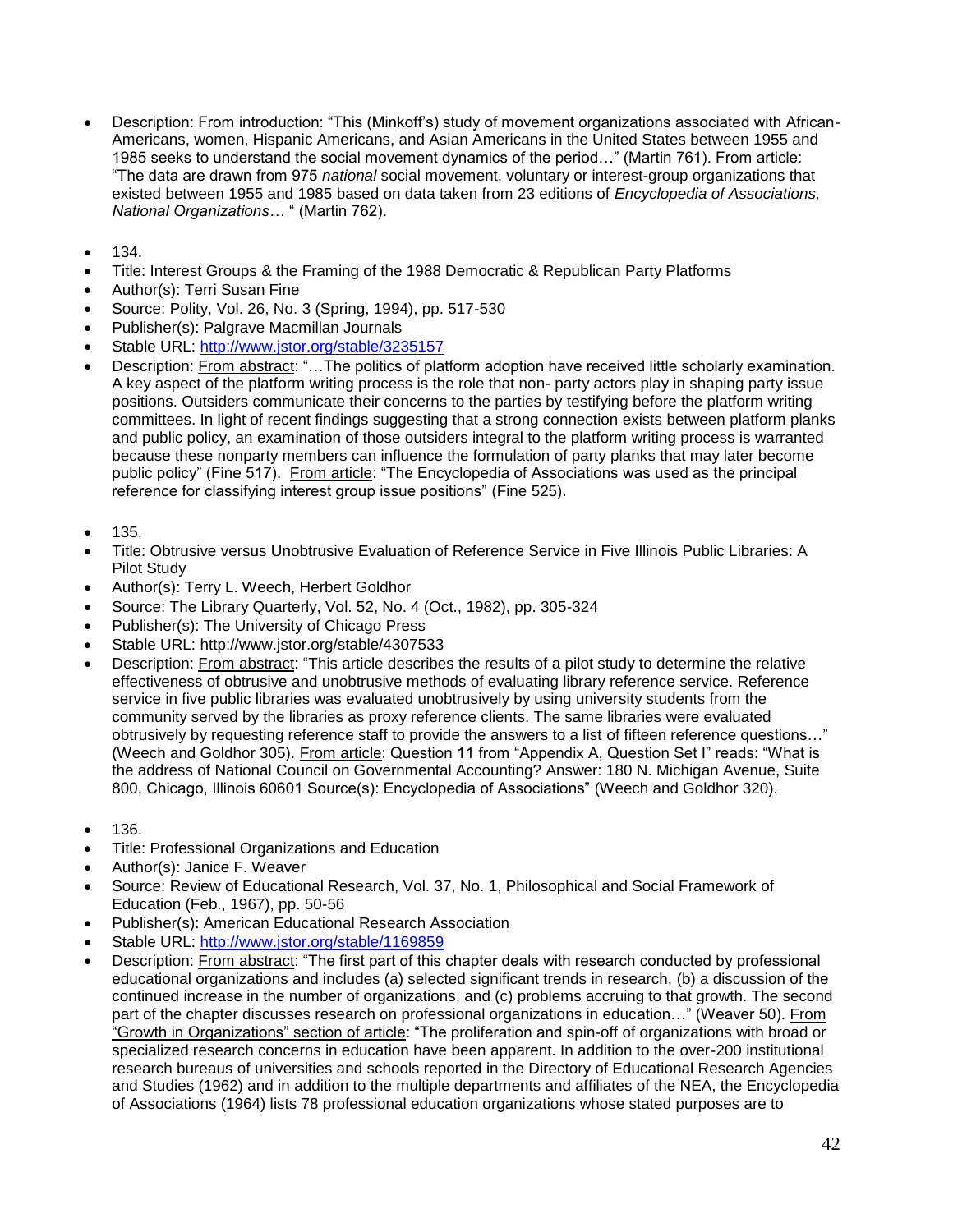sponsor and conduct educational research. Nor do the above figures contain the private foundations, corporations, and the federal offices and bureaus having research interests" (Weaver 51).

- 137.
- Title: Promoting Graduate Students' Membership in Professional Organizations
- Author(s): Scott A. Desmond, Amy M. Symens
- Source: Teaching Sociology, Vol. 25, No. 2 (Apr., 1997), pp. 176-182
- Publisher(s): American Sociological Association
- Stable URL:<http://www.jstor.org/stable/1318663>
- Description: From abstract: … "Despite the many benefits associated with professional organization memberships and its importance to the professional development of new sociologists, many of the graduate students that we have had contact with do not belong to professional organizations. This article describes a workshop for promoting graduate student membership in professional organizations that was conducted in our department" (Desmond and Symens 176). From "Preparing for the Workshop" section of article: "The semester before the workshop was to be conducted we began the process of identifying as many professional organizations in sociology and related fields as possible… As a final source of information on professional organizations in sociology we also consulted the Encyclopedia of Associations (Fischer and Schwartz 1996). Once we had identified a significant number of organizations, we wrote to the person in charge of membership information (most journals provide such information for people interested in joining). In our letter, we described the workshop we intended to con- duct and asked each organization's representative to send us the number of application forms needed and any other available information (e.g., pamphlets and brochures) that described the activities of their organization" (Desmond and Symens 177).
- 138.
- Title: The Growth of Religious Reform Movements
- Author(s): Robert Wuthnow
- Source: Annals of the American Academy of Political and Social Science, Vol. 480, Religion in America Today (Jul., 1985), pp. 106-116
- Publisher(s): Sage Publications, Inc. in association with the American Academy of Political and Social **Science**
- Stable URL: http://www.jstor.org/stable/1045338
- Description: From abstract: "Moral Majority, pro-life groups, charismatic renewal, antinuclear coalitions, religious feminist groups-all typify American religion in the 1980s. Neglected in most studies of denominationalism and church-sect dynamics, these reform movements provide the sinews that crosscut denominational boundaries and shape the course of religious organizations…" (Wuthnow 106). From article: "Additional perspective on the importance of these movements can be gained by examining trends in their formation. As the Encyclopedia of Associations lists the founding date of each organization, and as information on defunct organizations-relatively few-is retained, it is possible to calculate how many such organizations were in existence at different points over the past century" (Wuthnow 112).
- 139.
- Title: Differential Organization of Health Professions: A Comparative Analysis
- Author(s): Ronald L. Akers, Richard Quinney
- Source: American Sociological Review, Vol. 33, No. 1 (Feb., 1968), pp. 104-121
- Publisher(s): American Sociological Association
- Stable URL: http://www.jstor.org/stable/2092243
- Description: From abstract: "This study of the comparative organizational structure of five health professions--chiropractic, dentistry, medicine, optometry and pharmacy--provides an ordinal ranking for each according to organizational resources, specifically size, wealth and knowledge, and the structural variables of orientational and relational cohesion..." (Akers and Quinney 104). From article: "This means that, insofar as the data permit, the five groups are ranked on amount of resources and from most to least cohesive on each of the structural characteristics according to the directives in the paradigm. Data were obtained from available published information released by, for, or about the five professions: journals,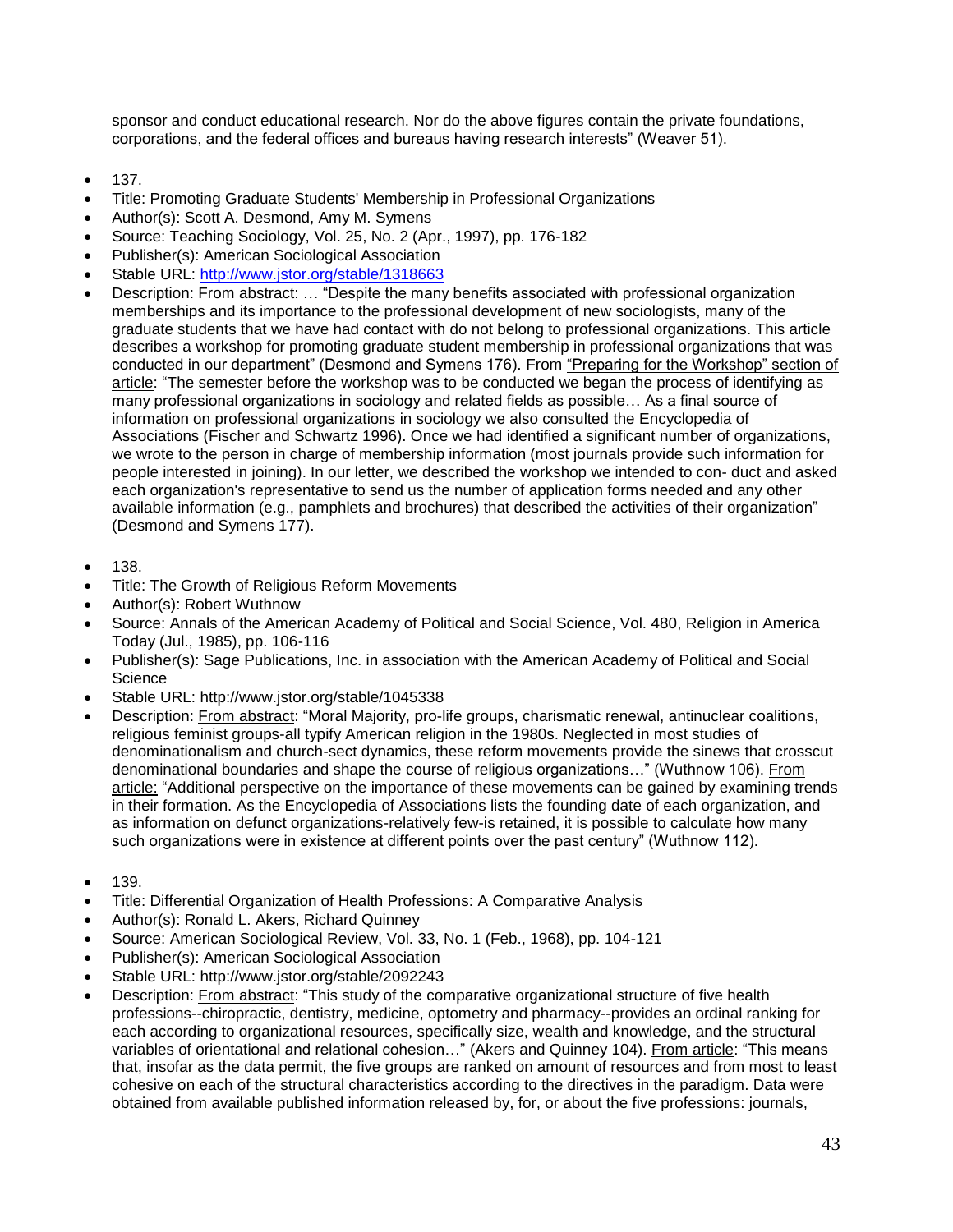reports, trans- actions of meetings, organizational charts, directories, constitutions and bylaws, census data, census bureau reports, histories and other studies of the professions, and the Encyclopedia of Associations" (Akers and Quinney 107).

- 140.
- Title: For the Nonce
- Author(s): Cynthia Y. Krueger, Ronald R. Butters
- Source: American Speech, Vol. 62, No. 2 (Summer, 1987), pp. 176-177
- Publisher(s): Duke University Press
- Stable URL:<http://www.jstor.org/stable/455283>
- Description: From introduction: "Compounds, as John Algeo noted ("Where Do All the New Words Come From?" AS 55 [1980]: 270) account for approximately two-thirds of the new words that have established themselves in American English in recent years. Louis Phillips has called our attention to a number of recent compounds which seem possible candidates for full-fledged wordhood" (Krueger and Butters 176). From letter: "There is no guarantee that any of these words will survive in general usage for any length of time, and it is much more likely that some will end up in someone's collection of *scripophily* 'cherished scraps of paper' (An Encyclopedia of Associations, 1984 ed.)" (Krueger and Butters 177).
- 141.
- Title: Interest Group Resources and Testimony at Congressional Hearings
- Author(s): Kevin M. Leyden
- Source: Legislative Studies Quarterly, Vol. 20, No. 3 (Aug., 1995), pp. 431-439
- Publisher(s): Comparative Legislative Research Center
- Stable URL: http://www.jstor.org/stable/440230
- Description: From abstract: "This article examines the types of organized interests that get included in the policy-making process. To examine this question, I propose a theory that emphasizes the importance of costly organizational resources and I test it using as a dependent variable whether or not groups are invited to testify at congressional hearings…." (Leyden 431). From article: "To examine the relationship between interest group resources and hearing participation, a random sample of 250 interest groups listed in The Encyclopedia of Associations was selected and data on the resources of each group collected. The Encyclopedia was used because it is the most comprehensive listing available" (Leyden 435).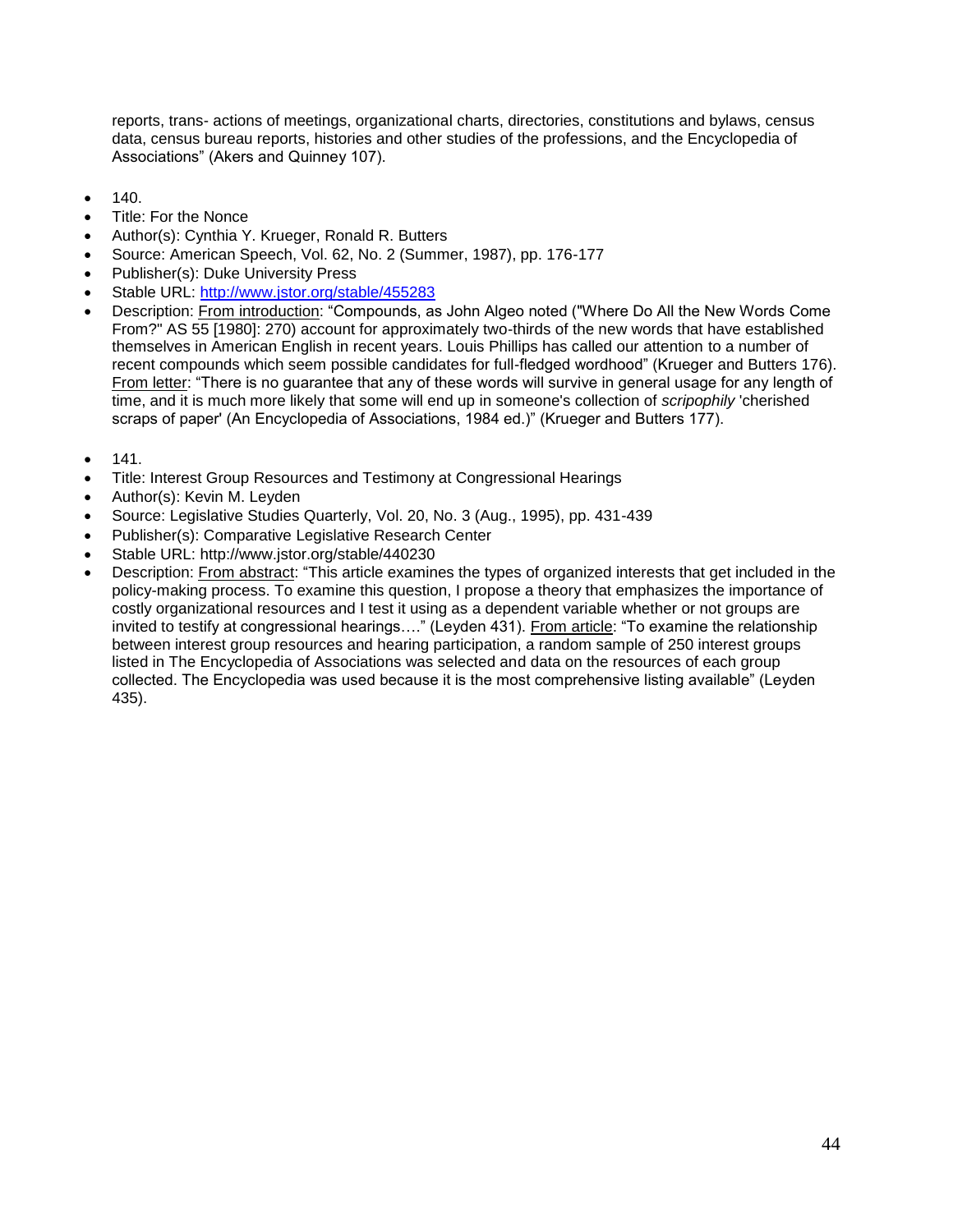Bibliography on the use of the *Encycopedia of Associations* Note this is in addition to the bibliography we compiled from a JSTOR search, which are listed above.

> Frank Baumgartner and John McCarthy November 2009 Partially updated December 2012

- Akers, Ronald L. and Richard Quinney. 1968. "Differential Organization of Health Professions: A Comparative Analysis." *American Sociological Review* 33(1):104-121.
- Andrews, Kenneth, and Bob Edwards. 2004. "The Structure of Local Environmentalism." *Mobilization*.
- Archibald. Matthew E. 2007a. *The Evolution of Self-Help: How a Health Movement Became an Institution.* New York: Palgrave-McMillan.
- Archibald. Matthew E. 2007b. "An Organizational Ecology of National Self-Help/Mutual-Aid Organizations." *Nonprofit and Voluntary Sector Quarterly* 36(4):598-621.
- Archibald. Matthew E. 2008a. "Institutional Environments, Sociopolitical Processes, and Health Movement Organizations: The Growth of Self-Help/Mutual-Aid." *The Sociological Forum* 23(1):84-115.
- Archibald. Matthew E. 2008b. "The Impact of Density Dependence, Sociopolitical Legitimation and Competitive Intensity on Self-Help/Mutual-Aid Formation." *Organizational Studies* 29(01):79-101.
- Barranco, Jose and Dominique Wisler. 1999. "Validity and Systematicity of Newspaper Data in Event Analysis." *European Sociological Review* 15: 301–322.
- Brulle, R; Turner, LH; Carmichael, J, et al. 2007. Measuring social movement organization populations: A comprehensive census of US environmental movement organizations. *Mobilization* 12, 255-270.
- Chittick, William O. 1988. "The Politicization of Security Policy." *The Journal of Politics* 50: 180-191.
- Danielian, Lucig H., and Benjamin I. Page. 1994. "The Heavenly Chorus: Interest Group Voices on the News." *American Journal of Political* Science 38: 1056-1078.
- Dewey, Patrick R. 1998. *The Fan Club Directory: Over 2400 Fan Clubs and Fan-Mail Internet and Email Addresses in the United States and Abroad.* Jefferson, North Carolina: McFarland and Company.
- Dobbin, Frank, John R. Sutton, John W. Meyer, and Richard Scott. 1993. "Equal Opportunity Law and the Construction of Internal Labor Markets." *American Journal of Sociology* 99:396-427.
- Edwards, Bob and Sam Marullo. 1995. "Organizational Mortality in a Declining Social Movement: the Demise of Peace Movement Organizations in the End of the Cold War." *American Sociological Review* 60: 908–927.
- Fligstein, Neil and Peter Brantley. 1992. "Bank Control, Owner Control, or Organizational Dynamics: Who Controls the Large Modern Corporation?" *American Journal of Sociology* 98: 280-307.
- Hannan, Michael T. and John Freeman. 1987. "The Ecology of Organizational Founding: American Labor Unions, 1836-1985." *American Journal of Sociology* 92: 910-943.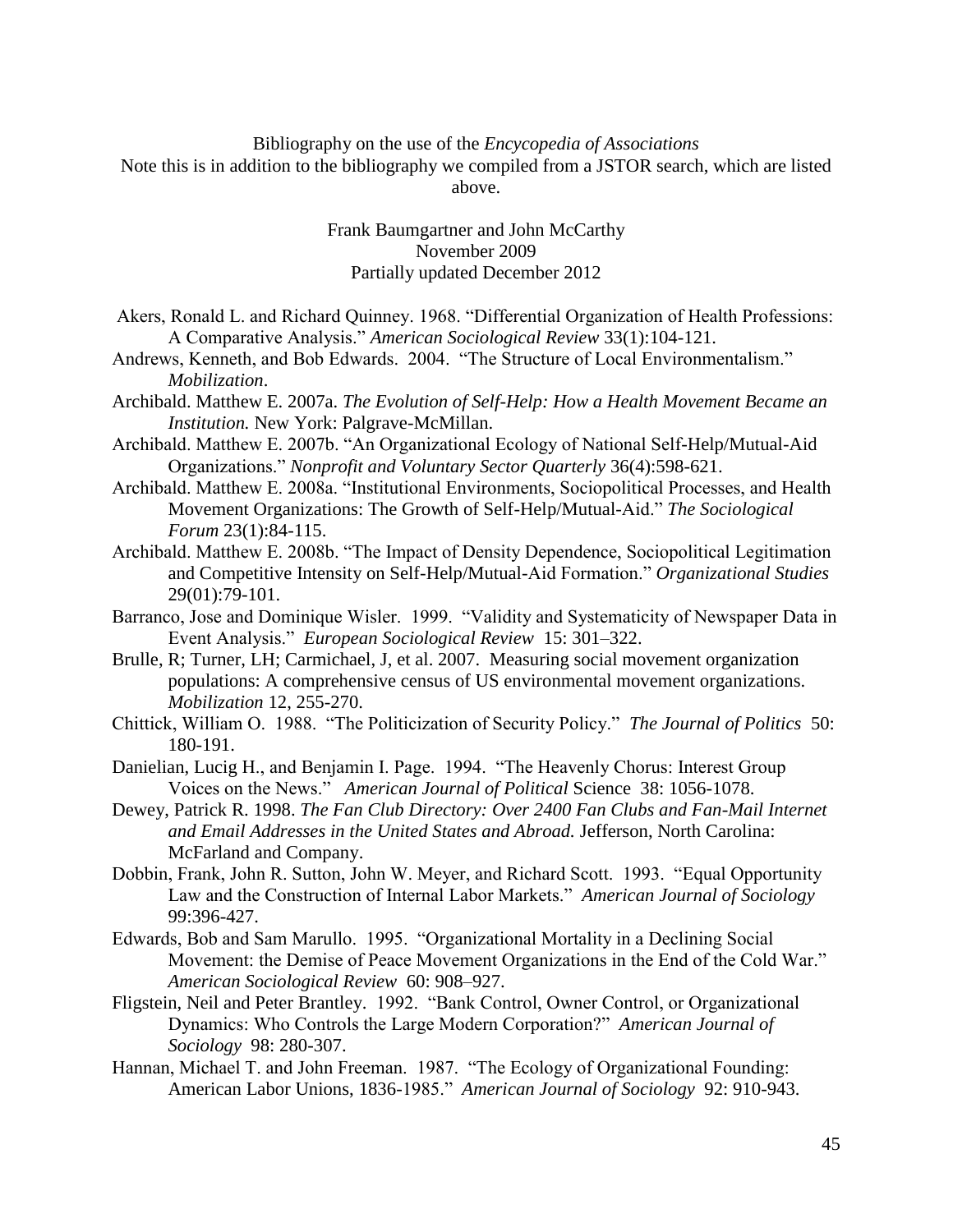- Jenkins, J. Craig and Craig M. Eckert. 1986. "Channeling Black Insurgency: Elite Patronage and Professional Social Movement Organizations in the Development of the Black Movement." *American Sociological Review* 51: 249-268.
- Johnson, Erik W. and Scott Frickel. 2011. "Ecological Threat and the Founding of U.S. National Environmental Movement Organizations, 1962-1998." *Social Problems* 58(3): 305-329.
- Johnson, Erik W., Jon Agnone and John D. McCarthy. 2010. "The Contingent Impact of U.S. Environmental Movement Organizations and Activities on Agenda Setting and Law Passage." *Social Forces* 88(5): 2267-2292.
- Johnson, Erik W. 2008. "Social Movement Size, Organizational Diversity and the Making of Federal Law." *Social Forces* 86(3): 967-93.
- Johnson, Erik W. 2006. "Changing Issue Representation Among Major United States Environmental Movement Organizations." *Rural Sociology* 71(1): 132-54.
- Johnson, Erik W. and John D. McCarthy. 2005. "The Sequencing of Transnational and National Social Movement Mobilization: The Organizational Mobilization of the Global and U.S. Environmental Movements." Pp. 71-94 In *Transnational Processes and Social Movements*. Donatella della Porta and Sidney Tarrow (eds.).
- Kalleberg, Arne L., Marsden, Peter V., Aldrich, Howard E., and James W. Cassell. 1990. "Comparing Organizational Sampling Frames." *Administrative Science Quarterly* 34: 658–688.
- Leighley, Jan. 1996. "Group Membership and the Mobilization of Political Participation" *The Journal of Politics* 58: 447-463.
- Lerner, Robert, Althea K. Nagai, and Stanley Rothman. 1989. "Marginality and Liberalism Among Jewish Elites." *Public Opinion Quarterly* 53: 330-352.
- Lieberson, Stanely and Irving L. Allen, Jr.. 1963. "Location of National Headquarters of Voluntary Associations." *Administrative Science Quarterly* 8: 316-338.
- Martin Andrew W. 2005. "Addressing the Selection Bias in Media Coverage of Strikes: A Comparison of Mainstream and Specialty Print Media." *Research in Social Movements, Conflict, and Change* In press.
- McCarthy, John D., McPhail, Clark, and Smith, Jackie. 1996. "Images of Protest: Dimensions of Selection Bias in Media Coverage of Washington Demonstrations, 1982 and 1991." *American Sociological Review* 61: 478–499.
- Minkoff, Debra, Silke Aisenbrey and Jon Agnone. 2008. "Organizational Diversity in the U.S. Advocacy Sector." *Social Problems* 55(4):525-548.
- Minkoff, Debra. 1995. *Organizing for Equality*. New Brunswick, N.J.: Rutgers University.
- Minkoff, Debra. 1997. "The Sequencing of Social Movements." *American Sociological Review* 62: 779-799.
- Minkoff, Debra. 2002. "Macro-Organizational Analysis." Pp. 260-285 in *Method of Social Movement Research.* Bert Klandermans and Susanne Staggenborg (eds.) Minneapolis: University of Minnesota Press.
- Nall, Frank C., II. 1967. "National Associations." Pp. 276-313 in *The Emergent American Society, vol. 1*, edited by W. Lloyd Warner. New Haven: Yale University Press.
- Scott, W. Richard, Martin Ruef, Carol A. Caronna, and Peter J. Mendal. 2000. *Institutional Change and Healthcare Organizations*. Chicago: University of Chicago Press.
- Smith, David Horton. 1992. "National Nonprofit, Voluntary Associations: Some Parameters." *Nonprofit and Voluntary Sector Quarterly* 21: 81-94.